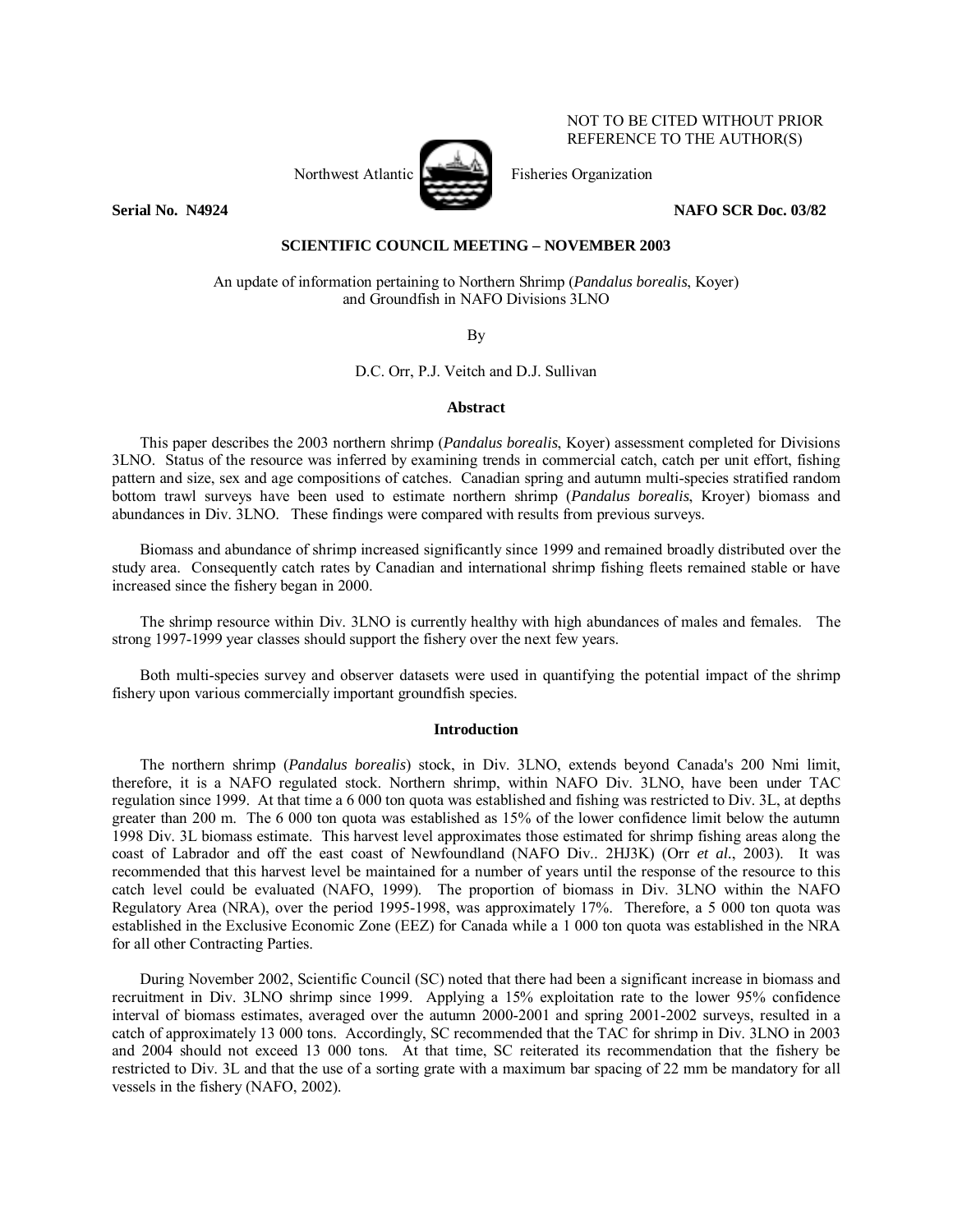Full assessments of this stock are completed during the annual November shrimp assessment meetings. Results from these assessments provide necessary input for quota decisions made during Fishery Commission meetings, held during September. Autumn and spring Canadian multi-species surveys are completed in Div. 3LNO in the time between the assessment and the commission meetings. The additional biomass information derived from these surveys is provided, within interim monitoring reports, to NAFO SC just prior to the Annual Fishery Commission Meetings. The last interim monitoring report was presented to NAFO SC during September 2003.

The present document was produced for the November 2003 SC assessment meeting and therefore provides a full assessment of the Div. 3LNO shrimp resource.

The fishery overlaps the distribution of several groundfish stocks that are presently under moratoria. Hence, this paper also assesses the impact that the fishery may have upon groundfish co-existing in the area.

## **Methods and Materials**

Data were collected from the following sources:

- 1) Canadian observer databases;
- 2) Canadian logbook databases;
- 3) International observer/ logbook databases; and
- 4) Canadian autumn and spring multi-species research surveys.

## 1. Canadian observer database:

Approximately 12 large  $(=>500 \text{ ton})$  fishing vessels and more than 300 smaller  $( <500 \text{ ton}) < (100)$  vessels fish shrimp within Davis Strait, along the coast of Labrador and off the east coast of Newfoundland. There is 100% mandatory observer coverage of the large vessels, but less than 10% coverage of the small vessels.

Observers working on large vessels collect detailed maturity stage length frequency information from random sets. Those working on small vessels collect ovigerous/ non-ovigerous length frequencies from random sets and one detailed maturity stage length frequency per trip. Observers on both types of vessels record: shrimp catches, effort, amount of discarding, weights and length frequencies of by-caught species.

The Observer database was used to determine the catch-per-unit effort (CPUE) for the large vessel (>500 ton) shrimp fishing fleet. This database also provides catch at size/ maturity data from the large and small vessel  $\ll 500$ ton; LOA<100') vessel fleets.

The time series extends over only four years, therefore, no attempts were made to model CPUE. The observer dataset was used in determining an unstandardized CPUE index for large vessels. Observed data were used because we wanted to present results that account for number of trawls and usage of windows (escape openings). The number of trawls and usage of windows are captured in the observer data set but not in the logbooks. In order to track only experienced fishers, the standard data set included only data from vessels with more than two years of shrimp fishing experience. This increased our confidence when interpreting results.

The observer database also provides information used to determine the potential impacts that shrimp fishing may have upon groundfish species. Groundfish by-catch is recorded to 1 kg precision for all observed fishing sets. Wherever possible, sexed length frequencies (1 cm. precision) were taken from randomly selected samples of commercial groundfish species. Using a ratio of weight of fish measured to by-catch weight, the length frequencies were corrected on a set by set basis. Length frequencies were added together on a species by species basis. An average length frequency distribution per kg of by-catch was produced and then merged with the catch records. The frequencies were multiplied by the by-catch weights in an effort to produce length frequency data on a set by set, species by species, basis. The length frequencies were aggregated to obtain total removals by species, year and size of vessel. Length frequencies were then applied to species specific population adjusted age length keys, from the previous autumn survey, to obtain estimates of number at age.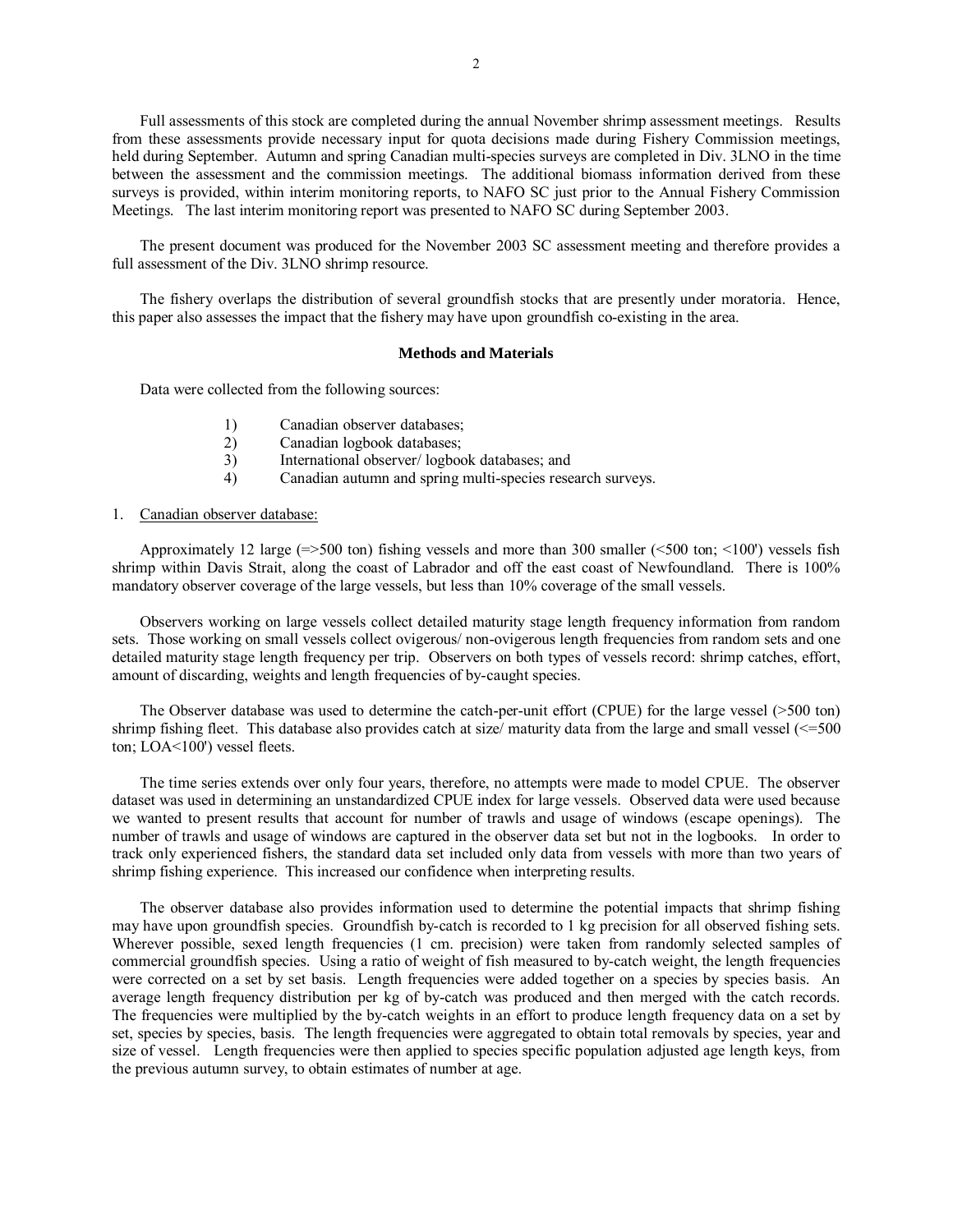#### 2. Canadian logbook database:

Logbooks must be completed for all fishers exploiting shrimp stocks within the northwest Atlantic. Data were used in small vessel CPUE calculations. The small vessel CPUE dataset was created using logbook data because all shrimp fishing vessels must complete logbooks, whereas, observer coverage in the small vessel shrimp fishery may be as low as 2%.

The landings by small and large vessels allowed a comparison with the total observed catches for each fleet. This comparison provided an indication of percent of total catch observed. This percentage was used in estimating total groundfish by-catch on a species by species basis.

## 3. International observer and logbook information:

These data were made available by Contracting Parties that fish shrimp in Div. 3L. They were used in CPUE calculations and were added to the Canadian catches when determining a total catch. Where no information was provided by a Contracting Party, information was augmented through the use of Canadian surveillance data, as well as, NAFO STATLANT 21A and monthly provisional catch tables.

#### 4. Canadian spring and autumn multi-species research surveys:

Shrimp abundance, biomass, maturity and carapace length data have been collected since autumn 1995, as part of the Canadian multi-species bottom trawl surveys. These research surveys are conducted each spring and autumn using the CCG Wilfred Templeman, CCG Alfred Needler and CCG Teleost. Fishing sets of 15 minute duration and a tow speed of 3 knots were randomly allocated to strata covering the Grand Banks and slope waters to a depth of 1 500 m (Fig. 1). All vessels used a Campelen 1800 shrimp trawl with a codend mesh size of 40 mm and a 12.7 mm liner. SCANMAR sensors estimated that the mean wingspread was 16.8 m. Details of the survey design and fishing protocols are outlined in (Brodie, 1996; McCallum and Walsh, 1996).

Shrimp were frozen and returned to the Northwest Atlantic Fisheries Centre where identification to species and maturity stage was made. The maturity of the shrimp was defined by five stages:

> males; transitionals; primiparous females; ovigerous females, and multiparous females

as defined by Ramussen (1953), Allen (1959) and McCrary (1971). Oblique carapace lengths (0.1 mm) were recorded while number and weight per set was estimated from the sampling data. Stratified abundance and biomass indices were estimated *via* areal expansion using programs based upon Cochran (1997) and written in SAS (D. Orr unpublished). Inshore strata were not sampled in all years; therefore, the analysis was restricted to data collected from offshore strata only (Fig. 1).

Modal analysis using Mix 3.1A (MacDonald and Pitcher, 1979) was conducted on male research length frequencies. All other maturity stages were aged according to the following guides:

| Season and age | carapace length modal range |
|----------------|-----------------------------|
| Spring         |                             |
| Age $0$        | $< 7.5$ mm                  |
| Age 1          | $7.5 - 11.0$ mm             |
| Age 2          | $11.5 - 15.0$ mm            |
| Age 3          | 15.5-17.5 mm                |
| Age 4          | $18.0 - 22.0$ mm            |
| Age $5+$       | $>22.0$ mm                  |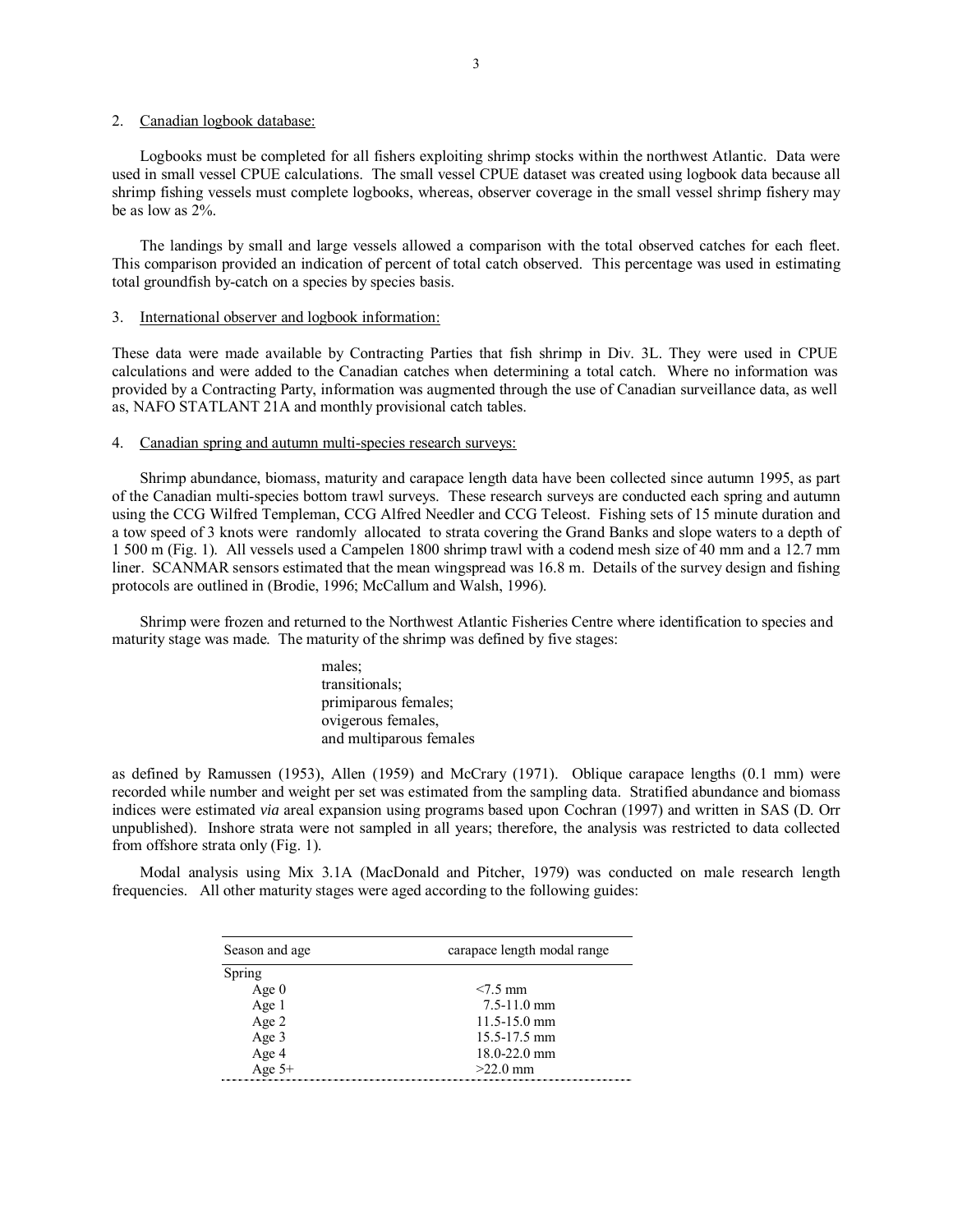| Season and age | carapace length modal range |
|----------------|-----------------------------|
| Autumn         |                             |
| Age $0$        | $< 8.5$ mm                  |
| Age 1          | $8.5 - 13.0$ mm             |
| Age 2          | $13.5 - 16.0$ mm            |
| Age 3          | $16.5 - 18.5$ mm            |
| Age 4          | 19.0-22.0 mm                |
| Age $5+$       | $>22.0$ mm                  |

It is recognized that growth patterns vary over the years and throughout the geographic distribution of this species, however, there is general agreement between these guides and modal analyses conducted on shrimp caught on the Flemish Cap during recent assessments (Díaz 2001, Nicolajsen, 2002, and Skúladóttir and Orr, 2002). Additionally, these guides provided useful starting points for the MIX analyses.

Abundances of age 2 males were plotted against fishable biomass to determine whether a recruitment  $-$  stock relationship exists. Such a relationship could be used to predict stock prospects.

Exploitation indices were developed by dividing total catch by each of the following estimates:

lower 95% confidence interval below the biomass index, spawning stock biomass (SSB), and fishable biomass.

The fishable component of the population was defined as all animals greater than 17 mm CL. Male biomass was determined by converting abundances to biomass using the autumn length weight regression:

 $Wt = 0.000838$ Lt<sup>2.929</sup> (Skúladóttir, 1997).

Spawning stock biomass (transitionals  $+$  primiparous females and ovigerous  $+$  multiparous females) was determined by areal expansion. Female and male biomasses were added together to obtain total fishable biomass.

Distribution maps of juvenile Atlantic cod (*Gadus morhua*), American plaice (*Hippoglossoides platessoides*), Greenland halibut (*Rheinhardtius hippoglossoides*) and redfish (*Sebastes mentella*) were overlain with plots of survey shrimp catches to determine the degree of overlap. The term juvenile refers to the modal length of a species  $(LC_{50})$  passing through a 22 mm Nordmore Grate. The respective  $LC_{50}$  values for Atlantic cod, Greenland halibut, redfish and American plaice were: 19 cm (Orr *et al*., 2000; Hickey *et al*., 1993), 24 cm (Nicolajsen, 1997), 14-18 cm (Hickey *et al.*, 1993, Kulka and Power, 1996; Kulka, 1998; Nicolajsen, 1997; Skúladóttir, 1997) and 23 cm (Orr *et al.*, 2000). Potential for impact was assessed through observations of these plots and previously discussed by-catch analyses using observer datasets.

Both the observer and logbook data sets complement the research trawl survey data sets. Research data are collected during the spring and autumn using stratified random set allocations that cover the Grand Banks. Conversely, the observer and logbook data sets are representative of the commercial fishery. They focus upon fishing areas and cover a much broader seasonal scale than the research data. All three were used in determining an exploitation index (catch/biomass), which is a proxy for fishing mortality. These datasets also provide insight for the impact of shrimp fishing upon groundfish.

Logbook and research catches were plotted using Surfer 8.0 (Golden Software, 2002). The area fished each year was divided into 10 min.  $\times$  10 min. cells, catches were aggregated by cells, and aggregated catches were organized into a cumulative percent frequency (cpf). The cpf was used to determine the number of cells accounting for 95% of the catch each year (Swain and Morin, 1996). The plots and quantification of spatial coverage were used in describing changes in distribution thereby aiding the interpretation of CPUE trends.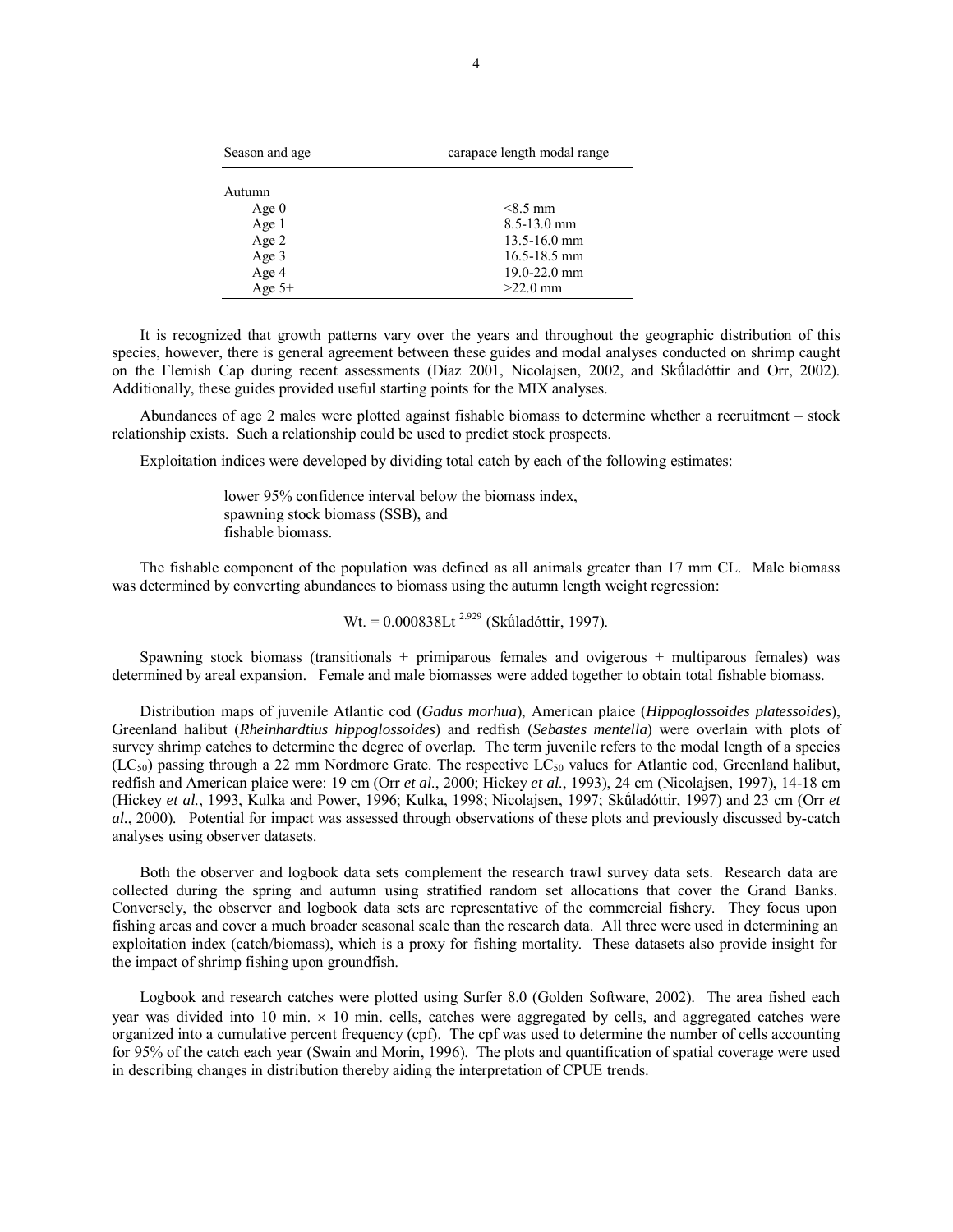#### **Results and Discussion**

#### **Fishery Data**

#### Catch trends

 Canadian vessels caught 11 tons of shrimp in Div. 3L during 1989. However, Faroese fishermen are generally credited with beginning the exploratory fishery for Div. 3LNO shrimp within the NRA. The Faroese exploratory fishery began in 1993 and lasted until 1999. Over this 7 year period, the Faroese catches were 1789, 1865, 0, 171, 485, 544 and 706 tons, respectively (STATLANT 21A).

During autumn 1995, the Canadian multi-species surveys began to use a Campelen 1800 shrimp trawl. It was at this time that shrimp were included in the multi-species survey data collections. As a result of Faroese and Canadian multi-species survey efforts, various nations became interested in exploiting shrimp in Div. 3LNO. During 1999, one Spanish and four Canadian exploratory fishing trips were made in Div. 3LNO. The combined catch was 89 tons.

Catches increased dramatically since 1999, with the beginning of a regulated fishery. Since then, sixteen contracting nations have exercised their privileges to fish shrimp in Div. 3L. Over the period 2000-2002, catches were 4 869, 10 566, and 6 977 tons, respectively (Table 1; Fig. 2). Preliminary data indicate that 10 649 tons of shrimp were caught by 23 October 2003. It is possible that the entire 2003 quota may not be taken due to a glut in the internationals market for shrimp.

As per NAFO agreements, Canadian vessels took most of the catch during each year. Canadian catches increased from 4 250 tons in 2000 to 9 577 tons in 2003. Fishing vessels from contracting nations took 619, 5 437, 1 563 and 1 072 tons of shrimp during each respective year.

Figure 3 indicates CPUE trends among the Canadian and international fleets fishing shrimp in Div. 3L. Canadian small vessel, Icelandic and Russian trawl CPUE indices remained low compared to other CPUE indices. Since 1999, the small vessel, Icelandic and Russian indices ranged between 200 and 700 kg/hr. In contrast, Canadian large vessel single trawl CPUE indices increased each year since 2000. The large vessel single trawl CPUE was 900 kg/hr in 2000, but had increased to 2 800 kg/hr by 2003. The Canadian large vessel double trawl CPUE increased from 1 200 kg/hr in 2000 to 1 900 kg/hr in 2002 but then dropped to 1 700 kg/hr in 2003. The Greenlandic double trawl CPUE indices were 1 300 kg/hr in 2000 and 3 000 kg/hr in 2003. The 2003 Greenlandic single trawl CPUE index was 2 500 kg/hr.

Figures 4 and 5 indicate the distribution of Canadian small and large vessel catches. Between 2000 and 2002, the Canadian small vessel quota remained at 2 500 tons. Over this period, the number of cells accounting for 95% of the catch increased from 17 to 32 (Fig.. 4 and 6). The fact that a CPUE may be maintained over an increasing area suggests that the resource was healthy.

The small vessel areal index decreased to 19 during 2003. This decrease may be due to the fact that the fishery is still occurring and the logbook dataset accounted for only 1 648 tons of shrimp (25% of the 6 566 small vessel quota).

The large vessel areal index decreased from 16 cells during 2000 to 9 cells during 2002 and then increased to 11 cells in 2003 (2 386 tons; 68% of the 3 517 ton quota). The fishery began during 2000, thus the relatively high areal index may have been due to searching for large shrimp. Since the large shrimp tend to be near 200 Nmi limit (personal experience), it is not surprising that the fishery has since concentrated near the 200 Nmi limit (Fig. 5).

Figure 6 also presents the trend in number of cells accounting for 95% of total research catches. This index has shown general increases since 1995, indicating that the stock has been expanding spatially. For the most part the expansion has been along the edge at depths that may be fished under NAFO regulations. Thus the area occupied by large vessels has been contracting at a time when the spatial distribution of the stock has been increasing. The area fished by the large vessels was not representative of the stock area. Therefore, CPUE may not be a reliable indicator of stock status.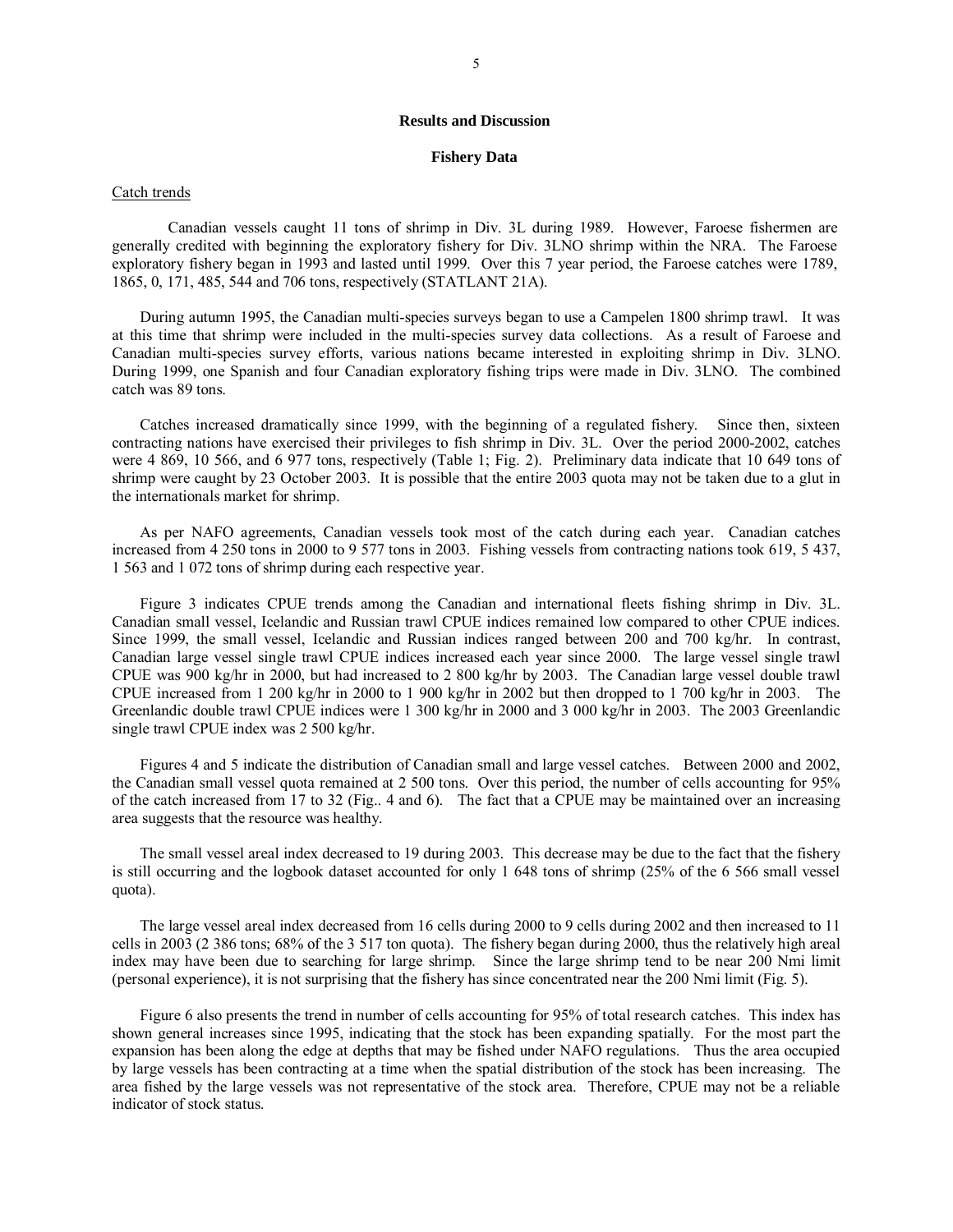### Size composition

Few length frequencies observations were taken from small vessel catches (4 sets in 2001; 14 sets in 2002 and 7 sets in 2003), leaving doubt as to whether they were representative of overall fleet catches. Therefore, no attempt was made to analyze these data.

Several length frequency observations were taken from large vessel catches (Fig.. 7). Catch at length from samples taken by observers on large vessels, showed dominance of the female component around 22-26 mm carapace length in most years (Fig. 7). The female component is broad suggesting that it consists of more than one age class. Modes indicating the 1997-1999 year-classes may easily be tracked over the short time series. As indicated in following sections on research data, the 1997-1999 year-classes are strong compared to previous yearclasses. It is felt that these year-classes will be able to sustain the present fishery over the next few years.

The mean size of females and the size at sex inversion declined slightly since 2000, indicating a possible change in growth within the area. Although smaller females carry fewer eggs, reproductive potential has been maintained by the continued high abundance of females.

Observed length frequencies were not available from the 2003 large vessel fisheries.

## By-catch

Most of the shrimp fishery, within the EEZ, occurs near the 200 Nmi limit, therefore, it is not surprising that the most of the by-catch also occurs near the 200 Nmi limit (Fig.. 8 and 9). A small amount of Greenland halibut was also taken in the northern portion of Div. 3L, near the 3K border. Tables 2 and 3 indicate that low numbers and weights of Atlantic cod (*Gadus morhua*), American plaice (*Hippoglossoides platessoides*) and redfish (*Sebastes*  spp.) had been taken by Canadian shrimp fishing fleets. The 2003 total estimated by-catch of Atlantic cod was approx. 2 tons compared to an average trawlable biomass (over the 1999-2002 period) of 28 000 tons (DFO, 2003). The 2003 total estimated by-catch of American plaice was 7 792 tons compared to a Div. 3L biomass index of 44 000 tons in 2002 (Morgan *et al.*, 2003). Similarly, the total estimated by-catch of 13 045 tons compared to an average trawlable biomass (over the 1996-2002 period) of 21 000 tons in Div. 3L (Power, 2003). It is important to note the biomass indices for each of these groundfish species are very low compared to historic levels consequently each is under fishing moratoria.

Relative to other species, high levels of Greenland halibut (*Rheinhardtius hippoglossoides*) are taken in the shrimp fishery. The 2003 total estimated by-catch of Greenland halibut was 32 645 tons compared to a Div. 3L autumn 2002 biomass index of 22 377 tons (Dwyer and Bowering, 2003). High spatial overlap with shrimp, fusiform shape and the fact that Greenland halibut swim upright allowing relatively large animals to pass through the Nordmore Grate, result in a higher Greenland halibut by-catch within the shrimp fishery. As with the other groundfish species, the biomass of Greenland halibut in Div.3L has been declining over the past few years. Presently, the 2002 biomass index is the lowest since 1995 and represents a 50% reduction between 2001 and 2002.

Tables 2 and 3 provide an estimate of groundfish removals at age. This is important because each kg of fish removed may represent several juvenile fish. Caution should be used in reading tables 2 and 3 because weights are recorded in the observer dataset in kilograms. A fish weighing 5 grams would be recorded as being 1 kg. Thus bycatch levels presented in this document may be artificially high. However, it is still important to continue monitoring by-catch since many of the once commercially important groundfish stocks are in decline.

Levels of observer coverage are provided by the correction factors (logbook catch/observer catch). Almost 100% of the large vessel fishing sets were observed, as indicated by correction factors that were just slightly above 1. Thus there should be high confidence in the large vessel by-catch values for the period 2000-2002. Not all of the 2003 data were available in time for this assessment; however, there is no reason to believe that it is not representative of the fishery. On the other hand, small vessel observer coverage ranged between 1.6% (correction factor =  $60.6$  in 2003) and 5.9% (correction factor =  $16.9$  in 2002). There is less confidence in whether the small vessel by-catch estimates are representative of the fishery.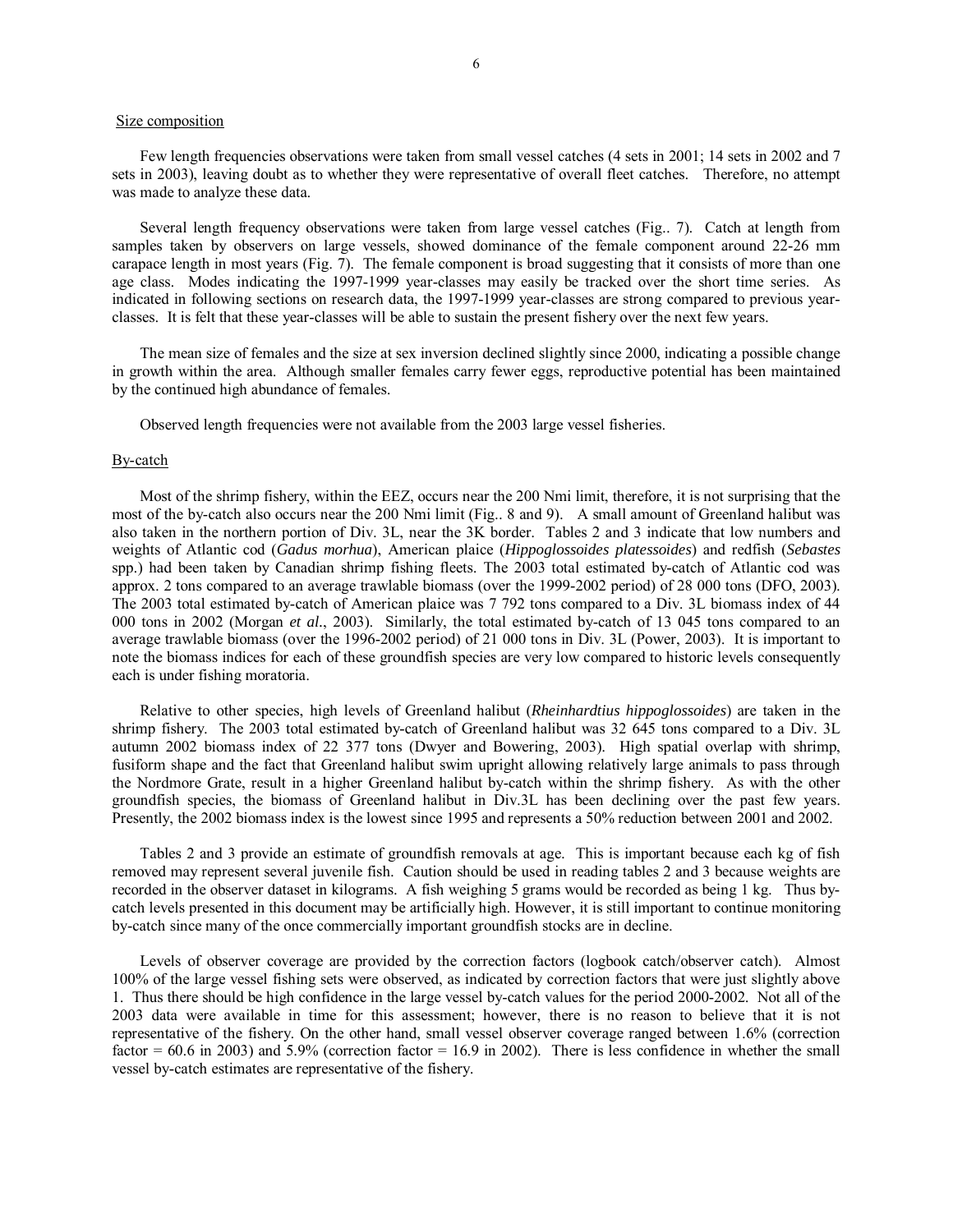Due to the number of tasks undertaken by observers, and because conditions on vessels are not always conducive for detailed sampling of several species, few length measurements were taken. Where number of fish measured are low (<200), it is not clear whether the number at age were representative of the by-catch.

#### **Research Survey Data**

Results of the autumn 2002 and spring 2003 multi-species research survey indicate that shrimp continue to be widely distributed and abundant along the northern and eastern edges of Div. 3L (Fig.. 10-12; Tables 4-11). In general, the area accounting for 95% of the research biomass has been increasing over time (Fig. 6). An increasing biomass/ abundance of shrimp at a time when spatial distribution is expanding is an indication that the stock is healthy.

All estimates discussed below are for offshore strata only, because the inshore strata were not sampled each year.

In the following discussion, autumn and spring biomass indices will be treated separately as there may be seasonal influences upon catchability. Autumn biomass indices are presented in table 10. The index increased from 5 921 tons in 1995 to 46 202 tons during 1997, levelled off until 1999, after which it increased to 118 180 tons. The 2001 point estimate was 223 995 tons while in 2002 it was 215 008 tons.

The spring time series begins in 1999. During 1999 the spring index was 55 317 tons. The index for the following spring was 121 815 tons but was unreliable as the confidence intervals were wide enough that the lower interval was negative. The biomass index was 102 566 tons in 2001, 159 491 tons in 2002 and 193 766 tons in 2003.

The 95% confidence intervals around autumn 2000-2002 biomass indices were all above the upper 95% confidence interval above the autumn 1999 index. Similarly, the 95% confidence intervals around spring 2002 and 2003 biomass indices were all above the upper 95% confidence interval above the 1999 index. Thus we may conclude that there has been a significant increase in biomass since 1999.

The average minimum trawlable biomass from the last three autumn surveys was 98 958 tons (25 billion animals). The average minimum trawlable biomass from the last two spring surveys was 116 683 tons (25 billion animals).

Within survey variances can be high (Tables 10 and 11; Fig. 11 & 12). This was true during spring of 2000 and autumn 2001. Confidence intervals, around the autumn 2001 point estimate are broad because three catches near the nose of the Grand Banks (678 kg - stratum 387; 387 kg – stratum 388 and 446 kg – stratum 389) were much higher than the other catches in that survey. Over the past few years, the fishery has been concentrated in this area (Fig. 4 & 5).

#### **Distribution of shrimp in Div. 3L, 3N and 3O**

Between 90.5 and 99.9% of the total Div. 3LNO biomass was found within Div. 3L, mostly within depths from 185 to 550 m. Over the study period, the area outside 200 Nmi accounted for between 12 and 32% of the total 3LNO biomass estimates (Tables 12 and 13; Fig. 10). Three year running averages were estimated in order to smooth the peaks and troughs within the data. They indicate that 16-28% of the total Div. 3LNO autumn biomass is within the NRA. Over the period 2000-2002 the three year average autumn percent biomass within the NRA was 22%. However, during the spring, the percent biomass within the NRA ranged between 18 and 32% while the three year running averages ranged between 24 and 30%. Over the period 2001-2003 the three year average spring percent biomass with the NRA was 24%.

In all surveys, Div. 3N accounted for .05-9% of the total Div. 3LNO biomass. More than 82% of the Div. 3N biomass was found outside the 200 Nmi limit. Division 3O accounted for less than 1% of the Div. 3LNO biomass. The area outside the 200 Nmi limit contributed between 0-34% of the Div. 3O biomass.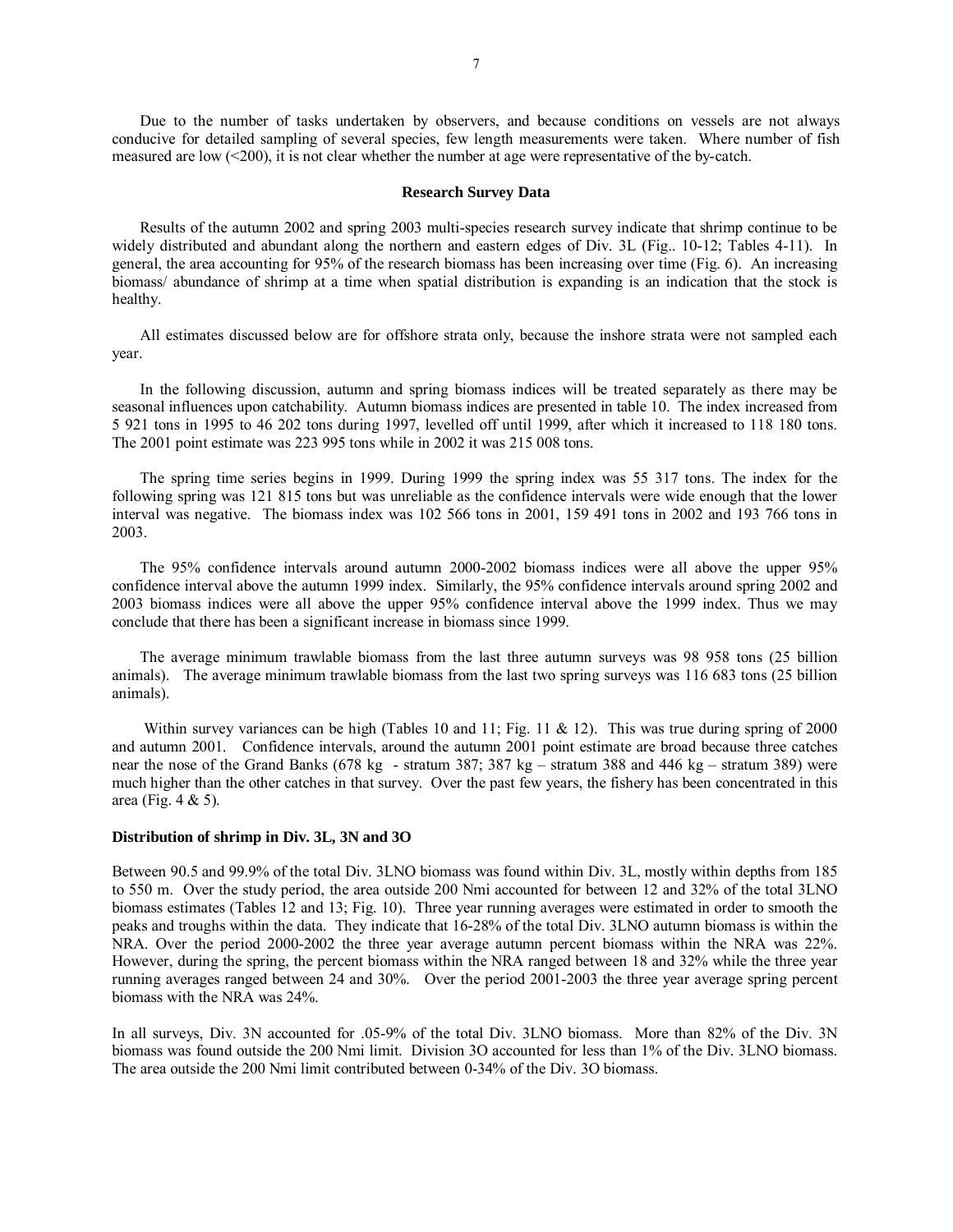#### **Stock composition**

Length distributions representing abundance-at-length from the autumn 1996 to spring 2003 surveys are compared in Fig. 13. Tables 14-19 provide the detailed length frequency data obtained from each survey. Modes increase in height as one moved from ages 0-3 indicating that catchability of the research trawl improves as the shrimp get older. Tables 20-23 provide the modal analysis of males and the estimated demographics from each survey.

These time series provide a basis for comparison of relative year-class strength and illustrate the changes in stock composition over time. There appear to be two regimes; prior to 1998 the abundances at age are much lower than in the post 1997 time period. Since the 1997 year-class was first seen, in 1998 at age 1, it has appeared to be the strongest year-class since the multi-species survey began. The 1998-2000 year-classes appear moderately strong compared others. Modal length-at-age varies between years reflecting different growth rates for the different cohorts.

Abundances within the autumn 2002 survey data were dominated by males with a modal length of 19.5-mm CL, believed to have been the 1998 year-class (age 4). The 1999 year-class was evident near 17.0 mm while the 2000 year-class had a mode at 14.0 mm. The largest males (>19 mm) and smallest females (< 22 mm) are thought to belong to the 1996 year-class. The relatively weak 1996 year-class is followed by the stronger 1997-1999 yearclasses. The broad female distribution suggests that it consists of more than one year-class. The relative strength of the 1997-1999 year-classes and the breath of the female distributions are consistent with the observations pertaining to the commercial large vessel length frequencies. It is predicted that the strong 1997-1999 year-class will be able to sustain the fishery for the next few years.

#### **Recruitment Index**

Figure 14 provides a series of regression plots. The predictor is the age 2 abundance while the following is the order of the ordinate axes:

- 1) age 3 shrimp abundances $_{\text{(time+1)}}$ ;
- 2) fishable biomass (carapace length  $>17$  mm)  $_{\text{(time+1)}}$ ;
- 3) fishable biomass (carapace length  $> 17$  mm)  $_{(time+2)}$ ; and finally
- 4) age  $4 + \text{biomass (time+2)}$ .

There are two lag times for the fishable biomass because the definition of fishable biomass used in Scientific Council refers to animals with carapace lengths greater than 17 mm. Animals with a mode at 17 mm would be 3 years of age hence a lag of 1 year. Fishable biomass was also lagged by 2 years because the bulk of the commercial component of the biomass is thought to be age 4 animals.

Each of these regressors appears to be positively related to the age 2 abundances, and therefore the regressions may have predictive value; however, the time series is too short to be conclusive.

#### **Exploitation Rates**

Exploitation levels using ratios of catch/lower 95% confidence interval below the biomass estimate, catch/spawning stock biomss (SSB) and catch/fishable biomass track the same trend (Table 24). Overall, exploitation has been low. TAC for this stock was set in 1999 and again during 2002 by applying a 15% exploitation rate to the lower 95% confidence interval below recent biomass estimates, therefore, it is useful to discuss exploitation in terms of catch/ lower 95% confidence intervals below the biomass indices. This index was below 5% during the mid- to late-1990s, increased to 13.4% during 2000 reflecting the start of the fishery under TAC regulation, and then decreased as biomass indices increased. The ratio has never exceeded 15% of the minimum trawlable biomass and is presently 8.4%. It is important to note that these ratios are believed to over estimate the exploitation rate because the catchability of the research trawl is thought to be less than 1.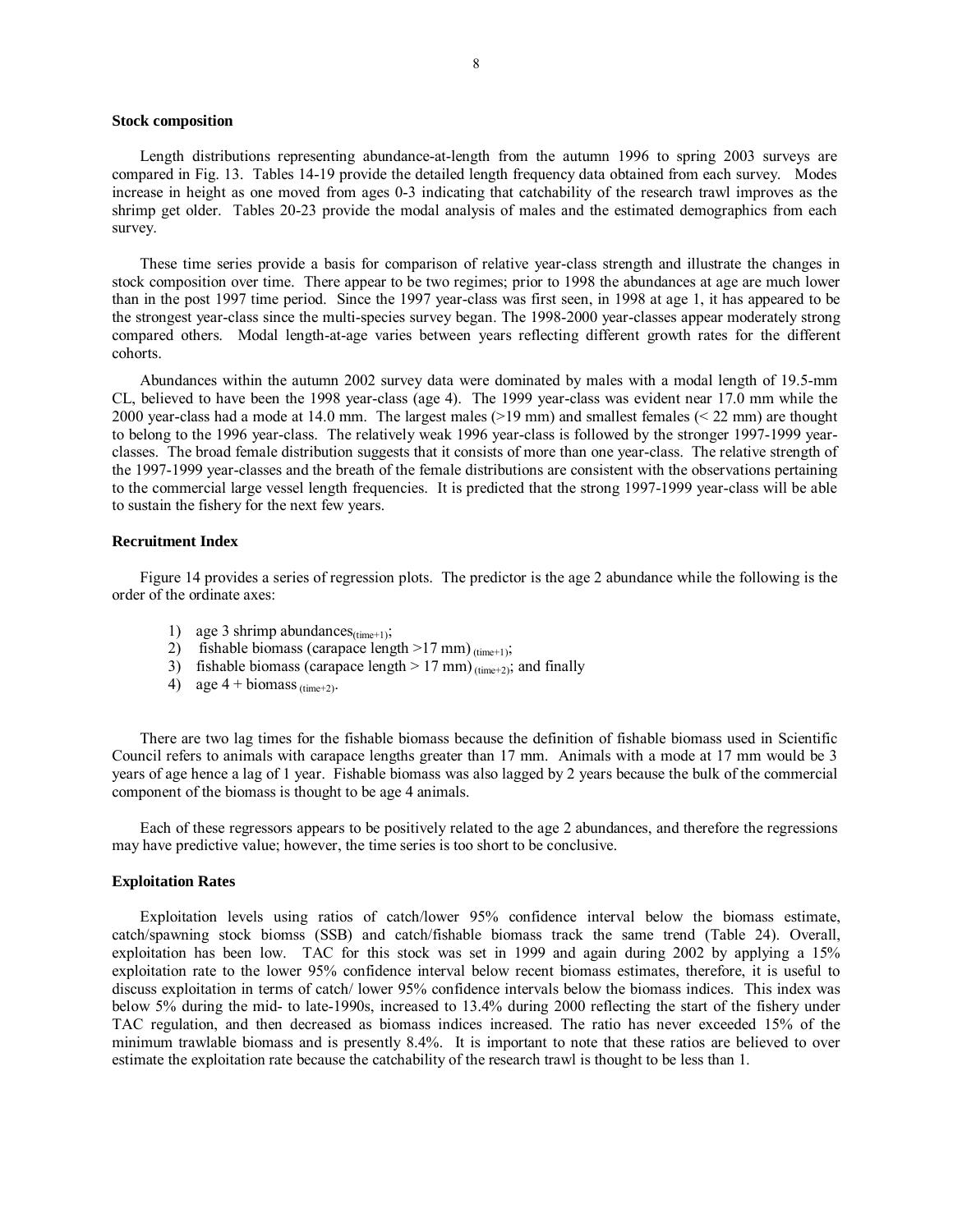#### **Distribution of shrimp in relation to various commercially important groundfish species**

#### Atlantic cod

Relatively few juvenile cod (<=19 cm total length) have been caught during recent years, although, young cod were often found within Conception, Trinity and Bonavista Bays where their distribution overlapped with shrimp (Fig. 15). Concentrations appeared within Div. 3NO and the southern portion of Div. 3L. Few shrimp were found in these areas.

#### American plaice

Figure 16 indicates that juvenile American plaice  $\ll$ =16 cm total length) are dispersed throughout the Grand Banks and that there is overlap between American plaice and large shrimp catches. However, most American plaice were found in water shallower than 200 m with the largest concentrations in the southern Grand Banks.

## Redfish

Both shrimp and juvenile redfish  $\ll$ =16 cm total length) are commonly found along the edge of the Grand Banks in water between 200 and 500 m (Fig. 17). Areas of overlap occur where juvenile redfish have traditionally been found, particularly in the Sackville Spur and on the nose of the Grand Banks. These are areas of highest shrimp concentrations. However, the largest concentrations of redfish are found along the southern edge of Div. 3NO.

#### Greenland halibut

Figure 18 indicates that large concentrations of juvenile Greenland halibut ( $\leq$ =24 cm total length) are sympatric with large concentrations of shrimp.

Information provided by these plots is in agreement with by-catch levels provided in Table 2. Levels of bycatch are generally in relation to abundances of juvenile groundfish and degrees of overlap between the species. There are relatively few Atlantic cod which for the most part are distributed away from the shrimp fishery; consequently by-catch of Atlantic cod has been below 200 kg. Juvenile American plaice are more abundant, but highest concentrations are in shallow water south of the fishery, consequently by-catch levels are higher than they are for cod but were still less than 7 tons during 2003. There is more overlap between juvenile redfish, Greenland halibut and the shrimp fishery. By-catch is greatest for these species.

#### **Resource Status**

Canadian small (<=500 t; LOA<100'), Icelandic and Russian shrimp fishing vessels have been able to maintain catch rates between 200 and 700 kg/hr. Canadian large (>500 ton), Greenlandic shrimp fishing vessel catch rates showed increases since the fishery began in 2000. The research survey biomass/ abundance estimates showed significant increases since 1999. The average minimum trawlable biomass from the last three autumn surveys was 98 958 tons (25 billion animals). The average minimum trawlable biomass from the last two spring surveys was 116 683 tons (25 billion animals). As a result of increases in biomass/ abundance, exploitation in terms of catch/ lower 95% confidence interval below the biomass index remained less than 8.4% during 2003 even though the TAC more than doubled.

The present female length frequency distributions are broad indicating that they consist of more than one yearclass. Over the next few years, the present fishery should be sustained by the 1997-1999 year- classes which are strong relative to previous year-classes. Succeeding year-classes appear stronger than the 1995 and 1996 yearclasses but are not as strong as the 1997-1999 year-classes at the same ages. However, the 2000-2002 year classes are still young and research indicates that catchability of the research trawl increases to age 3.

The fact that the spatial distribution of the stock is increasing is further evidence that the stock is presently healthy.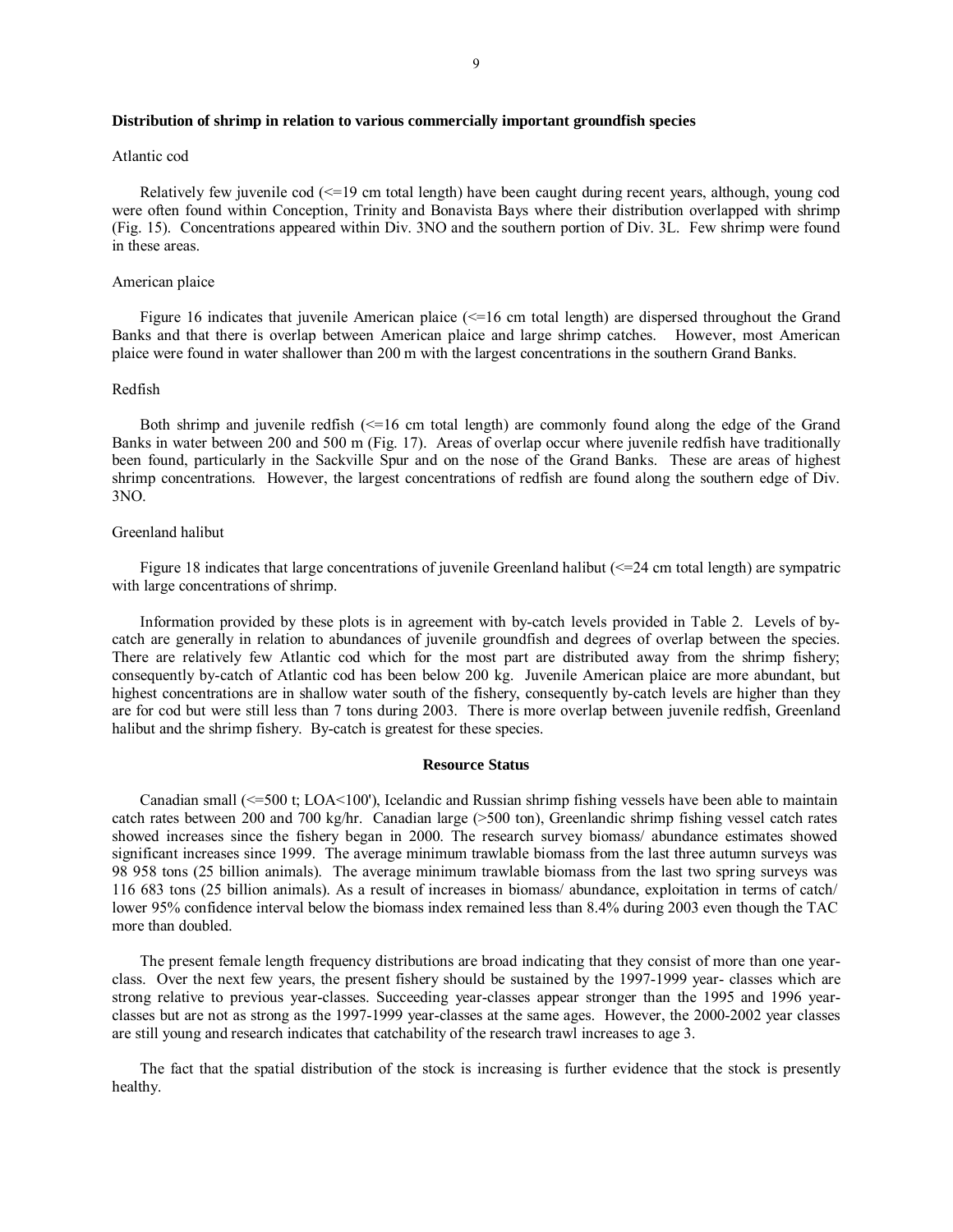#### **References:**

- Allen, J.A., 1959. On the biology of *Pandalus borealis* Kroyer, with reference to a population off the Northumberland coast. J. Mar. Biol. Ass., 38: 89-220.
- Brodie, W. 1996. A description of the 1995 fall groundfish survey in Division 2J3KLMNO. NAFO SCR. Doc., 96/27, Serial No. N2700. 7p.
- Cochran, W. G. 1997. Sampling Techniques. Third Edition. John Wiley & Sons. Toronto, 428 p.
- DFO, 2003. Northern (2J+3KL) cod stock status update. DFO Can. Sci. Advis. Sec. Status Report, 2003/018, 15 p.
- Dίaz, P. 2001. Northern shrimp (*Pandalus borealis*) on Flemish Cap in July 2001. NAFO SCR Doc., 01/172, Serial No. N4517, 18 p.
- Dwyer, K., and W.R. Bowering. 2003. Greenland halibut (*Reinhardtius hippoglossoides*) in NAFO Subarea 2 and Divisions 3KLMNO: stock trends based on annual Canadian research vessel survey results during  $1978 - 2002$ . NAFO SCR Doc., 03/51, Serial No. N4869, 57 p.
- Golden Software, Inc. 2002. Surfer Version 8.0. contouring and 3D surface mapping for scientists and engineers. Golden Colorado, U.S.A.
- Hickey, W.M., G. Brothers, and D.L. Bolos. 1993. By-catch reduction in the northern shrimp fishery. Can. Tech. Rep. Fish. Aquat. Sci., No. 1964, 41 p.
- Kulka, D.W., and D. Power. 1996. By-catch in the NAFO Division 3M shrimp fishery, 1993-1995. NAFO SCR Doc. 96/64. Serial No. N2740 15 p.
- Kulka, D.W. 1998. Update on the by-catch in the NAFO Division 3M shrimp fishery, 1993-1997. NAFO SCR Doc. 98/80, Serial No. 3081. 17p.
- MacDonald, P.D.M., and T. J. Pitcher. 1979. Age-groups from size-frequency data: a versatile and efficient method of analyzing distribution mixtures. J. Fish. Res. Broad. Can. 36:987-1001.
- McCallum, B.R., and S.J. Walsh. 1996. Groundfish survey trawls used at the Northwest Atlantic Fisheries Centre, 1971-present. NAFO SCR Doc, 96/50, Serial No. N2726, 18 p.
- McCrary, J.A. 1971. Sternal spines as a characteristic for differentiating between females of some Pandalidae. J. Fish. Res. Bd. Can.., 28: 98-100.
- Morgan, M.J., W.B. Brodie, D. Maddock Parsons, and B.P. Healey. 2003. An assessment of American plaice in NAFO Divisions 3LNO. NAFO SCR Doc. 03/56, Serial No. N4874, 54 p.
- Nicolajsen, A. 2002. Biomass estimate, growth, length and age distribution of the northern shrimp (*Pandalus borealis*) stock on Flemish Cap (NAFO Division 3M) in June 2002, 20 p.
- Nicolajsen, A. 1997. By-catch levels in a realistic shrimp fishery on the Nose of the Bank (Div. 3L) in four periods in 1996-1997. NAFO SC WP 97/51, 5 p.
- NAFO, 1999. Scientific Council Reports. p 207-215.
- NAFO 2002. Scientific Council Reports. p. 237-238.
- Orr, D.C., D.G. Parsons, P.J. Veitch and D.J. Sullivan. 2003 Northern shrimp (*Pandalus borealis*) off Baffin Island, Labrador and northeastern Newfoundland. CSAS Res. Doc., 2003/50, 59 p.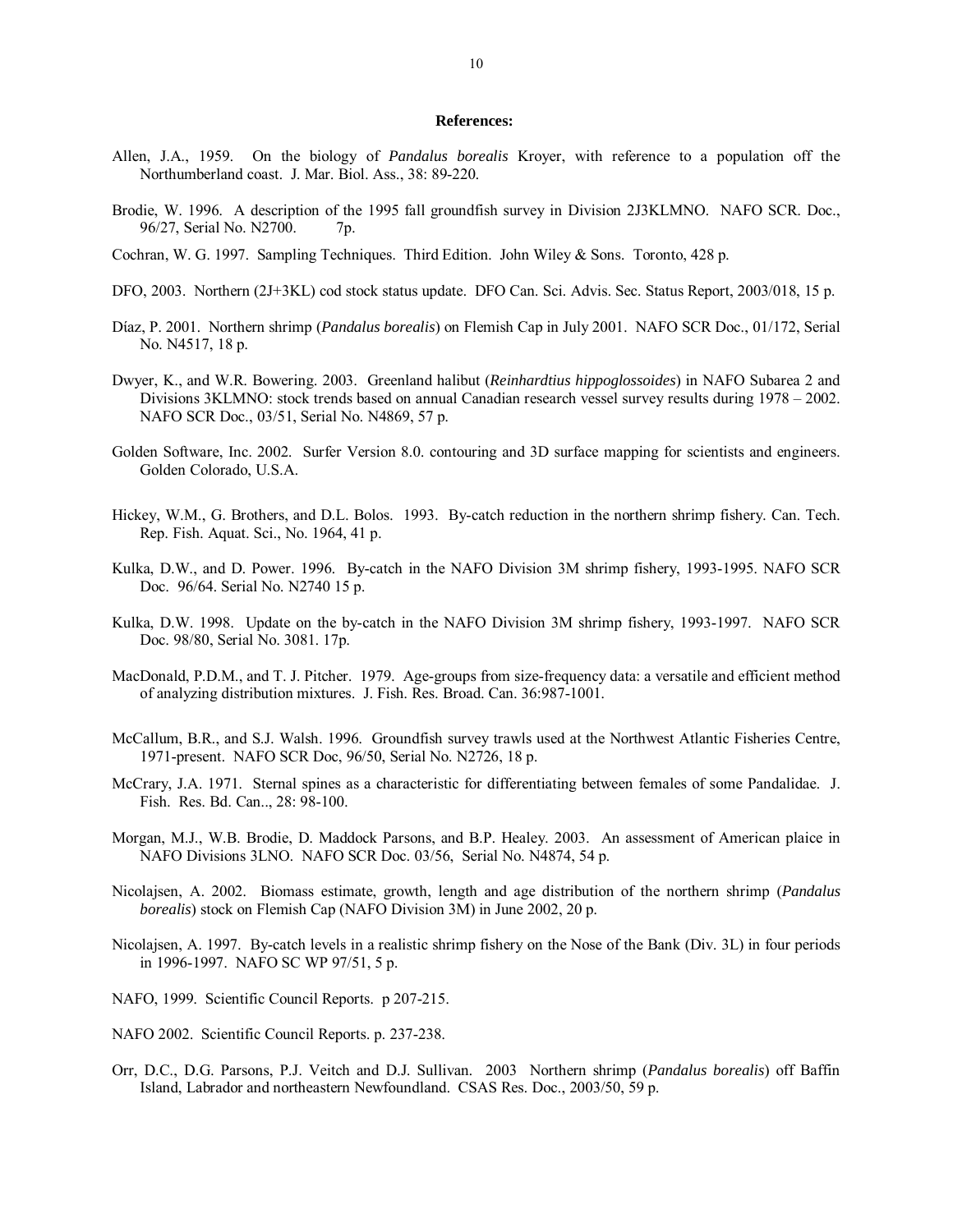- Orr, D. C., P.J. Veitch and D. Sullivan. 2000. An update of Information pertaining to northern shrimp (*Pandalus borealis*) and groundfish in NAFO Divisions 3LNO. NAFO SCR. 00/85, Serial No. 4342, 33p.
- Power, D. 2003. Distribution of redfish in NAFO Divisions 3LNO based on Canadian research surveys from 1991- 2002. NAFO SCR. Doc. 03/58, Serial No. N4876, 8 p.
- Rasmussen, B. 1953. On the geographical variation in growth and sexual development of the Deep Sea Prawn (*Pandalus borealis*, Kr.). Norweg. Fish. And Mar. invest. Rep., 10 (3): 1-160.
- Sküladóttir U. and D.C. Orr. 2002. The assessment of the international fishery for shrimp (*Pandalus borealis*) in Division 3M (Flemish Cap), 1993-2002. NAFO SCR Doc. 02/163. Serical No. N4793, 17 p.
- Skúladóttir, U. 1997. The Icelandic shrimp fishery (Pandalus borealis Kr.) at the Flemish Cap in 1993-1997. NAFO SCR Doc. 97/85 Serial No. N2931 30 p.
- Swain, D.P. and R. Morin. 1996. Relationsips between geographic distribution and bundance of American plaice (*Hippoglossoides platessoides*) in the southern Gulf of St. Lawrence. Can. J. Fish. Aquat. Sci., Vol 53:  $106 -$ 119.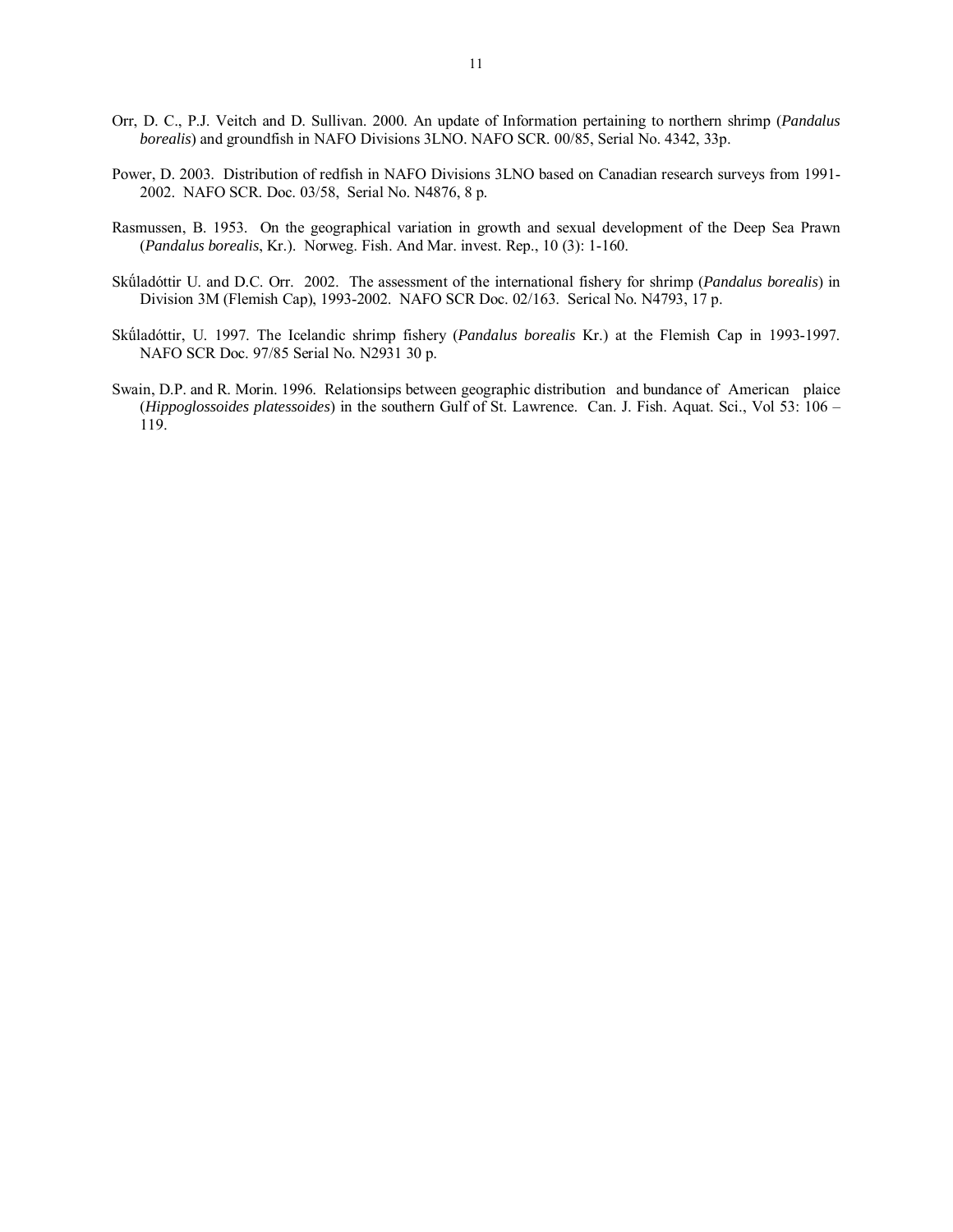| Country            | 1989            | 1990     | 1991     | 1992     | 1993                 | 1994                 | 1995     | 1996 | 1997    | 1998     | 1999             | 2000            | 2001            | 2002            | 2003             |
|--------------------|-----------------|----------|----------|----------|----------------------|----------------------|----------|------|---------|----------|------------------|-----------------|-----------------|-----------------|------------------|
| Canada             | 11 <sup>1</sup> |          |          |          | 2 <sup>1</sup>       |                      |          |      |         | $82^{1}$ | $78^{1}$         | $4,250^2$       | $5,129^2$       | $5,414^2$       | $9,577^2$        |
| Cuba               |                 |          |          |          |                      |                      |          |      |         |          |                  |                 |                 | 70 <sup>3</sup> | 146 <sup>1</sup> |
| Estonia            |                 |          |          |          |                      |                      |          |      |         |          |                  | 64              | $2,264^4$       | $450^{5}$       | 68 <sup>1</sup>  |
| Faroe Islands      |                 |          |          |          | $1,789$ <sup>1</sup> | $1,865$ <sup>1</sup> |          | 171  | $485^1$ | 544      | 706 <sup>1</sup> | $42^{1}$        | $2,052^4$       | $620^{5}$       |                  |
| France (SPM)       |                 |          |          |          |                      |                      |          |      |         |          |                  | 67 <sup>1</sup> |                 | 36 <sup>3</sup> |                  |
| Greenland          |                 |          |          |          |                      |                      |          |      |         |          |                  | 34 <sup>1</sup> |                 |                 | $293^8$          |
| Iceland            |                 |          |          |          |                      |                      |          |      |         |          |                  | 97'             | 55'             | 55'             |                  |
| Latvia             |                 |          |          |          |                      |                      |          |      |         |          |                  | 64              | 67              | $59^3$          | 60 <sup>1</sup>  |
| Lithuania          |                 |          |          |          |                      |                      |          |      |         |          |                  | 67              | 51 <sup>3</sup> | $67^3$          | $58^{1}$         |
| Norway             |                 |          |          |          |                      |                      |          |      |         |          |                  | 77              | $78^{6}$        | $70^{6}$        | $159^{9}$        |
| Poland             |                 |          |          |          |                      |                      |          |      |         |          |                  | $40^{\circ}$    | 54 <sup>1</sup> |                 |                  |
| Portugal           |                 |          |          |          |                      |                      |          |      |         |          |                  |                 | $61^5$          |                 |                  |
| Russia             |                 |          |          |          |                      |                      |          |      |         |          |                  | 67              | 67              | $67^3$          |                  |
| Spain              |                 |          |          |          |                      |                      |          |      |         |          | 11               |                 | $699^{4}$       |                 |                  |
| Ukraine            |                 |          |          |          |                      |                      |          |      |         |          |                  |                 | 57 <sup>1</sup> |                 | 144 <sup>1</sup> |
| <b>USA</b>         |                 |          |          |          |                      |                      |          |      |         |          |                  |                 |                 | $69^{3}$        | 144 <sup>1</sup> |
| <b>GRAND TOTAL</b> | 11              | $\theta$ | $\theta$ | $\theta$ | 1,791                | ,865                 | $\Omega$ | 171  | 485     | 567      | 795              | 4,869           | 10,56           | 6,977           | 10,649           |
|                    |                 |          |          |          |                      |                      |          |      |         |          |                  |                 | <sub>0</sub>    |                 |                  |
| TAC (tons)         |                 |          |          |          |                      |                      |          |      |         |          |                  | 6,000           | 6,000           | 6,000           | 13,000           |

Table 1 Nominal catches by country of northern pink shrimp (*Pandalus borealis*) caught in NAFO Div. 3L.

Sources:

<sup>1</sup> NAFO STATLANT 21A<br><sup>2</sup> Canadian Quote Bonert,  $\frac{1}{2}$ 

<sup>2</sup> Canadian Quota Report, or other preliminary sources

<sup>3</sup> NAFO monthly records of provisional catches

- <sup>4</sup> Value agreed upon in STACFIS
- <sup>5</sup> Canadian surveillance reports
- <sup>6</sup> Observer datasets

 $7$  Icelandic logbook dataset.

<sup>8</sup> Greenlandic logbook dataset.

<sup>9</sup> Norwegian logbook dataset.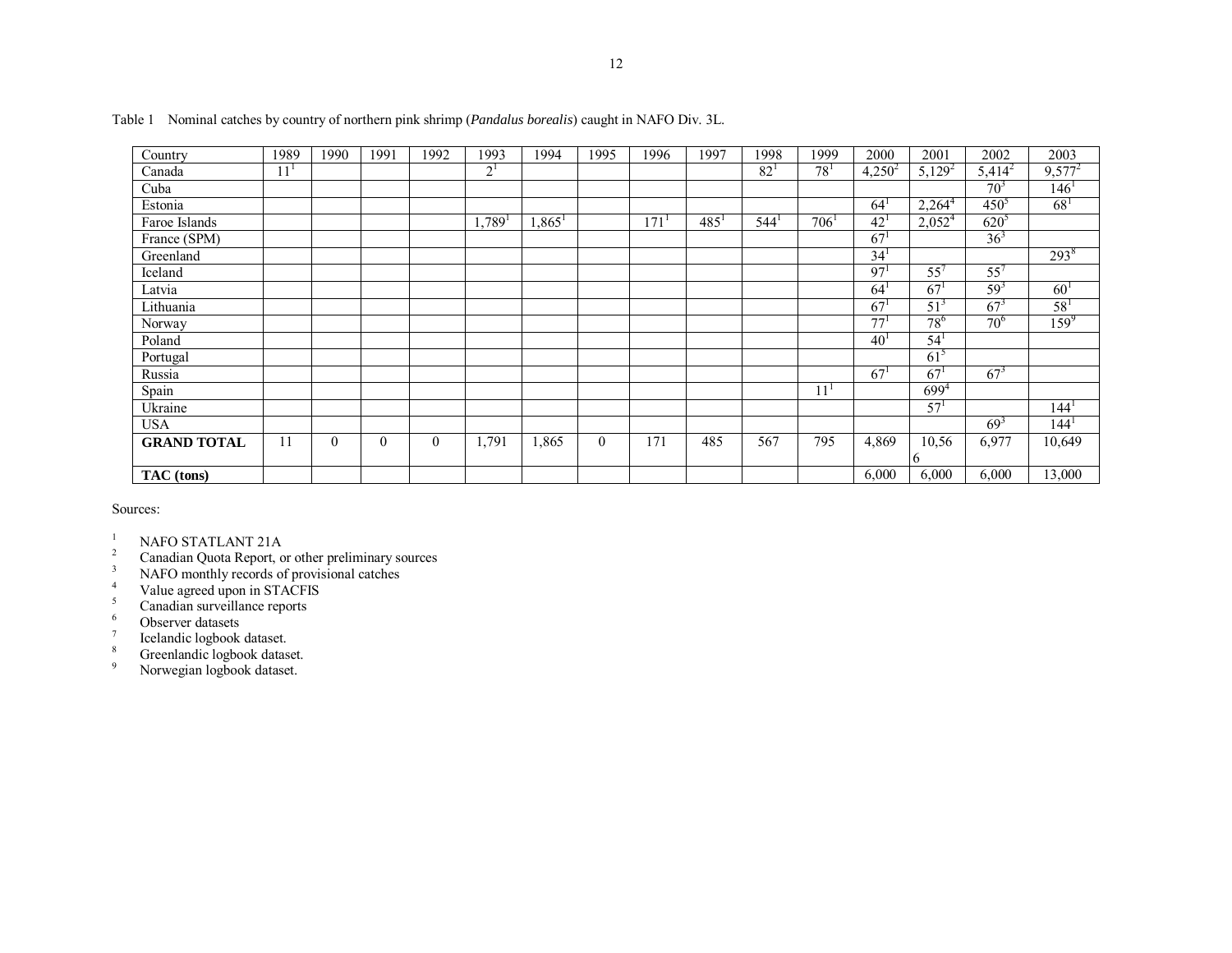|  |  | Table 2. Estimated bycatch within the large vessel (>500 t) fleet fishing shrimp in 3L over the period 2000 - 2003. |
|--|--|---------------------------------------------------------------------------------------------------------------------|
|--|--|---------------------------------------------------------------------------------------------------------------------|

|                                                                                                                                                                     |                                                    | Atlantic cod                                          |                                                             |                                                      |                                                      | American plaice                                      |                                                             |                                                          |                                                     | redfish                                              |                                                               |                                                         |                                                        | <b>Greenland halibut</b>                                  |                                                           |                                                            |
|---------------------------------------------------------------------------------------------------------------------------------------------------------------------|----------------------------------------------------|-------------------------------------------------------|-------------------------------------------------------------|------------------------------------------------------|------------------------------------------------------|------------------------------------------------------|-------------------------------------------------------------|----------------------------------------------------------|-----------------------------------------------------|------------------------------------------------------|---------------------------------------------------------------|---------------------------------------------------------|--------------------------------------------------------|-----------------------------------------------------------|-----------------------------------------------------------|------------------------------------------------------------|
| Year<br>Observed shrimp catch (t)<br>Logbook shrimp catch (t)<br>correction factor<br>estimated bycatch (kg)<br>Bycatch (kg)/ (t) shrimp<br>Number of fish measured | 2000<br>873<br>1,033<br>1.184<br>96<br>0.093<br>78 | 2001<br>2,314<br>2,394<br>1.035<br>227<br>0.095<br>17 | 2002<br>2.342<br>2,455<br>1.048<br>137<br>0.056<br>$\Omega$ | 2003<br>1,049<br>3,349<br>3.192<br>70<br>0.021<br>37 | 2000<br>873<br>1.033<br>1.184<br>526<br>0.509<br>339 | 2001<br>2,314<br>2,394<br>1.035<br>115<br>0.048<br>0 | 2002<br>2,342<br>2,455<br>1.048<br>312<br>0.127<br>$\Omega$ | 2003<br>1,049<br>3,349<br>3.193<br>1.149<br>0.343<br>164 | 2000<br>873<br>1,033<br>1.184<br>727<br>0.704<br>47 | 2001<br>2,314<br>2,394<br>1.035<br>993<br>0.415<br>0 | 2002<br>2,342<br>2,455<br>1.048<br>1,685<br>0.686<br>$\Omega$ | 2003<br>1,049<br>3,349<br>3.193<br>2,927<br>0.874<br>30 | 2000<br>873<br>1,033<br>1.184<br>2,551<br>2.470<br>985 | 2001<br>2,314<br>2,394<br>1.035<br>5,818<br>2.430<br>2732 | 2002<br>2,342<br>2,455<br>1.048<br>4,293<br>1.749<br>1333 | 2003<br>1,049<br>3,349<br>3.193<br>11,804<br>3.525<br>1045 |
|                                                                                                                                                                     |                                                    | estimated number at age                               |                                                             |                                                      |                                                      | estimated number at age                              |                                                             |                                                          |                                                     | estimated number at age                              |                                                               |                                                         |                                                        | estimated number at age                                   |                                                           |                                                            |
| age                                                                                                                                                                 |                                                    |                                                       |                                                             |                                                      |                                                      |                                                      |                                                             |                                                          |                                                     |                                                      |                                                               |                                                         |                                                        |                                                           |                                                           |                                                            |
|                                                                                                                                                                     | 96                                                 |                                                       |                                                             |                                                      | $\Omega$                                             |                                                      |                                                             |                                                          | $\Omega$                                            |                                                      |                                                               |                                                         | 3,538                                                  | 3,793                                                     | 4,273                                                     | 667                                                        |
|                                                                                                                                                                     | 377                                                | 187                                                   |                                                             | 45                                                   | $\Omega$                                             |                                                      | $\Omega$                                                    |                                                          | 1,964                                               |                                                      | $\Omega$                                                      |                                                         | 2,681                                                  | 4,256                                                     | 12,413                                                    | 12,433                                                     |
|                                                                                                                                                                     | 102                                                | 309                                                   |                                                             | 73                                                   | 96                                                   |                                                      |                                                             | 447                                                      | 4,761                                               | $\Omega$                                             | $\Omega$                                                      | 22,341                                                  | 8,333                                                  | 23,689                                                    | 11,438                                                    | 52,023                                                     |
|                                                                                                                                                                     |                                                    | 35                                                    |                                                             | 10 <sup>1</sup>                                      | 204                                                  |                                                      |                                                             | 2,464                                                    | 3,866                                               |                                                      |                                                               | 28,958                                                  | 5,535                                                  | 12,638                                                    | 9,254                                                     | 29,995                                                     |
|                                                                                                                                                                     |                                                    | 20                                                    |                                                             |                                                      | 304                                                  | $\Omega$                                             |                                                             | 3,933                                                    | 4,098                                               |                                                      | ∩                                                             | 32,970                                                  | 1,525                                                  | 7,051                                                     | 3,848                                                     | 8,682                                                      |
|                                                                                                                                                                     |                                                    | 3                                                     |                                                             |                                                      | 1.135                                                |                                                      |                                                             | 2,372                                                    | 1,730                                               |                                                      |                                                               | 3,361                                                   | 572                                                    | 830                                                       | 437                                                       | 1,264                                                      |
|                                                                                                                                                                     |                                                    |                                                       |                                                             |                                                      | 1.716                                                |                                                      |                                                             | 2.142                                                    | 548                                                 |                                                      |                                                               | 192                                                     | 169                                                    | 140                                                       | 38                                                        | 35                                                         |
|                                                                                                                                                                     |                                                    |                                                       |                                                             |                                                      | 1.048                                                |                                                      |                                                             | 2,151                                                    | 117                                                 |                                                      |                                                               |                                                         |                                                        | 12                                                        |                                                           | 80                                                         |
|                                                                                                                                                                     |                                                    |                                                       |                                                             |                                                      | 491                                                  |                                                      |                                                             | 591                                                      | 8                                                   |                                                      |                                                               |                                                         |                                                        |                                                           |                                                           |                                                            |
|                                                                                                                                                                     |                                                    |                                                       |                                                             |                                                      | 202                                                  | $\Omega$                                             | $\Omega$                                                    | 351                                                      | $\Omega$                                            |                                                      | $\Omega$                                                      |                                                         |                                                        |                                                           |                                                           |                                                            |
| 10                                                                                                                                                                  |                                                    |                                                       |                                                             |                                                      | 41                                                   |                                                      |                                                             | 51                                                       |                                                     |                                                      |                                                               |                                                         |                                                        |                                                           |                                                           |                                                            |
| 11                                                                                                                                                                  |                                                    |                                                       |                                                             |                                                      | 12                                                   |                                                      | $\Omega$                                                    | 10                                                       |                                                     |                                                      |                                                               |                                                         |                                                        |                                                           |                                                           |                                                            |
| 12                                                                                                                                                                  |                                                    |                                                       |                                                             |                                                      |                                                      |                                                      |                                                             |                                                          |                                                     |                                                      |                                                               |                                                         |                                                        |                                                           |                                                           |                                                            |
| 13                                                                                                                                                                  |                                                    |                                                       |                                                             |                                                      |                                                      |                                                      |                                                             |                                                          |                                                     |                                                      |                                                               |                                                         |                                                        |                                                           |                                                           |                                                            |
| 14                                                                                                                                                                  |                                                    |                                                       |                                                             |                                                      |                                                      |                                                      |                                                             |                                                          |                                                     |                                                      |                                                               |                                                         |                                                        |                                                           |                                                           |                                                            |
| 15                                                                                                                                                                  |                                                    |                                                       |                                                             |                                                      |                                                      |                                                      |                                                             |                                                          |                                                     |                                                      |                                                               |                                                         |                                                        |                                                           |                                                           |                                                            |
| 16                                                                                                                                                                  |                                                    |                                                       |                                                             |                                                      |                                                      |                                                      |                                                             |                                                          |                                                     |                                                      |                                                               |                                                         |                                                        |                                                           |                                                           |                                                            |
| total                                                                                                                                                               | 579                                                | 555                                                   |                                                             | 131                                                  | 5.250                                                | $\Omega$                                             |                                                             | 14,511                                                   | 17.092                                              |                                                      | $\Omega$                                                      | 87,821                                                  | 22,353                                                 | 52,410                                                    | 41,704                                                    | 105,186                                                    |

Correction factor = logbook shrimp catch/ observed shrimp catch; Estimated by-catch = observed by-catch \* correction factor.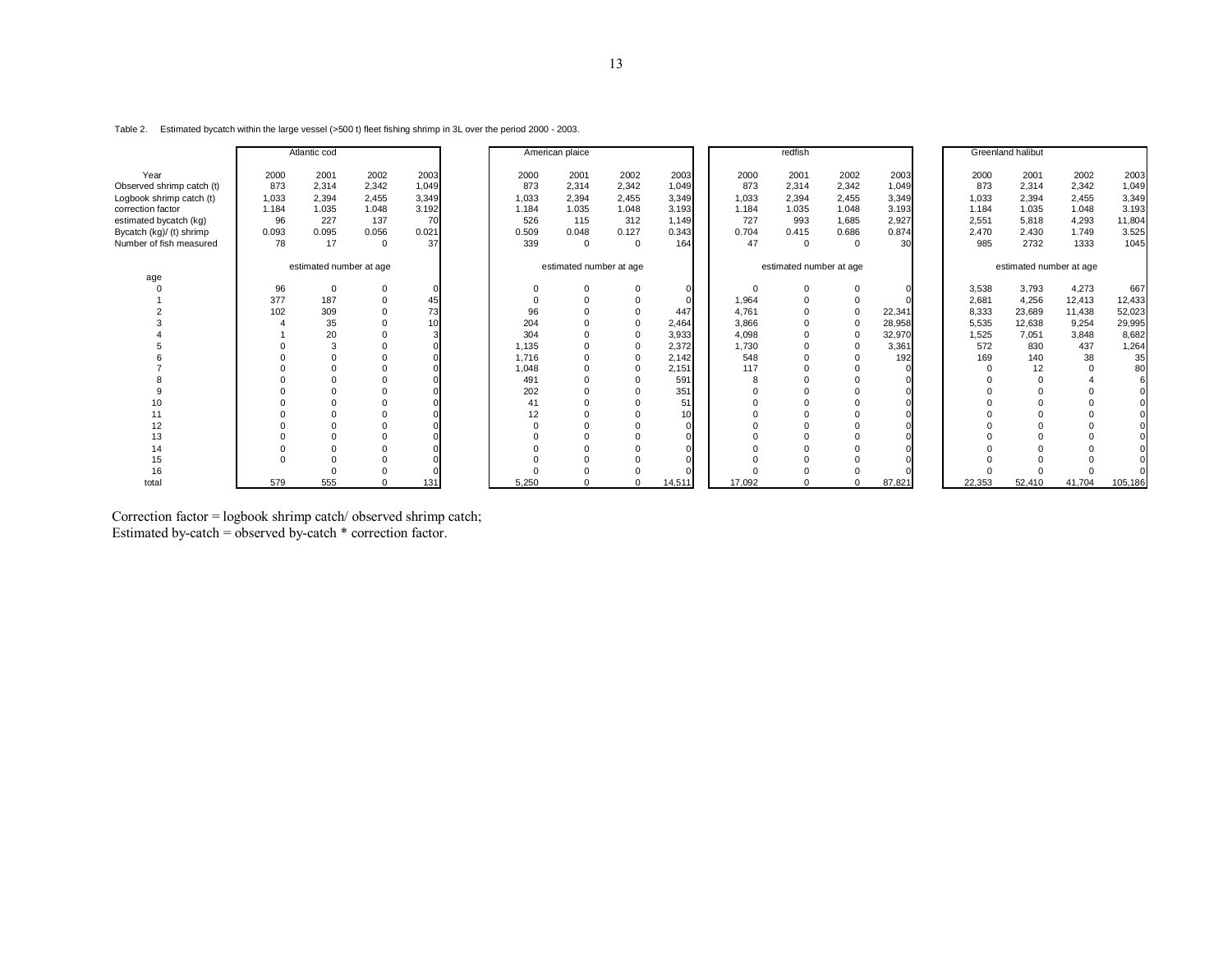Table 3 Estimated bycatch within the small vessel (<=500 t; LOA <100') fleet fishing shrimp in 3L over the period 2000 - 2003.

|                           |             | Atlantic cod            |             |        |             | American plaice         |             |          | redfish |                         |          |         | Greenland halibut |                         |             |         |
|---------------------------|-------------|-------------------------|-------------|--------|-------------|-------------------------|-------------|----------|---------|-------------------------|----------|---------|-------------------|-------------------------|-------------|---------|
| Year                      | 2000        | 2001                    | 2002        | 2003   | 2000        | 2001                    | 2002        | 2003     | 2000    | 2001                    | 2002     | 2003    | 2000              | 2001                    | 2002        | 2003    |
| Observed shrimp catch (t) | 70          | 91                      | 175         | 103    | 70          | 91                      | 175         | 103      | 70      | 91                      | 175      | 103     | 70                | 91                      | 175         | 103     |
| Logbook shrimp catch (t)  | 3217        | 2735                    | 2959        | 6228   | 3217        | 2735                    | 2959        | 6228     | 3217    | 2735                    | 2959     | 6228    | 3217              | 2735                    | 2959        | 6228    |
| correction factor         | 45.666      | 30.181                  | 16.948      | 60.585 | 45.666      | 30.181                  | 16.948      | 60.585   | 45.666  | 30.181                  | 16.948   | 60.585  | 45.666            | 30.181                  | 16.948      | 60.585  |
| estimated bycatch (kg)    | $\mathbf 0$ | 272                     | 153         | 1,878  | 0           | 1,177                   | 559         | 6,543    | 776     | 1,388                   | 1,305    | 10,118  | 2,694             | 2,113                   | 2,898       | 20,841  |
| Bycatch (kg)/ (t) shrimp  | $\mathbf 0$ | 0.099                   | 0.052       | 0.302  | 0.000       | 0.430                   | 0.189       | 1.051    | 0.241   | 0.507                   | 0.441    | 1.625   | 0.837             | 0.773                   | 0.979       | 3.346   |
| Number of fish measured   | $\mathbf 0$ |                         | $\mathbf 0$ | 48     | $\mathbf 0$ | $\mathbf 0$             | $\mathbf 0$ |          | 0       | $\mathbf 0$             | $\Omega$ | 309     | 0                 | 58                      | $\mathbf 0$ | 296     |
|                           |             | estimated number at age |             |        |             | estimated number at age |             |          |         | estimated number at age |          |         |                   | estimated number at age |             |         |
| age                       |             |                         |             |        |             |                         |             |          |         |                         |          |         |                   |                         |             |         |
|                           |             | $\Omega$                | 0           | 242    | $\Omega$    |                         |             | $\Omega$ |         |                         | $\Omega$ |         | 0                 | 1,419                   | $\mathbf 0$ | 14,904  |
|                           |             | 272                     |             | 3,575  |             |                         |             |          |         | $\Omega$                |          | 15,207  | 0                 | 3,893                   | $\mathbf 0$ | 76,882  |
|                           |             | $\Omega$                | $\Omega$    | 1,272  |             |                         |             |          |         | $\Omega$                |          | 54,405  | 0                 | 2,414                   | $\mathbf 0$ | 145,768 |
|                           |             |                         |             | 61     |             |                         |             |          |         | $\Omega$                |          | 84,516  | 0                 | 1,237                   | $\mathbf 0$ | 23,931  |
|                           |             |                         |             |        |             |                         | $\Omega$    |          |         | $\Omega$                |          | 186,178 | $\Omega$          | 1,268                   | $\Omega$    | 7,634   |
|                           |             |                         |             |        |             |                         |             |          |         |                         |          | 35,382  |                   | 60                      | $\Omega$    |         |
|                           |             |                         |             |        |             |                         |             |          |         |                         | $\Omega$ | 13,026  |                   |                         |             |         |
|                           |             |                         |             |        |             |                         |             |          |         | $\Omega$                |          | 2,120   |                   |                         |             |         |
|                           |             |                         |             |        |             |                         |             |          |         |                         |          | 182     |                   |                         |             |         |
|                           |             |                         |             |        |             |                         |             |          |         | $\Omega$                |          |         |                   |                         |             |         |
| 10                        |             |                         |             |        |             |                         |             |          |         |                         |          |         |                   |                         |             |         |
| 11                        |             |                         |             |        |             |                         | $\Omega$    |          |         | $\Omega$                |          |         |                   |                         |             |         |
| 12                        |             |                         |             |        |             |                         |             |          |         |                         |          |         |                   |                         |             |         |
| 13                        |             |                         |             |        |             |                         |             |          |         |                         |          |         |                   |                         |             |         |
| 14                        |             |                         |             |        |             |                         |             |          |         |                         |          |         |                   |                         |             |         |
| 15                        |             |                         |             |        |             |                         |             |          |         |                         |          |         |                   |                         |             |         |
| 16                        |             |                         |             |        |             |                         |             |          |         |                         |          |         |                   |                         |             |         |
| total                     |             | 272                     | $\Omega$    | 5,150  | $\Omega$    | U                       | $\Omega$    |          |         | $\Omega$                | $\Omega$ | 391,016 | $\Omega$          | 10,292                  | $\Omega$    | 269,119 |

Correction factor = logbook shrimp catch/ observed shrimp catch; Estimated by-catch = observed by-catch \* correction factor.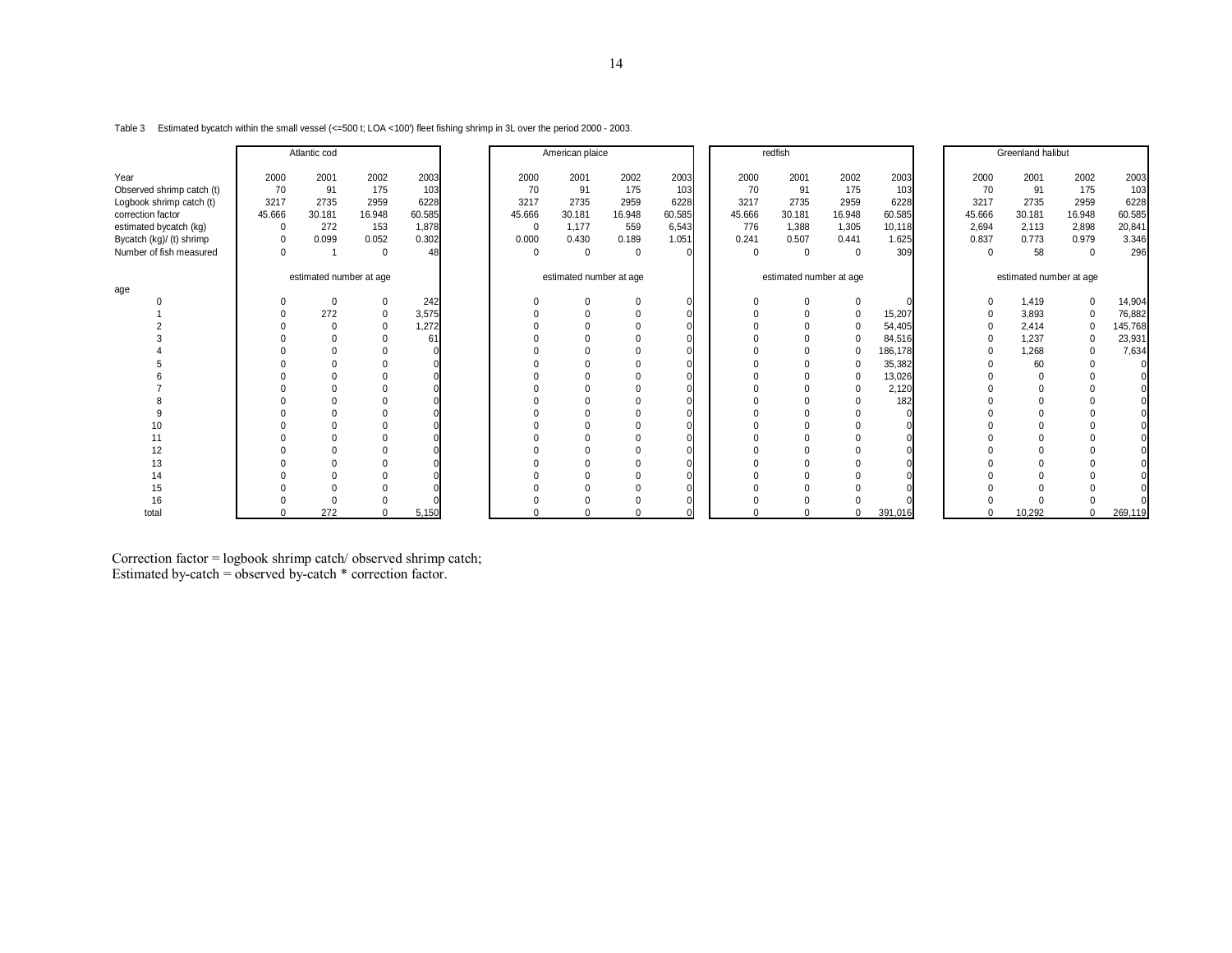| Table 4. Total biomass (Kg. X1000) of northern shrimp (Pandalus borealis) collected during the autumn 1995 - 2002 Canadian |  |
|----------------------------------------------------------------------------------------------------------------------------|--|
| multi-species research surveys into NAFO Div. 3L. (All tows were standardized to 15 minutes; means not sampled.).          |  |

Please note that these estimates were taken from strata numbers <784 so that estimates from all years would be comparable.

| . Please note that these estimates were taken from strata numbers <784 so that estimates from all vears would be comparable. |  |
|------------------------------------------------------------------------------------------------------------------------------|--|
|                                                                                                                              |  |

| Depth                | Area    | Autumn 95      | Autumn 96     | Autumn 97             | Autumn 98      | Autumn 99    | Autumn 2000    | Autumn 2001      | Autumn 2002             |
|----------------------|---------|----------------|---------------|-----------------------|----------------|--------------|----------------|------------------|-------------------------|
| Range in m           | in Nmi2 | WT 176 - 179   | WT 196 - 198, | WT 213-217            | WT 230 - 233   | WT 246 - 248 | WT 321 - 323   | WT 373 - 376     | WT 428 - 431            |
|                      |         | WT 181, Tel 22 | <b>Tel 41</b> | Tel 57 & 58           | Tel 75 & 76    |              | Tel 339, 342   | AN 399, Tel 357, | Tel 412, 413            |
|                      |         | & Tel 23       |               |                       |                |              | & 343          | 358 & 361        | & 415                   |
|                      |         | biomass        | biomass       | biomass               | biomass        | biomass      | biomass        | biomass          | biomass                 |
|                      |         | (Kg X 1000)    | (Kg X 1000)   | (Kg X 1000)           | (Kg X 1000)    | (Kg X 1000)  | (Kg X 1000)    | (Kg X 1000)      | (Kg X 1000)             |
| $30 - 56$            | 9,285   |                |               |                       |                |              |                |                  |                         |
| $57 - 92$            | 18,957  | $\mathbf 0$    | 6             | 16                    | 13             | 5            | 34             | 38               | 654                     |
| $93 - 183$           | 7,170   | 41             | 176           | 1,849                 | 1,237          | 1,855        | 3,313          | 13,909           | 12,260                  |
| 184 - 274            | 399     | 787            | 3,518         | 25,015                | 32,516         | 36,423       | 73,001         | 96,620           | 109,364                 |
| $275 - 366$          | 4,030   | 4,374          | 14,647        | 18,515                | 22,691         | 14,390       | 41,292         | 111,602          | 87,367                  |
| 367 - 549            | 1,192   | 142            | 218           | 353                   | 25             | 187          | 232            | 946              | 789                     |
| 550 - 731            | 804     | 13             | 1             | 9                     | $\overline{2}$ | 3            | 27             | 17               | 18                      |
| 732 - 914            | 957     |                | 0             | $\overline{1}$        | 0              | 0            | $\overline{2}$ | 13               | $\mathbf 0$             |
| 915-1097             | 945     |                | 0             | $\mathbf 0$           | 0              | 0            | 1              | 4                | 0                       |
| 1098-1280            | 1,745   |                | $\mathbf 0$   | 0                     | $\overline{0}$ | $\Omega$     | 0              | $\mathbf 0$      | $\overline{2}$          |
| 1281-1463            | 773     |                | $\pmb{0}$     | 0                     | 0              |              | 0              | 0                | $\Omega$                |
| <b>Total (000's)</b> |         | 5,358          | 18,566        | 45,758                | 56,484         | 52,863       | 117,902        | 223,149          | 210,451                 |
| Upper 95% limit      |         | 7,397          | 28,893        | 66,426                | 76,064         | 69,804       | 142,949        | 369,574          | 299,083                 |
| Lower 95% limit      |         | 3,318          | 8,238         | 25,090                | 36,905         | 35,923       | 92,855         | 76,725           | 121,821                 |
| % < 184m             |         | $\mathbf{1}$   | $\mathbf{1}$  | 4                     | $\overline{2}$ | 4            | 3              | 6                | 0                       |
| %184 - 549 m         |         | 99             | 99            | 96                    | 98             | 96           | 97             | 94               | 99                      |
| %>549 m              |         | $\mathbf 0$    | $\mathbf 0$   | $\mathbf 0$           | 0              | 0            | $\mathbf 0$    | 0                | $\mathbf 0$             |
|                      |         |                |               | Outside 200 Nmi limit |                |              |                |                  |                         |
| $93 - 183$           | 933     | $\pmb{0}$      | $\pmb{0}$     | 79                    | 14             | 70           | 187            | 1,590            | 2,119                   |
| 184 - 274            | 791     | 26             | 1,635         | 1,246                 | 4,454          | 6,486        | 19,197         | 20,467           | 21,384                  |
| $275 - 366$          | 758     | 997            | 2,759         | 3,685                 | 4,222          | 2,079        | 8,949          | 29,397           | 11,408                  |
| $367 - 549$          | 636     | $\overline{4}$ | 110           | 102                   | 17             | 98           | 113            | 817              | 774                     |
| 550 - 731            | 554     | 12             | 1             | $\overline{1}$        | 0              | 1            | 0              | 4                | 15                      |
| 732 - 914            | 607     |                | 0             | $\overline{1}$        | 0              | 0            | 1              | 12               | $\mathbf 0$             |
| 915-1097             | 582     |                | 0             | $\mathbf 0$           | 0              | 0            | 0              | 4                | $\mathbf 0$             |
| 1098-1280            | 1,331   |                | $\mathbf 0$   | $\mathbf 0$           | 0              | 0            | 0              | 0                | $\overline{\mathbf{c}}$ |
| 1281-1463            | 295     |                | $\mathbf 0$   | $\mathbf 0$           | 0              |              | $\mathbf 0$    | $\mathbf 0$      | $\mathbf 0$             |
| Total (000's)        |         | 1,039          | 4,506         | 5,115                 | 8,707          | 8,734        | 28,447         | 52,292           | 35,702                  |
| Upper 95% limit      |         | 4,853          | 25,676        | 13,242                | 25,437         | 19,432       | 49,256         | 111,814          | 100,372                 |
| Lower 95% limit      |         | $-2,774$       | $-16,664$     | $-3,013$              | $-8,022$       | $-1,964$     | 7,638          | $-7,230$         | $-28,968$               |
| % < 184m             |         | $\mathbf 0$    | $\pmb{0}$     | $\overline{2}$        | 0              | 1            | 1              | 3                | 6                       |
| %184 - 549 m         |         | 99             | 100           | 98                    | 100            | 99           | 99             | 97               | 94                      |
| %>549 m              |         | $\mathbf{1}$   | $\mathbf 0$   | $\Omega$              | 0              | $\Omega$     | 0              | $\Omega$         | $\Omega$                |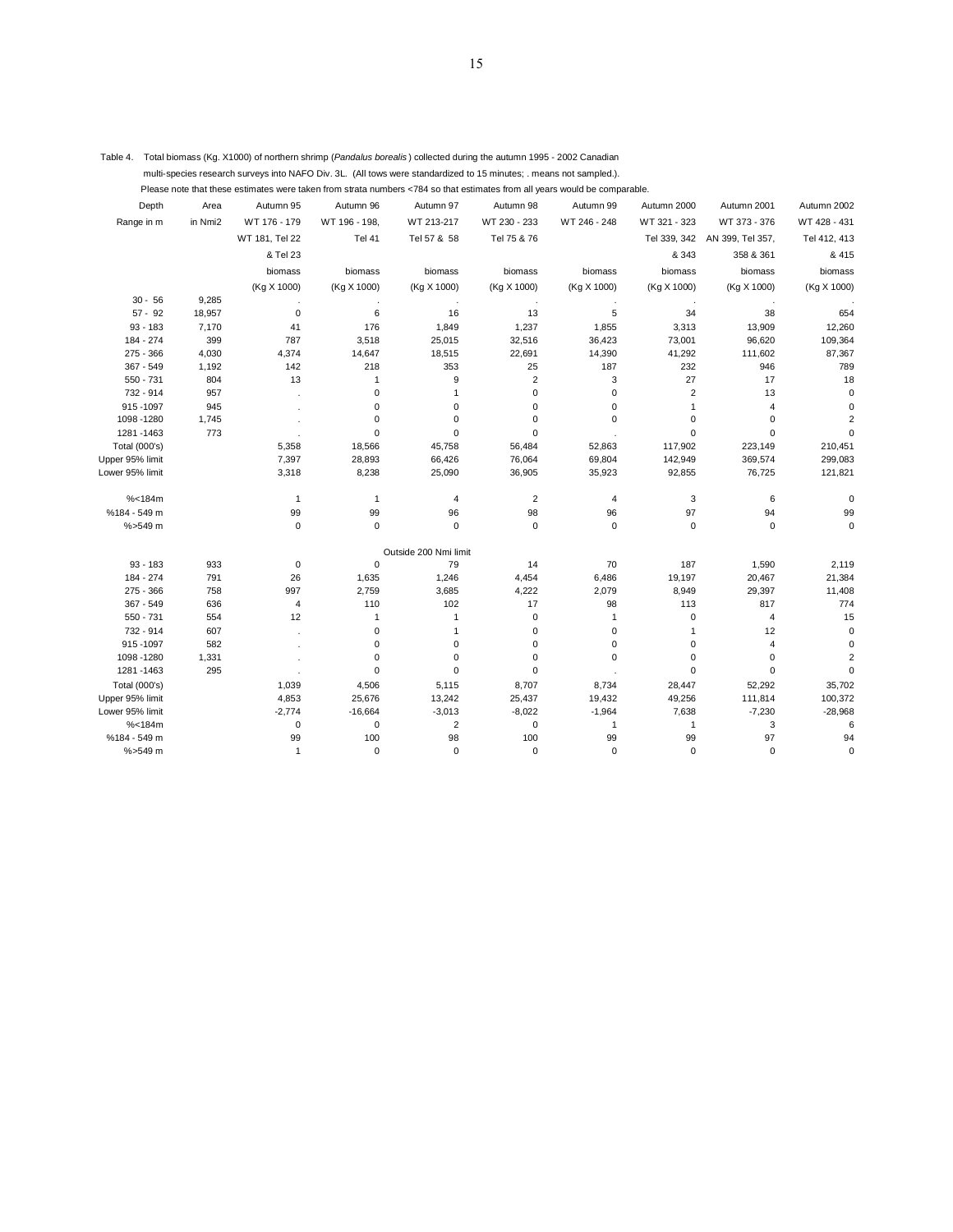| Table 5 Total biomass (Kg. X1000) of northern shrimp (Pandalus borealis) collected during the autumn 1995 - 2002 Canadian  |
|----------------------------------------------------------------------------------------------------------------------------|
| multi-species research surveys into NAFO Div. 3N. (All tows were standardized to 15 minutes; means not sampled.).          |
| Please note that these estimates were taken from strata numbers <784 so that estimates from all years would be comparable. |

| Depth<br>Range in m  | Area<br>in Nmi2 | Autumn 95<br>WT 176, | Autumn 96<br>Tel 41, 42 | Autumn 97<br>WT 212-214 | Autumn 98<br>WT 229, 230, | Autumn 99<br>WT 245 - 247 | Autumn 2000<br>WT 320, 322 | Autumn 2001<br>WT 372, 373 | Autumn 2002<br>WT 411, 412, |
|----------------------|-----------------|----------------------|-------------------------|-------------------------|---------------------------|---------------------------|----------------------------|----------------------------|-----------------------------|
|                      |                 | 177                  | & AN 253                |                         | WT 233,<br>Tel 76         |                           | WT 323,<br>Tel 338 & 339   | & Tel 357                  | Tel 427 & 428               |
|                      |                 | biomass              | biomass                 | biomass                 | biomass                   | biomass                   | biomass                    | biomass                    | biomass                     |
|                      |                 | (Kg X 1000)          | (Kg X 1000)             | (Kg X 1000)             | (Kg X 1000)               | (Kg X 1000)               | (Kg X 1000)                | (Kg X 1000)                | (Kg X 1000)                 |
| $<=56$               | 3,092           | 0                    | 0                       |                         | 0                         |                           | 0                          |                            |                             |
| $57 - 92$            | 11,490          | 36                   | 13                      | 6                       | 13                        | 4                         | 14                         | 15                         | 207                         |
| $93 - 183$           | 1,168           | $\mathbf 0$          | $\overline{2}$          | 44                      | 119                       | $\mathbf{1}$              | 10                         | 8                          | 1,953                       |
| 184 - 274            | 546             | 45                   | 776                     | 318                     | 3,023                     | 104                       | 65                         | 308                        | 1,546                       |
| $275 - 366$          | 386             | $\overline{2}$       | 144                     | 40                      | 82                        | 90                        | 57                         | 423                        | 646                         |
| 367 - 549            | 420             | 450                  | 578                     | 17                      | 25                        | 61                        | 88                         | 28                         | 66                          |
| $550 - 731$          | 352             | $\mathbf 0$          |                         | $\mathbf{1}$            | 97                        | 12                        | 17                         | 42                         | 16                          |
| 732 - 914            | 394             |                      |                         |                         | $\mathbf 0$               |                           | 17                         | 10                         |                             |
| 915-1097             | 411             |                      |                         |                         | 0                         |                           | 1                          |                            |                             |
| 1098-1280            | 491             |                      |                         |                         | 0                         |                           | 0                          | 0                          |                             |
| 1281-1463            | 773             |                      |                         |                         | $\mathbf 0$               |                           | 0                          | $\Omega$                   |                             |
| <b>Total (000's)</b> |                 | 533                  | 1,514                   | 427                     | 3,360                     | 272                       | 270                        | 836                        | 4,444                       |
| Jpper 95% limit      |                 | 6,272                | 13,314                  | 2,694                   | 36,474                    | 731                       | 1,175                      | 5,244                      | 35,204                      |
| ower 95% limit.      |                 | $-5,206$             | $-10,285$               | $-1,840$                | $-29,754$                 | $-188$                    | $-635$                     | $-3,573$                   | $-26,316$                   |
| % < 184m             |                 | $\overline{7}$       | $\mathbf{1}$            | 12                      | 4                         | $\overline{2}$            | 9                          | 3                          | 49                          |
| %184 - 549 m         |                 | 93                   | 99                      | 88                      | 93                        | 94                        | 78                         | 91                         | 51                          |
| %>549 m              |                 | $\mathbf 0$          | $\mathbf 0$             | $\mathbf 0$             | 3                         | $\overline{4}$            | 13                         | 6                          |                             |
| $<=56$               | 1,605           | 0                    | $\pmb{0}$               | $\mathbf 0$             | 0                         | 0                         | 0                          | 0                          |                             |
| $57 - 92$            | 2,996           | $\overline{7}$       | 11                      | $\overline{2}$          | $\mathbf 0$               | 1                         | $\mathbf 0$                |                            |                             |
| $93 - 183$           | 864             | $\mathbf 0$          | $\overline{2}$          | 44                      | 119                       | $\mathbf 0$               | 8                          | 5                          | 1,036                       |
| 184 - 274            | 508             | 38                   | 626                     | 292                     | 2,474                     | 84                        | 56                         | 303                        | 1,537                       |
| $275 - 366$          | 366             | $\overline{2}$       | 138                     | 34                      | 70                        | 74                        | 51                         | 419                        | 628                         |
| 367 - 549            | 420             | 450                  | 578                     | 17                      | 25                        | 61                        | 88                         | 28                         | 66                          |
| $550 - 731$          | 352             | $\mathbf 0$          | 1                       | $\mathbf{1}$            | 97                        | 12                        | 17                         | 42                         | 16                          |
| 732 - 914            | 394             |                      |                         |                         | $\mathbf 0$               |                           | 17                         | 10                         |                             |
| 915 - 1097           | 411             |                      |                         |                         | 0                         |                           | $\mathbf{1}$               | $\mathbf{1}$               |                             |
| 1098-1280            | 491             |                      |                         |                         | 0                         |                           | 0                          | $\mathbf 0$                |                             |
| 1281-1463            | 773             |                      |                         |                         | 0                         |                           | 0                          | $\Omega$                   |                             |
| Total (000's)        |                 | 497                  | 1,356                   | 391                     | 2,786                     | 232                       | 240                        | 809                        | 3,295                       |
| Jpper 95% limit      |                 | 6,216                | 4,875                   | 2,645                   | 29,156                    | 629                       | 1,118                      | 5,213                      | 10,932                      |
| ower 95% limit.      |                 | $-5,222$             | $-2,164$                | $-1,863$                | $-23,585$                 | $-164$                    | $-638$                     | $-3,594$                   | $-4,343$                    |
| % < 184m             |                 | $\overline{2}$       | $\mathbf{1}$            | 12                      | 4                         | 0                         | 3                          | $\mathbf{1}$               | 31                          |
| %184 - 549 m         |                 | 98                   | 99                      | 88                      | 92                        | 95                        | 82                         | 93                         | 68                          |
| %>549 m              |                 | $\Omega$             | $\Omega$                | $\Omega$                | 3                         | 5                         | 15                         | $\overline{7}$             | 1                           |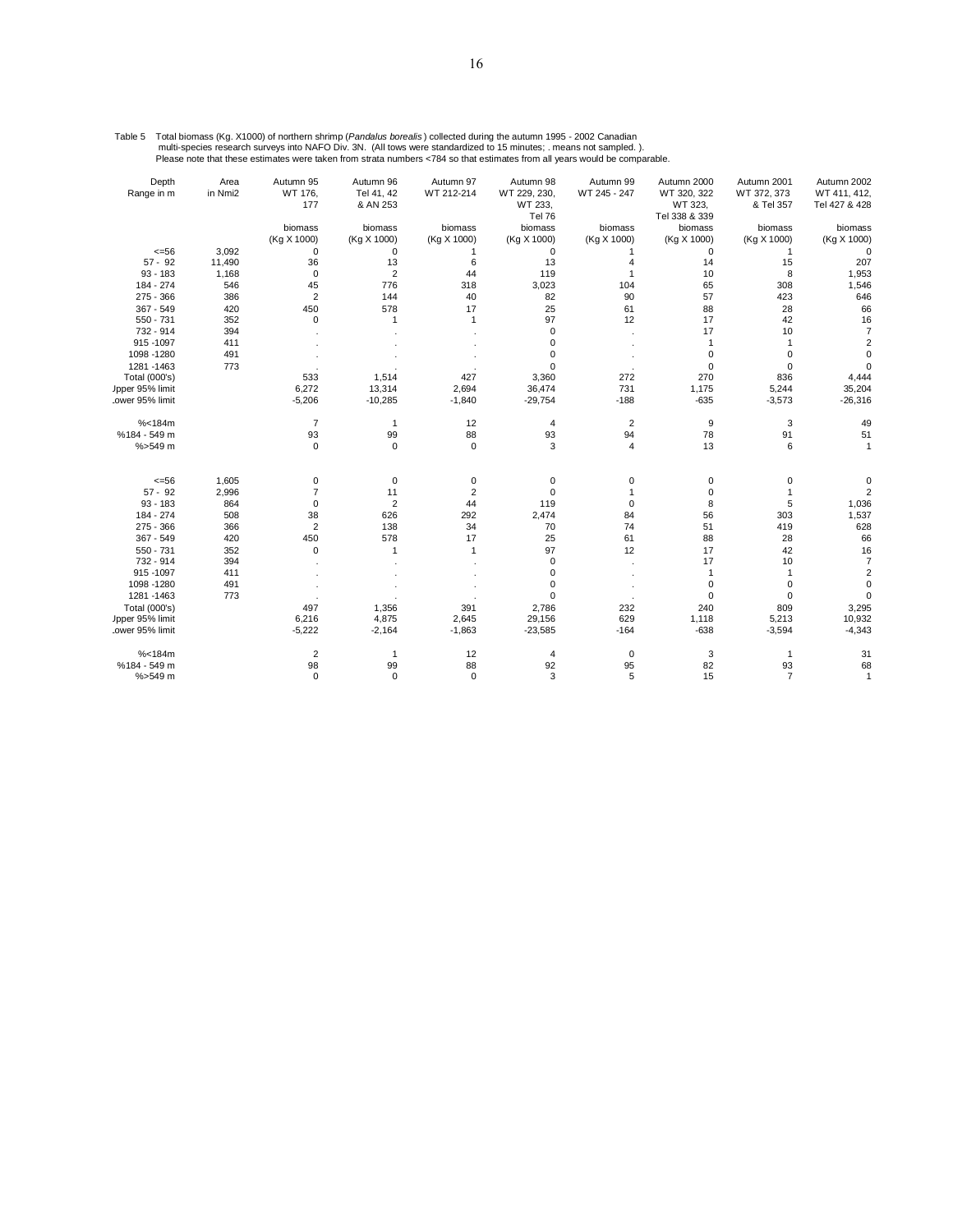Table 6 Total biomass (Kg. X1000) of northern shrimp (*Pandalus borealis*) collected during the autumn 1995 - 2002 Canadian<br>multi-species research surveys into NAFO Div. 3O. (All tows were standardized to 15 minutes; . mea

| Depth           | Area    | Autumn 95       | Autumn 96                     | Autumn 97             | Autumn 98                                | Autumn 99    | Autumn 2000                   | Autumn 2001         | Autumn 2002         |
|-----------------|---------|-----------------|-------------------------------|-----------------------|------------------------------------------|--------------|-------------------------------|---------------------|---------------------|
| Range in m      | in Nmi2 | WT 176<br>& 177 | WT 200.<br>Tel 42 &<br>AN 253 | WT 212 & 213          | WT 229, 230,<br>WT 233,<br><b>Tel 76</b> | WT 244 - 246 | WT 319, 320,<br>322 & Tel 338 | WT 372 &<br>Tel 357 | Wt 427 &<br>Tel 411 |
|                 |         | biomass         | biomass                       | biomass               | biomass                                  | biomass      | biomass                       | biomass             | biomass             |
|                 |         | (Kg X 1000)     | (Kg X 1000)                   | (Kg X 1000)           | (Kg X 1000)                              | (Kg X 1000)  | (Kg X 1000)                   | (Kg X 1000)         | (Kg X 1000)         |
| $57 - 92$       | 12541   | $\mathbf 0$     | 5.77                          | 3.65                  | 18.52                                    | 2.73         | 3.47                          | з                   | 56                  |
| $93 - 183$      | 4775    | 10.44           | 2.13                          | 9.05                  | 14.19                                    | 2.87         | 0                             |                     | 26                  |
| 184 - 274       | 371     | 20              | 0.74                          | 3.68                  | 35.5                                     | 1.08         | 3.63                          |                     | 26                  |
| $275 - 366$     | 215     | $\mathbf 0$     | $\mathbf 0$                   | 0.27                  | 0.53                                     | 0.12         | 0                             |                     |                     |
| $367 - 549$     | 318     | $\mathbf 0$     | 0.21                          | 0.12                  | 0.17                                     | 0.5          | 0.1                           |                     |                     |
| $550 - 731$     | 332     | 0.07            | 0.06                          | 0.12                  | 0.09                                     | 1.77         | 0.41                          | 0                   |                     |
| 732 - 914       | 339     |                 |                               |                       | 0.07                                     |              | 0.08                          | U                   |                     |
| 915-1097        | 390     |                 |                               |                       | 0                                        |              | 0                             | $\Omega$            |                     |
| 1098-1280       | 407     |                 |                               |                       |                                          |              | 0                             | 0                   |                     |
| 1281-1463       | 488     |                 |                               |                       |                                          |              | 0                             | $\mathbf 0$         |                     |
| Total (000's)   |         | 31              | 9                             | 17                    | 69                                       | 9            | 8                             | 10                  | 113                 |
| Upper 95% limit |         | 280             | 15                            | 86                    | 301                                      | 17           | 51                            | 21                  | 202                 |
| Lower 95% limit |         | $-219$          | 3                             | $-52$                 | $-163$                                   | $\mathbf{1}$ | $-36$                         | $-1$                | 24                  |
| % < 184m        |         | 34              | 89                            | 75                    | 47                                       | 62           | 45                            | 32                  | 72                  |
| %184 - 549 m    |         | 66              | 11                            | 24                    | 52                                       | 19           | 49                            | 65                  | 28                  |
| %>549 m         |         | $\mathbf 0$     | 1                             | $\mathbf{1}$          | $\mathbf 0$                              | 20           | 6                             | $\mathbf{1}$        | $\Omega$            |
|                 |         |                 |                               | Outside 200 Nmi limit |                                          |              |                               |                     |                     |
| $57 - 92$       | 269     | 0               | 0                             | 0                     | 1                                        | 0            | 0                             | $\pmb{0}$           |                     |
| $93 - 183$      | 246     | 0               |                               | 3                     | $\overline{2}$                           |              | 0                             | 0.32                | 10.83               |
| 184 - 274       | 74      | 0               | $\Omega$                      | 1                     | 11                                       |              | 0                             | 1.01                | 18.17               |
| 275 - 366       | 47      | 0               | 0                             | 0                     | 0                                        | 0            | 0                             | 0.97                | 0.87                |
| $367 - 549$     | 58      | 0               | 0                             | 0                     | 0                                        | $\mathbf 0$  | 0                             | 0.72                | 2.21                |
| 550 - 731       | 71      | 0               | 0                             | 0                     | 0                                        |              | 0                             | 0                   | C                   |
| 732 - 914       | 105     |                 |                               |                       | 0                                        |              | $\Omega$                      | 0                   | 0.07                |
| 915-1097        | 126     |                 |                               |                       | $\Omega$                                 |              | $\Omega$                      | 0.09                |                     |
| 1098-1280       | 147     |                 |                               |                       |                                          |              | 0                             | 0                   |                     |
| 1281-1463       | 180     |                 |                               |                       |                                          |              | 0                             | $\Omega$            | 0.12                |
| Total (000's)   |         | 1               |                               | 4                     | 15                                       | 3            |                               | 3                   | 32                  |
| Upper 95% limit |         | 5               | 11                            | 36                    | 162                                      | 23           | 5                             | 8                   | 187                 |
| Lower 95% limit |         | -4              | -8                            | $-28$                 | $-133$                                   | $-17$        | $-4$                          | $-2$                | $-123$              |
| % < 184m        |         | 31              | 82                            | 65                    | 22                                       | 27           | 0                             | 11                  | 34                  |
| %184 - 549 m    |         | 61              | 19                            | 32                    | 78                                       | 29           | 36                            | 90                  | 66                  |
| %>549 m         |         | 9               | $\Omega$                      | $\overline{2}$        | $\mathbf 0$                              | 44           | 63                            | 3                   | 1                   |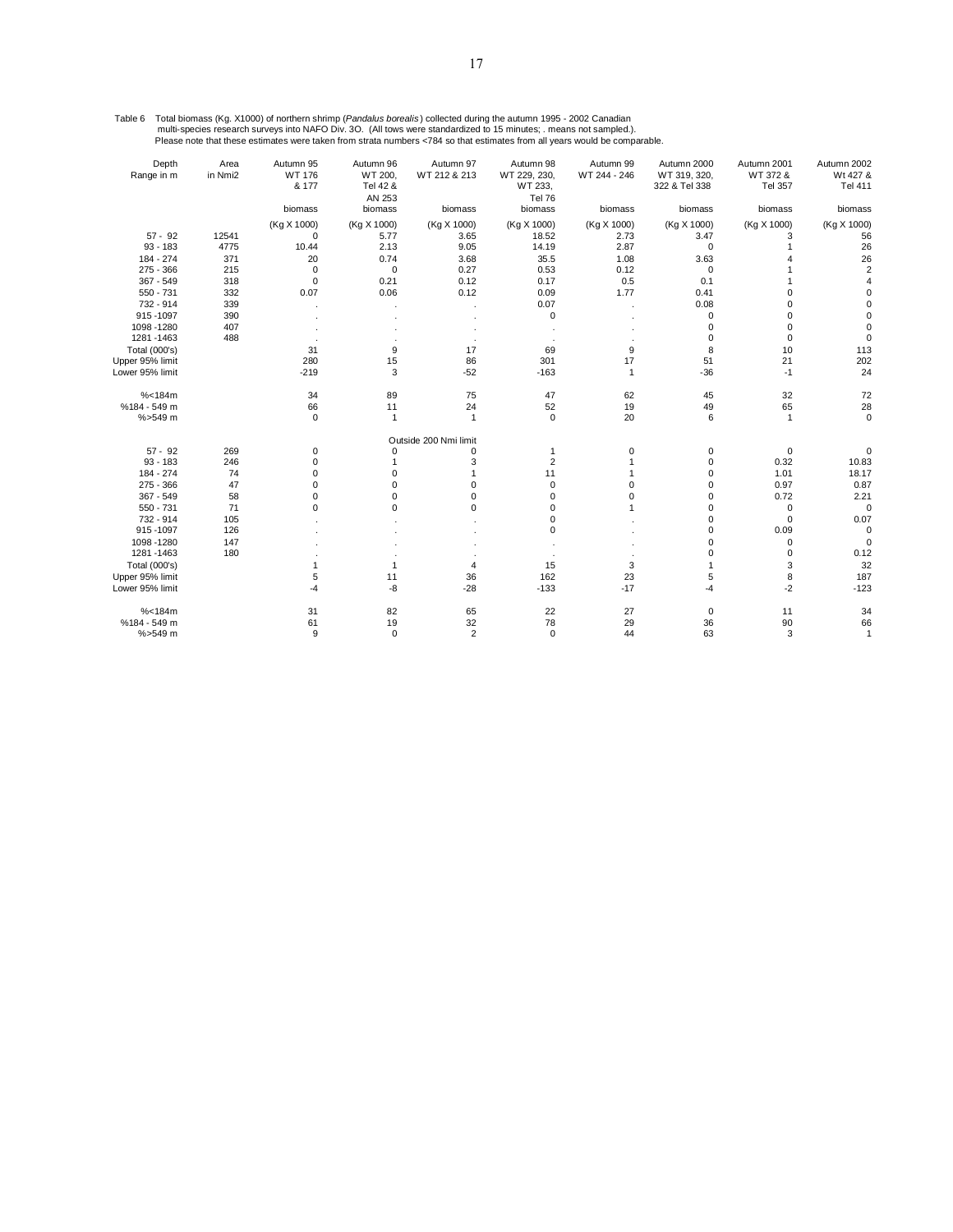|                 |         |                           |                 | mun-species research surveys lino net O Div. JL. (All tows were standardized to TO minutes, . means not sampled.).<br>Please note that these estimates were taken from strata numbers <784 so that estimates from all years would be comparable. |                         |              |
|-----------------|---------|---------------------------|-----------------|--------------------------------------------------------------------------------------------------------------------------------------------------------------------------------------------------------------------------------------------------|-------------------------|--------------|
| Depth           | Area    | Spring 99                 | Spring 2000     | Spring 2001                                                                                                                                                                                                                                      | Spring 2002             | Spring 2003  |
| Range in m      | in Nmi2 | WT 240 & 241 WT 317 & 318 |                 | WT 365 &                                                                                                                                                                                                                                         | WT 422, 423<br>& WT 424 | WT 481 & 482 |
|                 |         | biomass                   | biomass         | biomass                                                                                                                                                                                                                                          | biomass                 | biomass      |
|                 |         | (Kg X 1000)               | (Kg X 1000)     | (Kg X 1000)                                                                                                                                                                                                                                      | (Kg X 1000)             | (Kg X 1000)  |
| $30 - 56$       | 9285    | 0                         |                 |                                                                                                                                                                                                                                                  |                         |              |
| $57 - 92$       | 18957   | $\mathbf{1}$              | 0               | 0                                                                                                                                                                                                                                                | $\overline{4}$          | 11           |
| $93 - 183$      | 7170    | 29                        | 54              | 41                                                                                                                                                                                                                                               | 64                      | 52           |
| 184 - 274       | 399     | 13,247                    | 63,616          | 16,314                                                                                                                                                                                                                                           | 45,439                  | 63,530       |
| $275 - 366$     | 4030    | 40,320                    | 54,779          | 85,143                                                                                                                                                                                                                                           | 109,058                 | 119,586      |
| 367 - 549       | 1192    | 248                       | 1,023           | 895                                                                                                                                                                                                                                              | 370                     | 7,517        |
| 550 - 731       | 804     | 88                        | 50              | 98                                                                                                                                                                                                                                               | 125                     | 22           |
| 732 - 914       | 957     |                           |                 |                                                                                                                                                                                                                                                  |                         | 0            |
| 915-1097        | 945     |                           |                 |                                                                                                                                                                                                                                                  |                         | $\mathbf 0$  |
| 1098 - 1280     | 1745    |                           |                 |                                                                                                                                                                                                                                                  |                         | 0            |
| 1281 - 1463     | 773     |                           |                 |                                                                                                                                                                                                                                                  |                         | 0            |
| Total (000's)   |         | 53,934                    | 119,521         | 102,493                                                                                                                                                                                                                                          | 155,061                 | 190,718      |
| Upper 95% limit |         | 96,644                    | 257,005         | 142,700                                                                                                                                                                                                                                          | 193,642                 | 272,074      |
| Lower 95% limit |         | 11,223                    | $-17,963$       | 62,286                                                                                                                                                                                                                                           | 116,481                 | 109,361      |
| % < 184m        |         | 0                         | 0               | 0                                                                                                                                                                                                                                                | 0                       | 0            |
| %184 - 549 m    |         | 100                       | 100             | 100                                                                                                                                                                                                                                              | 100                     | 100          |
| %>549 m         |         | 0                         | 0               | 0                                                                                                                                                                                                                                                | 0                       | 0            |
|                 |         |                           | Outside 200 Nmi |                                                                                                                                                                                                                                                  |                         |              |
| 93 - 183        | 933     | 1                         | 1               | 1                                                                                                                                                                                                                                                | $\overline{2}$          | 1            |
| 184 - 274       | 791     | 6,284                     | 21,186          | 722                                                                                                                                                                                                                                              | 3,240                   | 9,699        |
| 275 - 366       | 758     | 8,192                     | 14,212          | 16,819                                                                                                                                                                                                                                           | 43,707                  | 22,600       |
| 367 - 549       | 636     | 170                       | 681             | 791                                                                                                                                                                                                                                              | 222                     | 6,162        |
| 550 - 731       | 554     | 83                        | 48              | 65                                                                                                                                                                                                                                               | 116                     | 12           |
| 732 - 914       | 607.    |                           |                 |                                                                                                                                                                                                                                                  |                         |              |
| 915-1097        | 582.    |                           |                 |                                                                                                                                                                                                                                                  |                         |              |
| 1098 - 1280     | 1331.   |                           |                 |                                                                                                                                                                                                                                                  |                         |              |
| 1281 - 1463     | 295.    |                           |                 |                                                                                                                                                                                                                                                  |                         |              |
| Total (000's)   |         | 14,731                    | 36,127          | 18,397                                                                                                                                                                                                                                           | 47,288                  | 38,473       |
| Upper 95% limit |         | 37,178                    | 301,999         | 126,486                                                                                                                                                                                                                                          | 161,375                 | 59,938       |
| Lower 95% limit |         | $-7,717$                  | $-229,746$      | $-89,691$                                                                                                                                                                                                                                        | $-66,799$               | 17,007       |
| % < 184m        |         | 0                         | 0               | 0                                                                                                                                                                                                                                                | 0                       | 0            |
| %184 - 549 m    |         | 99                        | 100             | 100                                                                                                                                                                                                                                              | 100                     | 100          |
| %>549 m         |         | 1                         | 0               | 0                                                                                                                                                                                                                                                | 0                       | 0            |

Table 7. Total biomass (Kg. X1000) of northern shrimp (*Pandalus borealis* ) collected during the spring 1999 - 2003 Canadian multi-species research surveys into NAFO Div. 3L. (All tows were standardized to 15 minutes; . means not sampled.).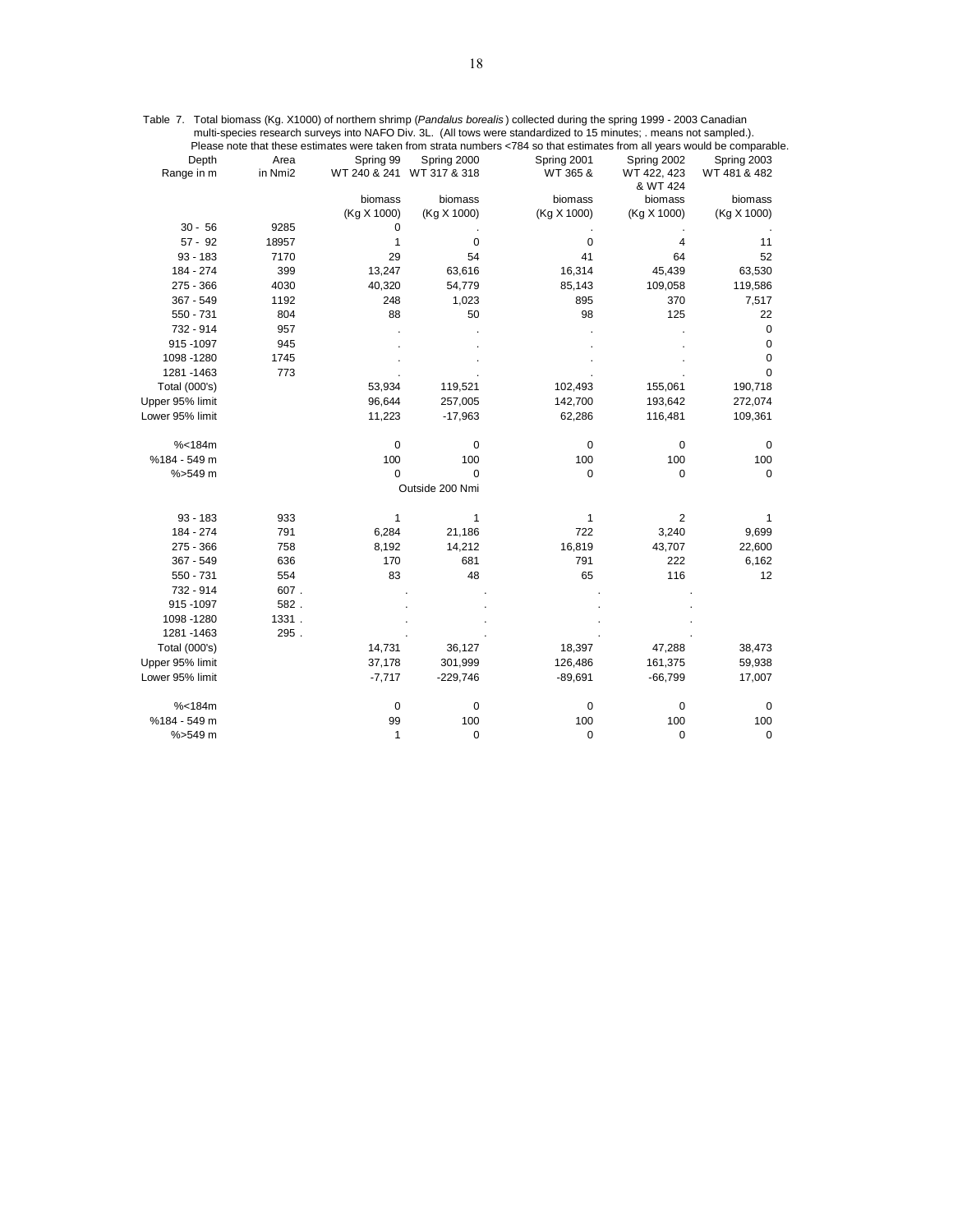|                 |         |             |                           | Please note that these estimates were taken from strata numbers <784 so that estimates from all years would be comparable. |                |                          |  |
|-----------------|---------|-------------|---------------------------|----------------------------------------------------------------------------------------------------------------------------|----------------|--------------------------|--|
| Depth           | Area    | Spring 99   | Spring 2000               | Spring 2001                                                                                                                | Spring 2002    | Spring 2003              |  |
| Range in m      | in Nmi2 |             | WT 238 - 240 WT 316 & 317 | WT 367 - 369                                                                                                               | & WT 424       | WT 421, 422 WT 480 & 481 |  |
|                 |         | biomass     | biomass                   | biomass                                                                                                                    | biomass        | biomass                  |  |
|                 |         | (Kg X 1000) | (Kg X 1000)               | (Kg X 1000)                                                                                                                | (Kg X 1000)    | (Kg X 1000)              |  |
| $= 56$          | 3,092   | 0           | 0                         | 0                                                                                                                          | 5              | $\pmb{0}$                |  |
| $57 - 92$       | 11,490  | 3           | 0                         | 2                                                                                                                          | 3              | 2                        |  |
| $93 - 183$      | 1,168   | 101         | 1                         | $\mathbf{1}$                                                                                                               | $\overline{2}$ | 3                        |  |
| 184 - 274       | 546     | 231         | 319                       | 5                                                                                                                          | 179            | 1,228                    |  |
| $275 - 366$     | 386     | 940         | 1,886                     | 43                                                                                                                         | 4,153          | 1,619                    |  |
| 367 - 549       | 420     | 74          | 40                        | 3                                                                                                                          | 20             | 2                        |  |
| 550 - 731       | 352     | 0           | 1                         | 0                                                                                                                          | 34             | 0                        |  |
| 732 - 914       | 394.    |             |                           |                                                                                                                            |                |                          |  |
| 915-1097        | 411.    |             |                           |                                                                                                                            |                |                          |  |
| 1098 - 1280     | 491.    |             |                           |                                                                                                                            |                |                          |  |
| 1281 - 1463     | 773.    |             |                           |                                                                                                                            |                |                          |  |
| Total (000's)   |         | 1,349       | 2,248                     | 53                                                                                                                         | 4,395          | 2,853                    |  |
| Upper 95% limit |         | 11,209      | 24,096                    | 278                                                                                                                        | 54,237         | 26,147                   |  |
| Lower 95% limit |         | $-8,511$    | $-19,601$                 | $-171$                                                                                                                     | $-45,448$      | $-20,442$                |  |
| % < 184m        |         | 8           | 0                         | 4                                                                                                                          | 0              | $\pmb{0}$                |  |
| %184 - 549 m    |         | 92          | 100                       | 96                                                                                                                         | 99             | 100                      |  |
| $% > 549$ m     |         | 0           | 0                         | 0                                                                                                                          | 1              | 0                        |  |
| $= 56$          | 1605    | 0           | 0                         | 0                                                                                                                          | 5              | $\pmb{0}$                |  |
| $57 - 92$       | 2996    | $\pmb{0}$   | 0                         | 0                                                                                                                          | 0              | $\pmb{0}$                |  |
| $93 - 183$      | 864     | 101         | 1                         | 1                                                                                                                          | 1              | 2                        |  |
| 184 - 274       | 508     | 220         | 260                       | 4                                                                                                                          | 156            | 1,223                    |  |
| 275 - 366       | 366     | 932         | 1,876                     | 37                                                                                                                         | 3,455          | 1,609                    |  |
| 367 - 549       | 420     | 74          | 40                        | 3                                                                                                                          | 20             | $\overline{c}$           |  |
| 550 - 731       | $352$ . |             | 1                         | 0                                                                                                                          | 34             | $\mathbf 0$              |  |
| 732 - 914       | 394.    |             | 0                         | 0.                                                                                                                         |                |                          |  |
| 915-1097        | 411.    |             | 0                         | $\mathbf 0$ .                                                                                                              |                |                          |  |
| 1098 - 1280     | 491.    |             | 0                         | $0$ .                                                                                                                      |                |                          |  |
| 1281 - 1463     | 773.    |             | 0                         | $\mathbf 0$ .                                                                                                              |                |                          |  |
| Total (000's)   |         | 1,327       | 2,178                     | 45                                                                                                                         | 3,670          | 2,835                    |  |
| Upper 95% limit |         | 11,176      | 23,915                    | 232                                                                                                                        | 44,929         | 26,129                   |  |
| Lower 95% limit |         | $-8,523$    | $-19,559$                 | $-143$                                                                                                                     | $-37,589$      | $-20,459$                |  |
| % < 184m        |         | 8           | 0                         | 1                                                                                                                          | 0              | 0                        |  |
| %184 - 549 m    |         | 92          | 100                       | 99                                                                                                                         | 99             | 100                      |  |
| %>549 m         |         | 0           | 0                         | 0                                                                                                                          | $\mathbf{1}$   | $\pmb{0}$                |  |

Table 8. Total biomass (Kg. X1000) of northern shrimp (*Pandalus borealis* ) collected during the spring 1999 - 2003 Canadian multi-species research surveys into NAFO Div. 3N. (All tows were standardized to 15 minutes; . means not sampled.).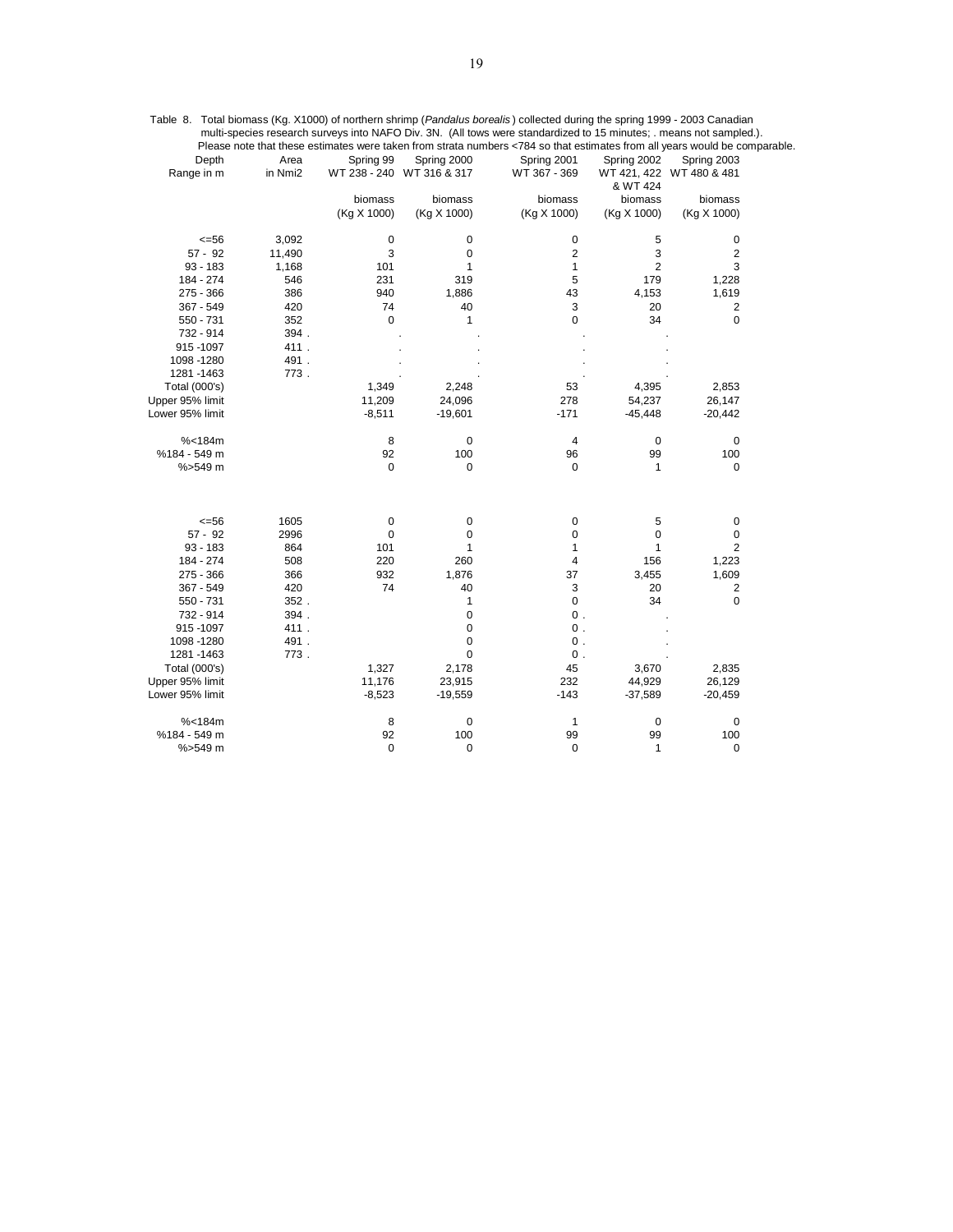|                     |       |                                   |                             |                     |                                                      |                | Please note that these estimates were taken from strata numbers <784 so that estimates from all years would be comparable. |
|---------------------|-------|-----------------------------------|-----------------------------|---------------------|------------------------------------------------------|----------------|----------------------------------------------------------------------------------------------------------------------------|
| Depth<br>Range in m | Area  | Spring 99<br>in Nmi2 WT 238 & 239 | Spring 2000<br>WT 316 - 317 | Spring 2001         | Spring 2002<br>WT 365, 367 WT 419 & 421 WT 479 & 480 | Spring 2003    |                                                                                                                            |
|                     |       | biomass                           | biomass                     | & WT 368<br>biomass | biomass                                              | biomass        |                                                                                                                            |
|                     |       | (Kg X 1000)                       | (Kg X 1000)                 | (Kg X 1000)         | (Kg X 1000)                                          | (Kg X 1000)    |                                                                                                                            |
| $57 - 92$           | 12541 | $\mathbf 0$                       | 0                           | 3                   | 5                                                    | 14             |                                                                                                                            |
| $93 - 183$          | 4775  | 12                                | 1                           | 13                  | $\sqrt{2}$                                           | 169            |                                                                                                                            |
| 184 - 274           | 371   | 11                                | $\overline{7}$              | $\overline{2}$      | 5                                                    | 8              |                                                                                                                            |
| 275 - 366           | 215   | 8                                 | 29                          | 0                   | $\pmb{0}$                                            | 1              |                                                                                                                            |
| 367 - 549           | 318   | 3                                 | 2                           | 2                   | 22                                                   | 3              |                                                                                                                            |
| 550 - 731           | 332   | 0                                 | $\overline{7}$              | 0                   | 0                                                    | 1              |                                                                                                                            |
| 732 - 914           | 339   |                                   |                             |                     | . .                                                  |                |                                                                                                                            |
| 915-1097            | 390   |                                   |                             |                     |                                                      |                |                                                                                                                            |
| 1098 - 1280         | 407   |                                   |                             |                     |                                                      |                |                                                                                                                            |
| 1281 - 1463         | 488   |                                   |                             |                     | $\sim$ $\sim$                                        |                |                                                                                                                            |
| Total (000's)       |       | 34                                | 46                          | 20                  | 35                                                   | 196            |                                                                                                                            |
| Upper 95% limit     |       | 63                                | 399                         | 99                  | 95                                                   | 536            |                                                                                                                            |
| Lower 95% limit     |       | 5                                 | $-307$                      | $-60$               | $-25$                                                | $-145$         |                                                                                                                            |
| % < 184m            |       | 37                                | 3                           | 81                  | 20                                                   | 93             |                                                                                                                            |
| %184 - 549 m        |       | 63                                | 83                          | 19                  | 80                                                   | 6              |                                                                                                                            |
| %>549 m             |       | 0                                 | 14                          | 0                   | 1                                                    | 0              |                                                                                                                            |
| $57 - 92$           | 269   | $\pmb{0}$                         | 0                           | 0                   | 0                                                    | $\pmb{0}$      |                                                                                                                            |
| $93 - 183$          | 246   | 0                                 | 0                           | 0                   | 0                                                    | 0              |                                                                                                                            |
| 184 - 274           | 74    | 0                                 | 0                           | 0                   | 0                                                    | $\overline{2}$ |                                                                                                                            |
| 275 - 366           | 47    | 0                                 | 0                           | 0                   | 0                                                    | 0              |                                                                                                                            |
| 367 - 549           | 58    | 0                                 | 1                           | 1                   | $\sqrt{4}$                                           | $\pmb{0}$      |                                                                                                                            |
| 550 - 731           | 71    | 0                                 | 5                           | 0                   | 0                                                    | 0              |                                                                                                                            |
| 732 - 914           | 105   |                                   |                             |                     | . .                                                  |                |                                                                                                                            |
| 915-1097            | 124   |                                   |                             |                     |                                                      |                |                                                                                                                            |
| 1098 - 1280         | 147   |                                   |                             |                     | . .                                                  |                |                                                                                                                            |
| 1281 - 1463         | 180   |                                   |                             |                     | $\ddotsc$                                            |                |                                                                                                                            |
| Total (000's)       |       | 0                                 | 6                           | 2                   | 4                                                    | $\overline{2}$ |                                                                                                                            |
| Upper 95% limit     |       | 0                                 | 69                          | 17                  | 56                                                   | 22             |                                                                                                                            |
| Lower 95% limit     |       | 0                                 | $-58$                       | -14                 | $-48$                                                | $-17$          |                                                                                                                            |
| % < 184m            |       | $\pmb{0}$                         | $\mathbf 0$                 | 0                   | $\pmb{0}$                                            | $\pmb{0}$      |                                                                                                                            |
| %184 - 549 m        |       | $\pmb{0}$                         | 15                          | 100                 | 97                                                   | 86             |                                                                                                                            |
| %>549 m             |       | $\mathbf 0$                       | 85                          | 0                   | 3                                                    | 14             |                                                                                                                            |

Table 9. Total biomass (Kg. X1000) of northern shrimp (*Pandalus borealis* ) collected during the spring 1999 - 2003 Canadian multi-species research surveys into NAFO Div. 3O. (All tows were standardized to 15 minutes; . means not sampled.).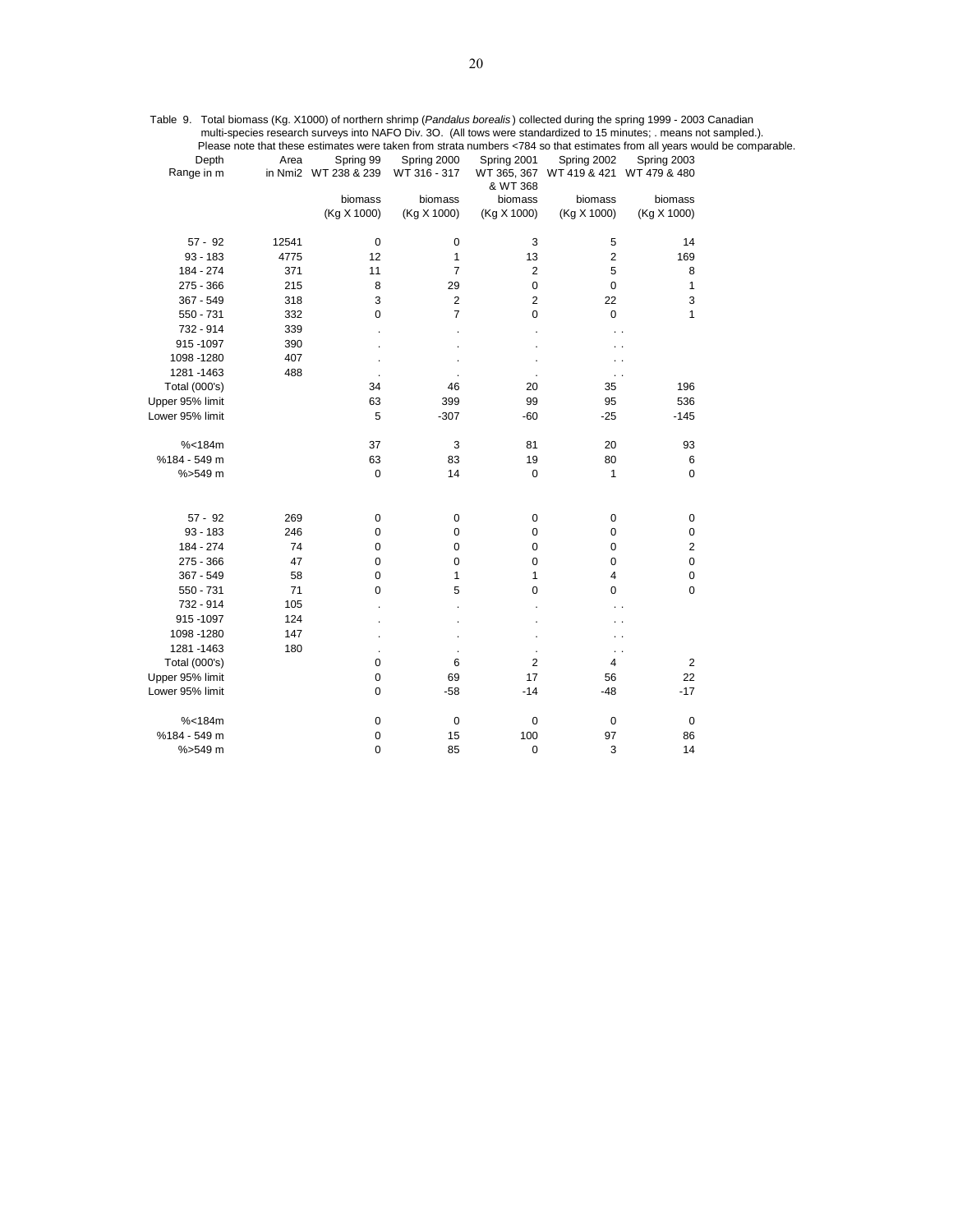|      |            | Biomass (tons) |            | Abundance (numbers $x 10^{-6}$ ) |           | Survey    |      |
|------|------------|----------------|------------|----------------------------------|-----------|-----------|------|
| Year | Lower C.I. | Estimatel      | Upper C.I. | Lower C.I.                       | Estimatel | Upper C.I | Sets |
| 1995 | 3,639      | 5,921          | 8,202      | 659                              | 2,054     | 3,449     | 337  |
| 1996 | 10,230     | 20,088         | 29,948     | 1,985                            | 5,867     | 9,748     | 304  |
| 1997 | 25,530     | 46,202         | 66,875     | 6,280                            | 10.523    | 14,766    | 318  |
| 1998 | 40.011     | 59,914         | 79,816     | 10,787                           | 15,326    | 19,866    | 347  |
| 1999 | 36,202     | 53,144         | 70,086     | 9,588                            | 13,060    | 16,533    | 313  |
| 2000 | 93,132     | 118,180        | 143.227    | 25,840                           | 32,066    | 38,292    | 337  |
| 2001 | 77,563     | 223,995        | 370.427    | 20,177                           | 54,077    | 87,978    | 362  |
| 2002 | 126,180    | 215,008        | 303,837    | 30,469                           | 50,257    | 70.044    | 365  |

 Table 10 Northern shrimp stock size estimates in NAFO divisions 3LNO from annual autumn Canadian multi-species bottom surveys. Offshore strata only. (standard 15 min. tows)

 Table 11 Northern shrimp stock size estimates in NAFO divisions 3LNO from annual spring Canadian multi-species bottom surveys. Offshore strata only. (standard 15 min. tows)

|      |            | Biomass (tons) |            | Abundance (numbers $x 10^{-6}$ ) | Survey    |            |      |
|------|------------|----------------|------------|----------------------------------|-----------|------------|------|
| Year | Lower C.I. | Estimate       | Upper C.I. | Lower C.I.I                      | Estimatel | Upper C.I. | Sets |
| 1999 | 12.564     | 55,317         | 98.069     | 3,178                            | 12.702    | 22.227     | 313  |
| 2000 | $-15,869$  | 121,815        | 259,498    | $-54,743$                        | 25,012    | 104,768    | 298  |
| 2001 | 62.359     | 102.566        | 142.773    | 13.417                           | 24.845    | 36,272     | 300  |
| 2002 | 121.067    | 159.491        | 197.916    | 28.311                           | 37.512    | 46.714     | 300  |
| 2003 | 112.299    | 193,766        | 275,233    | 21.857                           | 46.295    | 70.732     | 300  |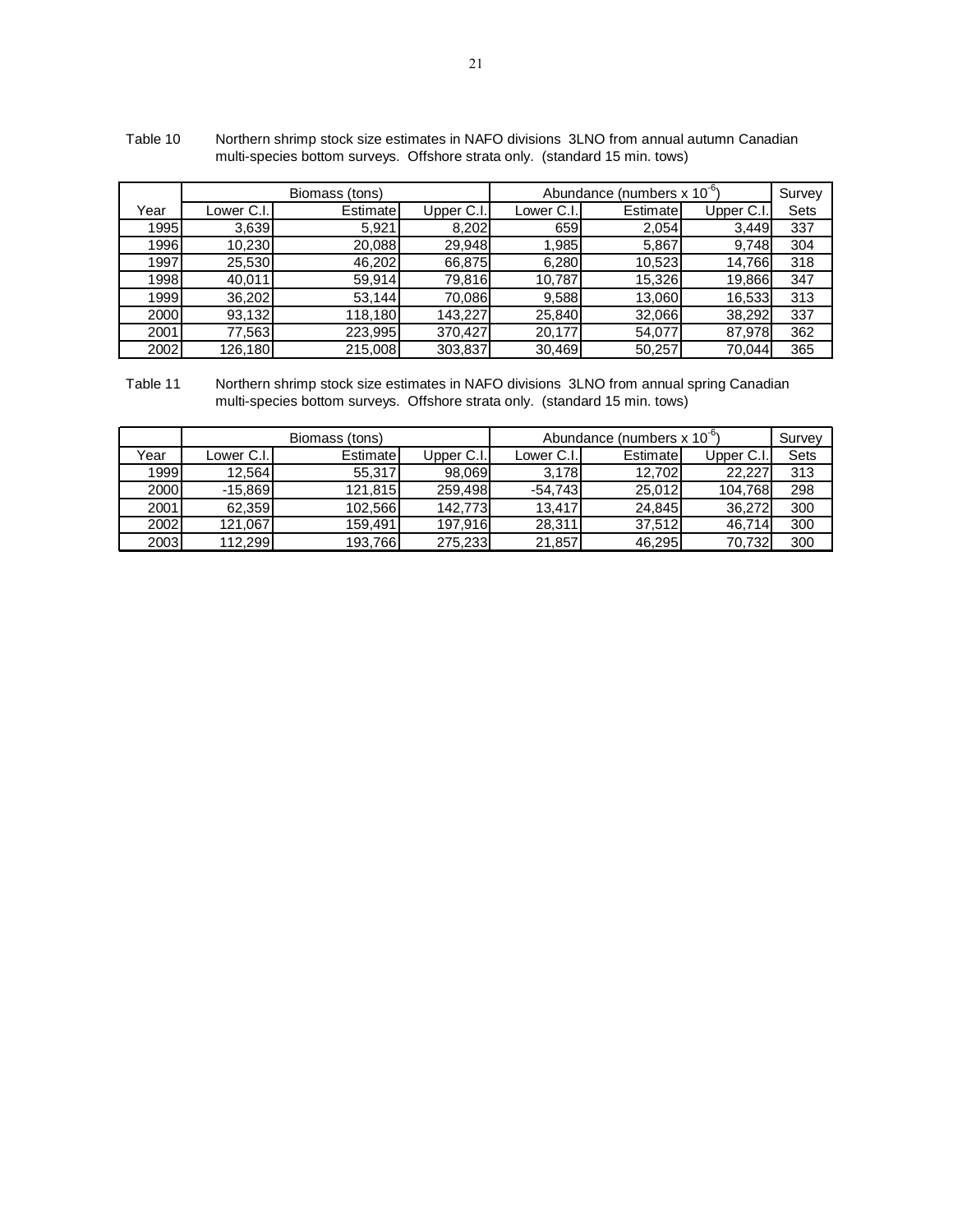|                                                                                                                                                              | (Stanuaru To mini. tuws)                                                                                                     |                                                                                                                                  |                                                                                                          | <b>Entire Division</b>                                                                                                       | Outside 200 Nmi limit                                                                      |                                                                                                                                 |                                                                                                                                            |                                                                                                                                            |
|--------------------------------------------------------------------------------------------------------------------------------------------------------------|------------------------------------------------------------------------------------------------------------------------------|----------------------------------------------------------------------------------------------------------------------------------|----------------------------------------------------------------------------------------------------------|------------------------------------------------------------------------------------------------------------------------------|--------------------------------------------------------------------------------------------|---------------------------------------------------------------------------------------------------------------------------------|--------------------------------------------------------------------------------------------------------------------------------------------|--------------------------------------------------------------------------------------------------------------------------------------------|
| Season                                                                                                                                                       | Year                                                                                                                         | Division                                                                                                                         | <b>Biomass estimate</b><br>(Kg x 1000)                                                                   | Percent by<br>division                                                                                                       | <b>Biomass estimate</b><br>(Kg x 1000)                                                     | Percent biomass<br>by division                                                                                                  | percent<br>biomass<br>in NRA                                                                                                               | 3 year running<br>average percent<br>biomass<br>in NRA                                                                                     |
| Autumn<br>Autumn<br>Autumn<br>Autumn<br>Autumn<br>Autumn                                                                                                     | 1995<br>1996<br>1997<br>1998<br>1999<br>2000                                                                                 | 3L<br>3L<br>3L<br>$3L$<br>3L<br>3L                                                                                               | 5,357<br>18,566<br>45,758<br>56,485<br>52,863<br>117,902                                                 | 90.48<br>92.42<br>99.04<br>94.28<br>99.47<br>99.77                                                                           | 1,039<br>4,506<br>5,115<br>8,707<br>8,734<br>28,447                                        | 67.63<br>76.86<br>92.83<br>75.66<br>97.38<br>99.16                                                                              | 19.40<br>24.27<br>11.18<br>15.42<br>16.52<br>24.13                                                                                         | 19.40<br>21.84<br>18.28<br>16.95<br>14.37<br>18.69                                                                                         |
| Autumn<br>Autumn                                                                                                                                             | 2001<br>2002                                                                                                                 | $3L$<br>3L                                                                                                                       | 223,149<br>210,451                                                                                       | 99.62<br>97.88                                                                                                               | 52,292<br>35,702                                                                           | 98.47<br>91.48                                                                                                                  | 23.43<br>16.96                                                                                                                             | 21.36<br>21.51                                                                                                                             |
| Autumn<br>Autumn<br>Autumn<br>Autumn<br>Autumn<br>Autumn<br>Autumn<br>Autumn<br>Autumn<br>Autumn<br>Autumn<br>Autumn<br>Autumn<br>Autumn<br>Autumn<br>Autumn | 1995<br>1996<br>1997<br>1998<br>1999<br>2000<br>2001<br>2002<br>1995<br>1996<br>1997<br>1998<br>1999<br>2000<br>2001<br>2002 | 3N<br>3N<br>3N<br>3N<br>3N<br>3N<br>3N<br>3N<br>3O<br>3 <sub>O</sub><br>30<br>30<br>3O<br>3 <sub>O</sub><br>3 <sub>O</sub><br>3O | 533<br>1,514<br>427<br>3,360<br>272<br>270<br>836<br>4,444<br>31<br>9<br>17<br>69<br>9<br>8<br>10<br>113 | 9.00<br>7.54<br>0.92<br>5.61<br>0.51<br>0.23<br>0.37<br>2.07<br>0.52<br>0.04<br>0.04<br>0.12<br>0.02<br>0.01<br>0.00<br>0.05 | 497<br>1,356<br>391<br>2,786<br>232<br>240<br>809<br>3,295<br>4<br>15<br>3<br>1<br>3<br>32 | 32.34<br>23.12<br>7.09<br>24.21<br>2.59<br>0.84<br>1.52<br>8.44<br>0.04<br>0.02<br>0.07<br>0.13<br>0.03<br>0.00<br>0.01<br>0.08 | 93.29<br>89.52<br>91.52<br>82.91<br>85.57<br>88.80<br>96.77<br>74.14<br>1.82<br>12.50<br>23.79<br>21.23<br>33.59<br>8.02<br>30.00<br>28.32 | 93.29<br>91.40<br>91.44<br>87.98<br>86.67<br>85.76<br>90.38<br>86.57<br>1.82<br>7.16<br>12.70<br>19.17<br>26.21<br>20.95<br>23.87<br>22.11 |
|                                                                                                                                                              | all divisions                                                                                                                |                                                                                                                                  |                                                                                                          |                                                                                                                              |                                                                                            |                                                                                                                                 |                                                                                                                                            |                                                                                                                                            |
| Autumn<br>Autumn<br>Autumn<br>Autumn<br>Autumn<br>Autumn<br>Autumn<br>Autumn                                                                                 | 1995<br>1996<br>1997<br>1998<br>1999<br>2000<br>2001<br>2002                                                                 |                                                                                                                                  | 5,921<br>20,088<br>46,202<br>59,914<br>53,144<br>118,180<br>223,995<br>215,008                           |                                                                                                                              | 1,537<br>5,862<br>5,509<br>11,508<br>8,969<br>28,687<br>53,104<br>39,029                   |                                                                                                                                 | 25.96<br>29.18<br>11.92<br>19.21<br>16.88<br>24.27<br>23.71<br>18.15                                                                       | 25.96<br>27.57<br>22.36<br>20.11<br>16.00<br>20.12<br>21.62<br>22.04                                                                       |

Table 12 NAFO divisions 3LNO *Pandalus borealis* biomass estimates for entire divisions and outside the 200 Nmi limit.<br>Shrimp were collected during the autumn Canadian multi-species surveys using a Campelen 1800 shrimp tra (standard 15 min. tows).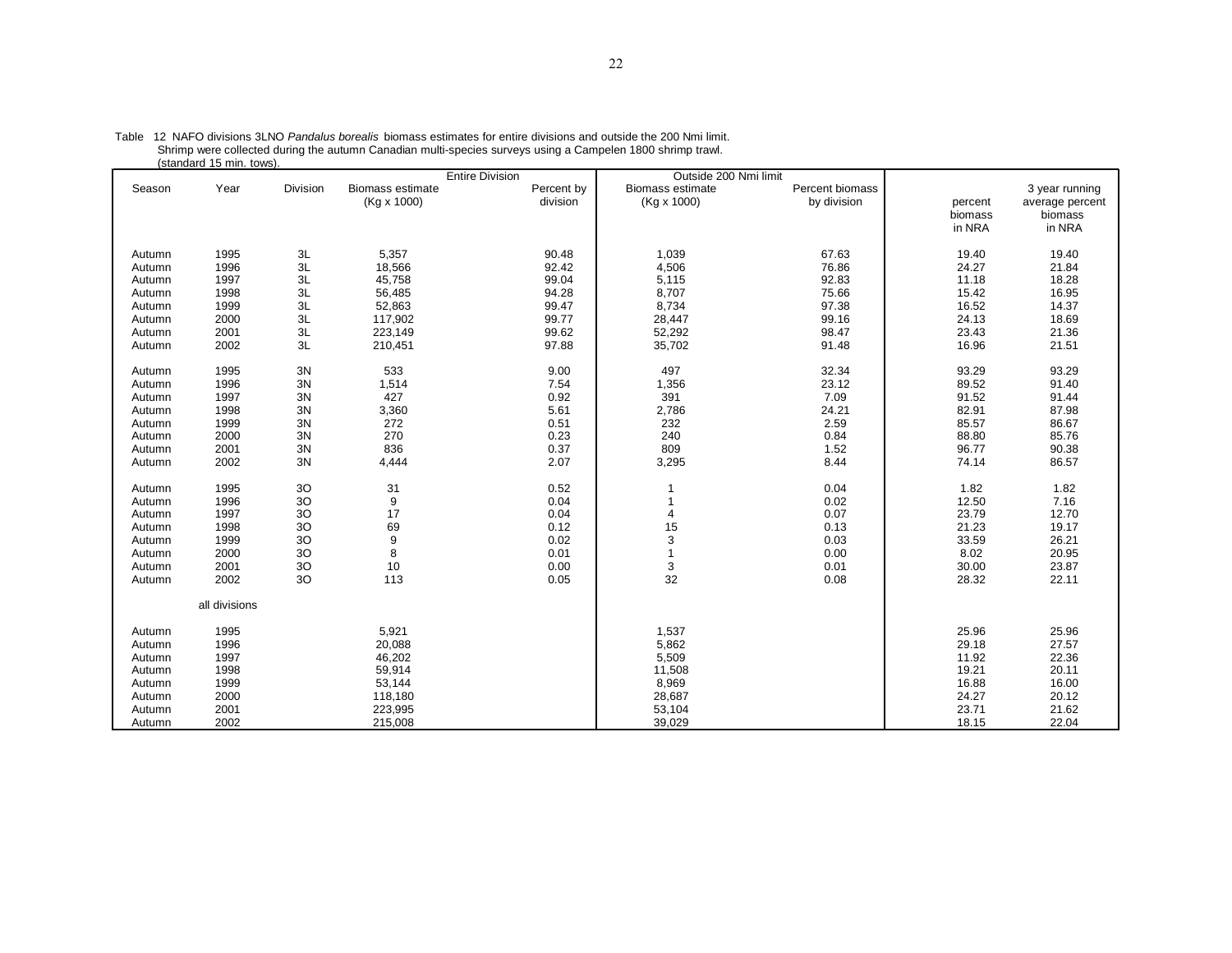|        |               |          |                         | <b>Entire Division</b> |                         | Outside 200 Nmi limit |         | 3 year running  |
|--------|---------------|----------|-------------------------|------------------------|-------------------------|-----------------------|---------|-----------------|
| Season | Year          | Division | <b>Biomass estimate</b> | Percent by             | <b>Biomass estimate</b> | Percent biomass       | percent | average percent |
|        |               |          | (Kg x 1000)             | division               | (Kg x 1000)             | by division           | biomass | biomass         |
|        |               |          |                         |                        |                         |                       | in NRA  | in NRA          |
| Spring | 1999          | 3L       | 53,934                  | 97.50                  | 14,731                  | 91.74                 | 27.31   | 27.31           |
| Spring | 2000          | 3L       | 119,521                 | 98.12                  | 36,127                  | 94.30                 | 30.23   | 28.77           |
| Spring | 2001          | 3L       | 102,493                 | 99.93                  | 18,397                  | 99.75                 | 17.95   | 25.16           |
| Spring | 2002          | 3L       | 155,061                 | 97.22                  | 47,288                  | 92.79                 | 30.50   | 26.22           |
| Spring | 2003          | 3L       | 190,718                 | 98.43                  | 38,473                  | 93.13                 | 20.17   | 22.87           |
|        |               |          |                         |                        |                         |                       |         |                 |
| Spring | 1999          | 3N       | 1,349                   | 2.44                   | 1,327                   | 8.26                  | 98.37   | 98.37           |
| Spring | 2000          | 3N       | 2,248                   | 1.85                   | 2,178                   | 5.69                  | 96.89   | 97.63           |
| Spring | 2001          | 3N       | 53                      | 0.05                   | 45                      | 0.24                  | 84.91   | 93.39           |
| Spring | 2002          | 3N       | 4,395                   | 2.76                   | 3,670                   | 7.20                  | 83.50   | 88.43           |
| Spring | 2003          | 3N       | 2,853                   | 1.47                   | 2,834                   | 6.86                  | 99.33   | 89.25           |
|        |               |          |                         |                        |                         |                       |         |                 |
| Spring | 1999          | 3O       | 34                      | 0.06                   | 0                       | 0.00                  | 0.00    | 0.00            |
| Spring | 2000          | 3O       | 46                      | 0.04                   | 6                       | 0.02                  | 13.04   | 6.52            |
| Spring | 2001          | 3O       | 20                      | 0.02                   | $\overline{2}$          | 0.01                  | 10.00   | 7.68            |
| Spring | 2002          | 3O       | 35                      | 0.02                   |                         | 0.01                  | 11.43   | 11.49           |
| Spring | 2003          | 30       | 196                     | 0.10                   | $\overline{2}$          | 0.00                  | 1.02    | 7.48            |
|        | all divisions |          |                         |                        |                         |                       |         |                 |
|        |               |          |                         |                        |                         |                       |         |                 |
| Spring | 1999          |          | 55,317                  |                        | 16,057                  |                       | 29.03   | 29.03           |
| Spring | 2000          |          | 121,815                 |                        | 38,310                  |                       | 31.45   | 30.24           |
| Spring | 2001          |          | 102,566                 |                        | 18,444                  |                       | 17.98   | 26.15           |
| Spring | 2002          |          | 159,491                 |                        | 50,962                  |                       | 31.95   | 27.13           |
| Spring | 2003          |          | 193,766                 |                        | 41,310                  |                       | 21.32   | 23.75           |

Table 13 NAFO divisions 3LNO *Pandalus borealis* biomass estimates for entire divisions and outside the 200 Nmi limit.<br>Shrimp were collected during the spring Canadian multi-species surveys using a Campelen 1800 shrimp tra (standard 15 min. tows)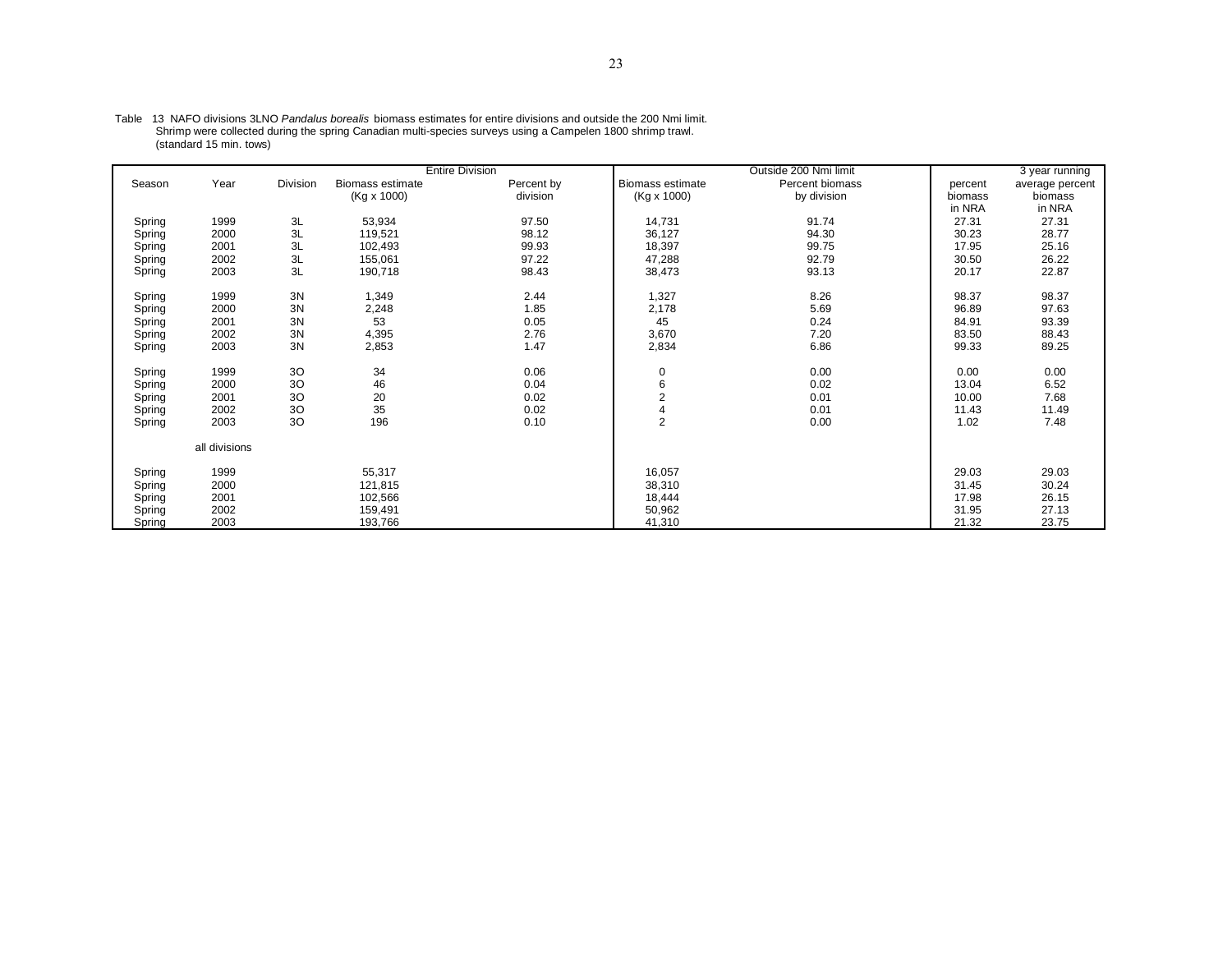| Table 14 Abundance (000's) of male northern shrimp (Pandalus borealis) collected in NAFO Div. 3LNO during autumn Canadian |  |
|---------------------------------------------------------------------------------------------------------------------------|--|
| research surveys during 1995 - 2002. The data were taken from strata <784 so that all years would be comparable.          |  |

| Length in       | Autumn 95                  | Autumn 96                  | Autumn 97        | Autumn 98                  | Autumn 99          | Autumn 2000                | Autumn 2001                   | Autumn 2002                 |
|-----------------|----------------------------|----------------------------|------------------|----------------------------|--------------------|----------------------------|-------------------------------|-----------------------------|
| mm              | WT 176 - 179               | WT 196 - 198,              | WT 213-217       | WT 230 - 233               | WT 246 - 248       | WT 321 - 323               | WT 373 - 376                  | WT 428 - 431                |
|                 | WT 181, Tel 22             | Tel 41                     | Tel 57 & 58      | Tel 75 & 76                |                    |                            | Tel 339, 342 \N 399, Tel 357, | Tel 412, 413                |
|                 | & Tel 23                   |                            |                  |                            |                    | & 343                      | 358 & 361                     | & 415                       |
| 5.5             | 0<br>$\mathbf 0$           | $\mathbf 0$<br>$\mathbf 0$ | 855<br>0         | $\mathbf 0$<br>$\pmb{0}$   | 0<br>0             | 0<br>0                     | 0<br>$\mathbf 0$              | $\mathbf{0}$<br>$\mathbf 0$ |
| 6.0<br>6.5      | $\mathbf 0$                | 111                        | 0                | $\mathbf 0$                | 0                  | 0                          | $\mathbf 0$                   | $\mathbf 0$                 |
| 7.0             | 382                        | 55                         | $\mathbf 0$      | 47                         | 1,276              | $\mathbf 0$                | $\overline{0}$                | $\mathbf 0$                 |
| 7.5             | 4,492                      | 548                        | 3,341            | 71                         | 4,290              | 18,215                     | 14,074                        | 0                           |
| 8.0             | 270                        | 2,178                      | 1,542            | 804                        | 5,582              | 5,696                      | 4,993                         | 13,271                      |
| 8.5             | 4,848                      | 6,509                      | 6,875            | 60,601                     | 20,487             | 91,357                     | 34,666                        | 47,774                      |
| 9.0             | 27,395                     | 9,910                      | 21,185           | 162,470                    | 15,644             | 150,098                    | 111,553                       | 162,999                     |
| 9.5             | 62,014                     | 31,303                     | 62,256           | 329,427                    | 30,214             | 229,876                    | 199,461                       | 217,316                     |
| 10.0            | 134,066                    | 36,438                     | 68,030           | 640,705                    | 65,922             | 421,556                    | 119,091                       | 430,628                     |
| 10.5            | 165,074                    | 27,124                     | 104,909          | 803,347                    | 78,823             | 432,442                    | 92,017                        | 318,584                     |
| 11.0            | 204,882                    | 28,566                     | 97,314           | 688,029                    | 76,732             | 304,061                    | 45,002                        | 142,390                     |
| 11.5            | 125,333                    | 47,621                     | 71,023           | 467,599                    | 75,651             | 176,027                    | 39,355                        | 81,501                      |
| 12.0            | 75,757                     | 76,101                     | 40,746           | 172,256                    | 34,346             | 93,780                     | 70,499                        | 171,780                     |
| 12.5            | 33,682                     | 86,904                     | 34,673           | 121,814                    | 48,364             | 128,345                    | 156,348                       | 244,495                     |
| 13.0            | 22,484                     | 99,708                     | 27,764           | 63,981<br>92,604           | 71,854             | 343,253                    | 365,679                       | 474,890                     |
| 13.5<br>14.0    | 24,914<br>20,856           | 127,367<br>235,167         | 38,460<br>77,113 | 135,430                    | 134,311<br>242,200 | 788,552<br>1,201,742       | 656,012<br>1,054,379          | 896,804<br>1,100,277        |
| 14.5            | 16,247                     | 368,703                    | 191,153          | 270,428                    | 396,076            | 1,705,726                  | 1,843,186                     | 1,371,170                   |
| 15.0            | 23,272                     | 619,513                    | 403,670          | 443,520                    | 780,197            | 1,754,548                  | 2,366,129                     | 958,101                     |
| 15.5            | 32,890                     | 727,877                    | 633,475          | 471,543                    | 1,222,507          | 1,688,485                  | 2,094,576                     | 1,021,447                   |
| 16.0            | 44,575                     | 652,349                    | 743,964          | 459,915                    | 1,326,686          | 1,327,051                  | 1,990,297                     | 1,404,120                   |
| 16.5            | 38,401                     | 445,760                    | 496,225          | 415,527                    | 966,914            | 1,398,609                  | 3,019,319                     | 2,690,245                   |
| 17.0            | 41,682                     | 280,750                    | 472,840          | 436,950                    | 492,181            | 1,908,443                  | 3,205,491                     | 3,877,847                   |
| 17.5            | 29,305                     | 184,004                    | 476,973          | 579,364                    | 306,399            | 2,901,654                  | 3,432,891                     | 3,356,620                   |
| 18.0            | 16,164                     | 210,944                    | 576,167          | 842,287                    | 346,026            | 3,400,956                  | 3,480,415                     | 3,476,615                   |
| 18.5            | 12,839                     | 212,870                    | 790,144          | 997,213                    | 468,133            | 2,259,814                  | 4,221,574                     | 3,745,035                   |
| 19.0            | 21,104                     | 256,541                    | 720,103          | 1,061,021                  | 485,986            | 1,617,071                  | 4,714,143                     | 2,986,152                   |
| 19.5            | 16,056                     | 251,255                    | 656,060          | 975,338                    | 490,523            | 1,031,449                  | 4,700,334                     | 3,035,047                   |
| 20.0            | 16,756                     | 150,181                    | 380,955          | 875,327                    | 519,131            | 694,549                    | 3,740,211                     | 2,903,310                   |
| 20.5            | 13,294                     | 80,541                     | 255,787          | 733,217                    | 512,787            | 555,935                    | 2,168,914                     | 2,275,945                   |
| 21.0            | 10,476                     | 77,822                     | 116,219          | 500,967                    | 493,872            | 398,602                    | 1,128,505                     | 1,340,849                   |
| 21.5            | 8,238                      | 38,332                     | 62,912           | 345,670                    | 331,419            | 404,183                    | 490,010                       | 684,487                     |
| 22.0            | 4,862                      | 33,114                     | 15,121           | 130,505                    | 193,324            | 211,379                    | 142,675                       | 287,333                     |
| 22.5            | 2,547                      | 26,946                     | 8,466            | 27,672                     | 120,117            | 101,683                    | 48,402                        | 32,933                      |
| 23.0            | 1,248                      | 17,019                     | 592              | 15,252                     | 34,878             | 56,800                     | 48,110                        | 5,542                       |
| 23.5            | 248                        | 10,842                     | 416              | 1,236                      | 25,468             | 12,853                     | 14,026                        | 32                          |
| 24.0            | 104                        | 3,428                      | 69               | 23                         | 3,528              | 4,857                      | 54                            | $\mathbf 0$                 |
| 24.5            | 54                         | 1,427                      | 0                | $\mathbf 0$                | 1,820              | 20                         | 15                            | 0                           |
| 25.0            | 54                         | $\mathbf 0$                | $\mathbf 0$      | $\mathbf 0$                | 0                  | 0                          | $\mathbf 0$                   | 32                          |
| 25.5            | $\mathbf 0$                | $\mathbf 0$                | 0                | 0                          | 0                  | 0                          | $\mathbf 0$                   | $\mathbf 0$                 |
| 26.0            | $\mathbf 0$<br>$\mathbf 0$ | $\mathbf 0$<br>$\mathbf 0$ | 0<br>0           | $\mathbf 0$<br>$\mathbf 0$ | 0<br>0             | $\mathbf 0$<br>$\mathbf 0$ | 0<br>$\mathbf 0$              | $\mathbf 0$<br>$\mathbf 0$  |
| 26.5<br>27.0    | 0                          | $\mathbf 0$                | 0                | 0                          | 0                  | $\mathbf 0$                | $\mathbf 0$                   | $\mathbf 0$                 |
| 27.5            | 0                          | $\mathbf 0$                | 0                | 0                          | 0                  | $\mathbf 0$                | $\mathbf 0$                   | $\mathbf 0$                 |
| 28.0            | 0                          | $\mathbf 0$                | 0                | 0                          | 0                  | $\mathbf 0$                | $\mathbf 0$                   | $\mathbf 0$                 |
| 28.5            | 0                          | $\mathbf 0$                | 0                | 0                          | 0                  | $\mathbf 0$                | $\mathbf 0$                   | $\mathbf 0$                 |
| 29.0            | 0                          | $\mathbf 0$                | 0                | 0                          | 0                  | 0                          | 0                             | $\mathbf 0$                 |
| 29.5            | 0                          | $\mathbf 0$                | $\mathbf 0$      | $\mathbf 0$                | 0                  | $\mathbf 0$                | $\mathbf 0$                   | $\mathbf 0$                 |
| 30.0            | 0                          | $\mathbf 0$                | 0                | 0                          | 0                  | $\mathbf 0$                | 0                             | $\mathbf 0$                 |
| 30.5            | $\mathbf 0$                | $\mathbf 0$                | 0                | 0                          | 0                  | 0                          | $\mathbf 0$                   | $\mathbf 0$                 |
| 31.0            | $\mathbf 0$                | $\mathbf 0$                | $\mathbf 0$      | 0                          | 0                  | $\mathbf 0$                | $\mathbf 0$                   | $\mathbf 0$                 |
| 31.5            | 0                          | $\mathbf 0$                | $\mathbf 0$      | $\mathbf 0$                | $\mathbf 0$        | $\mathbf 0$                | $\mathbf 0$                   | $\mathbf 0$                 |
| 32.0            | $\mathbf 0$                | $\mathbf 0$                | $\mathbf 0$      | $\mathbf 0$                | 0                  | $\mathbf 0$                | $\mathbf 0$                   | 0                           |
| Total (000's)   | 1,256,864                  | 5,465,828                  | 7,657,395        | 13,322,160                 | 10,423,664         | 27,819,667                 | 45,812,405                    | 39,755,566                  |
| Upper 95% limit | 2,386,779                  | 9,122,011                  | 10,393,910       | 17,507,324                 | 13,237,807         | 33,599,699                 | 68,184,931                    | 54,588,882                  |
| Lower 95% limit | 126,949                    | 1,809,644                  | 4,920,880        | 9,136,997                  | 7,609,522          | 22,039,635                 | 23,439,879                    | 24,922,251                  |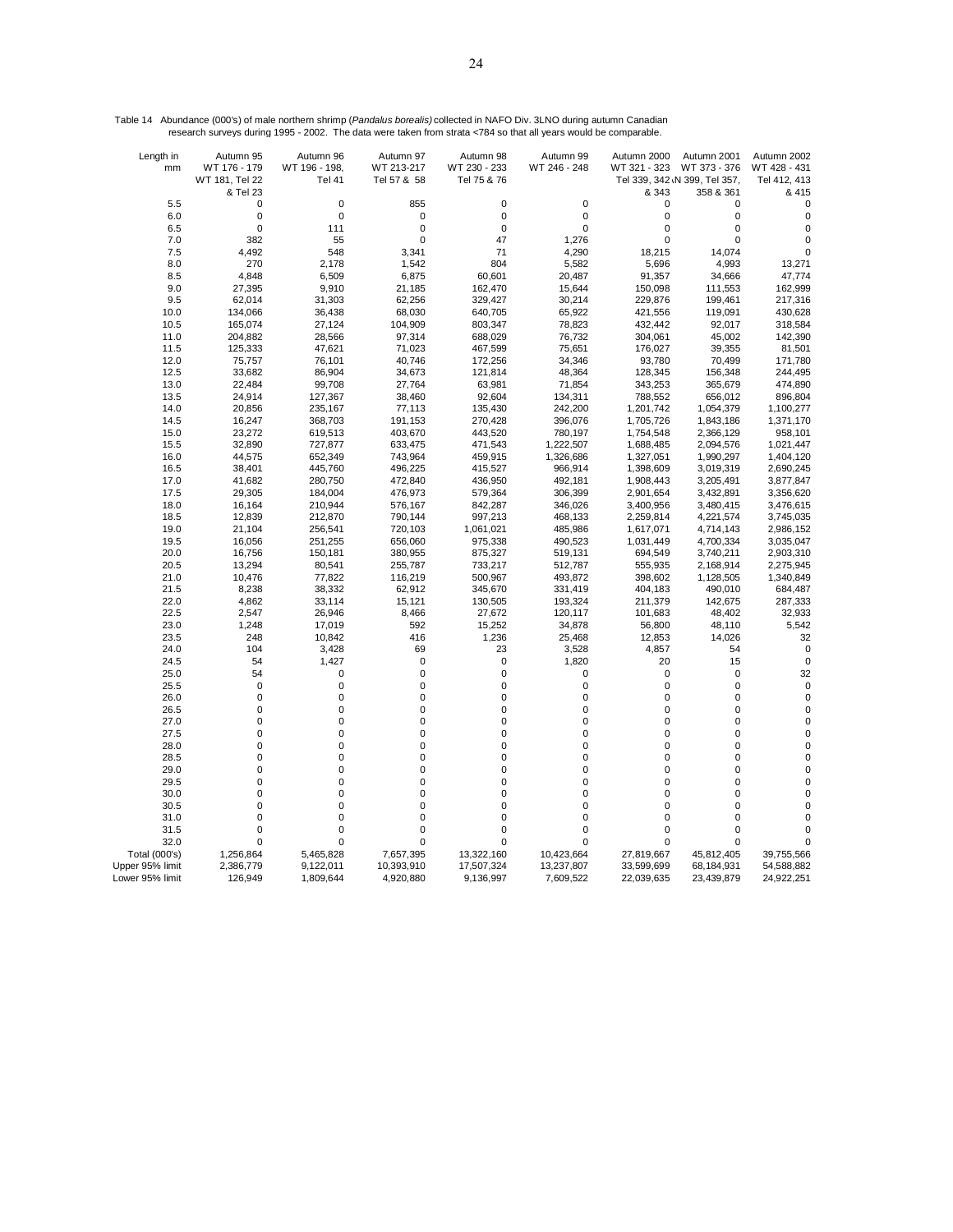| Length in<br>mm | Autumn 95<br>WT 181, Tel 22 | Autumn 96<br>WT 176 - 179 WT 196 - 198,<br><b>Tel 41</b> | Autumn 97<br>WT 213-217<br>Tel 57 & 58 | Autumn 98<br>WT 230 - 233<br>Tel 75 & 76 | Autumn 99<br>WT 246 - 248 | Autumn 2000<br>WT 321 - 323 | Autumn 2001<br>WT 373 - 376<br>Tel 339, 342 \N 399, Tel 357, | Autumn 2002<br>WT 428 - 431<br>Tel 412, 413 |
|-----------------|-----------------------------|----------------------------------------------------------|----------------------------------------|------------------------------------------|---------------------------|-----------------------------|--------------------------------------------------------------|---------------------------------------------|
|                 | & Tel 23                    |                                                          |                                        |                                          |                           | & 343                       | 358 & 361                                                    | & 415                                       |
| 5.5             | 0                           | 0                                                        | 0                                      | 0                                        | 0                         | 0                           | 0                                                            | 0                                           |
| 6.0             | $\pmb{0}$                   | 0                                                        | $\pmb{0}$                              | 0                                        | 0                         | 0                           | 0                                                            | $\pmb{0}$                                   |
| 6.5             | $\pmb{0}$                   | 0                                                        | $\pmb{0}$                              | 0                                        | 0                         | 0                           | 0                                                            | $\pmb{0}$                                   |
| 7.0             | $\pmb{0}$<br>$\pmb{0}$      | 0<br>0                                                   | 0<br>0                                 | 0<br>0                                   | 0<br>0                    | 0<br>0                      | 0<br>0                                                       | $\pmb{0}$<br>0                              |
| 7.5<br>8.0      | 0                           | 0                                                        | 0                                      | 0                                        | 0                         | 0                           | 0                                                            | 0                                           |
| 8.5             | $\pmb{0}$                   | 0                                                        | 0                                      | 0                                        | 0                         | 0                           | 0                                                            | 0                                           |
| 9.0             | 0                           | 0                                                        | 0                                      | 0                                        | 0                         | 0                           | 0                                                            | 0                                           |
| 9.5             | $\pmb{0}$                   | 0                                                        | 0                                      | 0                                        | 0                         | 0                           | 0                                                            | 0                                           |
| 10.0            | $\pmb{0}$                   | 0                                                        | 0                                      | 0                                        | 0                         | 0                           | 0                                                            | 0                                           |
| 10.5            | $\pmb{0}$                   | 0                                                        | $\pmb{0}$                              | 0                                        | 0                         | 0                           | 0                                                            | $\pmb{0}$                                   |
| 11.0            | 0                           | 0                                                        | $\mathbf 0$                            | 0                                        | 0                         | 0                           | 0                                                            | 0                                           |
| 11.5            | 0                           | 0                                                        | 0                                      | 0                                        | 0                         | 0                           | 0                                                            | 0                                           |
| 12.0            | 0                           | 0                                                        | $\mathbf 0$                            | 0                                        | 638                       | 0                           | 0                                                            | 0                                           |
| 12.5            | 959                         | 0                                                        | 0                                      | 0                                        | 0                         | 0                           | 0                                                            | 0                                           |
| 13.0            | 0                           | 0                                                        | 0                                      | 0                                        | 0                         | 0                           | 0                                                            | 0                                           |
| 13.5            | 3,989                       | 0                                                        | 0                                      | 0                                        | 0                         | 0                           | 0                                                            | 0                                           |
| 14.0            | 15,348                      | 0                                                        | $\pmb{0}$                              | 0                                        | 0                         | 0                           | 0                                                            | 0                                           |
| 14.5            | 9,708                       | 0                                                        | 0                                      | 0                                        | 0                         | 0                           | 0                                                            | 0                                           |
| 15.0            | 48,864                      | 0                                                        | 0                                      | 0                                        | 0                         | 0                           | 0                                                            | 0                                           |
| 15.5            | 126,767                     | 0                                                        | 0                                      | 0                                        | 0                         | 0                           | 0                                                            | 0                                           |
| 16.0            | 116,811                     | 0                                                        | 245                                    | 0                                        | 0                         | 0                           | 0                                                            | 0                                           |
| 16.5            | 92,772                      | 2,574                                                    | 71                                     | 0                                        | 0                         | 0                           | 0                                                            | 0                                           |
| 17.0            | 63,648                      | 58                                                       | 4,611                                  | 0<br>47                                  | 0<br>0                    | 0                           | 0<br>0                                                       | 0                                           |
| 17.5<br>18.0    | 43,865<br>16,738            | 5,883<br>3,738                                           | 593<br>13,738                          | 0                                        | 184                       | 26<br>35,572                | 3,223                                                        | 25,879<br>0                                 |
| 18.5            | 13,954                      | 7,247                                                    | 32,009                                 | 9,680                                    | 3,945                     | 62,928                      | 4,445                                                        | 7,301                                       |
| 19.0            | 16,792                      | 13,926                                                   | 68,940                                 | 9,390                                    | 16,718                    | 96,459                      | 54,568                                                       | 13,719                                      |
| 19.5            | 18,622                      | 22,211                                                   | 193,204                                | 47,758                                   | 35,375                    | 94,795                      | 136,497                                                      | 183,043                                     |
| 20.0            | 19,354                      | 30,842                                                   | 221,376                                | 55,099                                   | 70,631                    | 248,462                     | 273,335                                                      | 279,563                                     |
| 20.5            | 17,089                      | 26,876                                                   | 382,406                                | 86,637                                   | 139,780                   | 220,411                     | 289,877                                                      | 208,057                                     |
| 21.0            | 16,499                      | 9,931                                                    | 407,291                                | 104,502                                  | 267,540                   | 326,132                     | 250,074                                                      | 282,056                                     |
| 21.5            | 20,577                      | 19,652                                                   | 360,800                                | 79,428                                   | 374,626                   | 275,908                     | 160,120                                                      | 141,035                                     |
| 22.0            | 22,242                      | 6,808                                                    | 201,701                                | 45,695                                   | 317,088                   | 172,006                     | 86,509                                                       | 153,467                                     |
| 22.5            | 17,315                      | 8,842                                                    | 107,364                                | 20,662                                   | 211,040                   | 178,600                     | 12,625                                                       | 14,583                                      |
| 23.0            | 13,263                      | 430                                                      | 55,497                                 | 4,126                                    | 87,859                    | 111,377                     | 4,240                                                        | 11                                          |
| 23.5            | 8,503                       | 41                                                       | 25,610                                 | 0                                        | 46,931                    | 26,702                      | 9,245                                                        | $\mathbf 0$                                 |
| 24.0            | 2,988                       | 42                                                       | 6,821                                  | 0                                        | 44,066                    | 9,989                       | 0                                                            | 22                                          |
| 24.5            | 3,041                       | 16                                                       | 4,102                                  | 11                                       | 3,151                     | 6,221                       | 0                                                            | 0                                           |
| 25.0            | 432                         | 7                                                        | 40                                     | 0                                        | 0                         | 1,707                       | 0                                                            | 0                                           |
| 25.5            | 129                         | 0<br>0                                                   | 23<br>0                                | 0<br>0                                   | 0<br>0                    | 0<br>0                      | 0<br>0                                                       | $\pmb{0}$                                   |
| 26.0<br>26.5    | 10<br>0                     | 0                                                        | 0                                      | 0                                        | 0                         | 0                           | 0                                                            | 0<br>0                                      |
| 27.0            | 10                          | 0                                                        | $\mathbf 0$                            | 0                                        | 0                         | 0                           | 0                                                            | 0                                           |
| 27.5            | 60                          | 0                                                        | 0                                      | 0                                        | 0                         | 0                           | 0                                                            | 0                                           |
| 28.0            | 0                           | 0                                                        | 0                                      | 0                                        | 0                         | 0                           | 0                                                            | $\pmb{0}$                                   |
| 28.5            | 0                           | 0                                                        | 0                                      | 0                                        | 0                         | 0                           | 0                                                            | 0                                           |
| 29.0            | $\mathbf 0$                 | $\mathbf 0$                                              | $\Omega$                               | 0                                        | 0                         | $\mathbf 0$                 | 0                                                            | 0                                           |
| 29.5            | 0                           | 0                                                        | 0                                      | 0                                        | 0                         | 0                           | 0                                                            | 0                                           |
| 30.0            | $\pmb{0}$                   | 0                                                        | $\pmb{0}$                              | 0                                        | 0                         | 0                           | 0                                                            | $\pmb{0}$                                   |
| 30.5            | $\pmb{0}$                   | 0                                                        | 0                                      | 0                                        | 0                         | 0                           | 0                                                            | 0                                           |
| 31.0            | $\pmb{0}$                   | 0                                                        | 0                                      | 0                                        | 0                         | 0                           | 0                                                            | 0                                           |
| 31.5            | 0                           | 0                                                        | 0                                      | 0                                        | 0                         | 0                           | 0                                                            | 0                                           |
| 32.0            | 0                           | 0                                                        | 0                                      | 0                                        | 0                         | 0                           | 0                                                            | 0                                           |
| Total (000's)   | 730,345                     | 159,123                                                  | 2,086,440                              | 463,035                                  | 1,619,572                 | 1,867,295                   | 1,284,757                                                    | 1,308,734                                   |
| Upper 95% limit | 1,088,041                   | 434,880                                                  | 3,539,739                              | 651,862                                  | 2,170,017                 | 3,039,382                   | 1,837,752                                                    | 2,490,132                                   |
| Lower 95% limit | 372,650                     | $-116,634$                                               | 633,141                                | 274,208                                  | 1,069,127                 | 695,208                     | 731,762                                                      | 127,336                                     |

Table 15 Abundance (000's) of transitional northern shrimp (*Pandalus borealis)* collected in NAFO Div. 3LNO during autumn Canadian research surveys during 1995 - 2002. The data were taken from strata <784 so that all years would be comparable.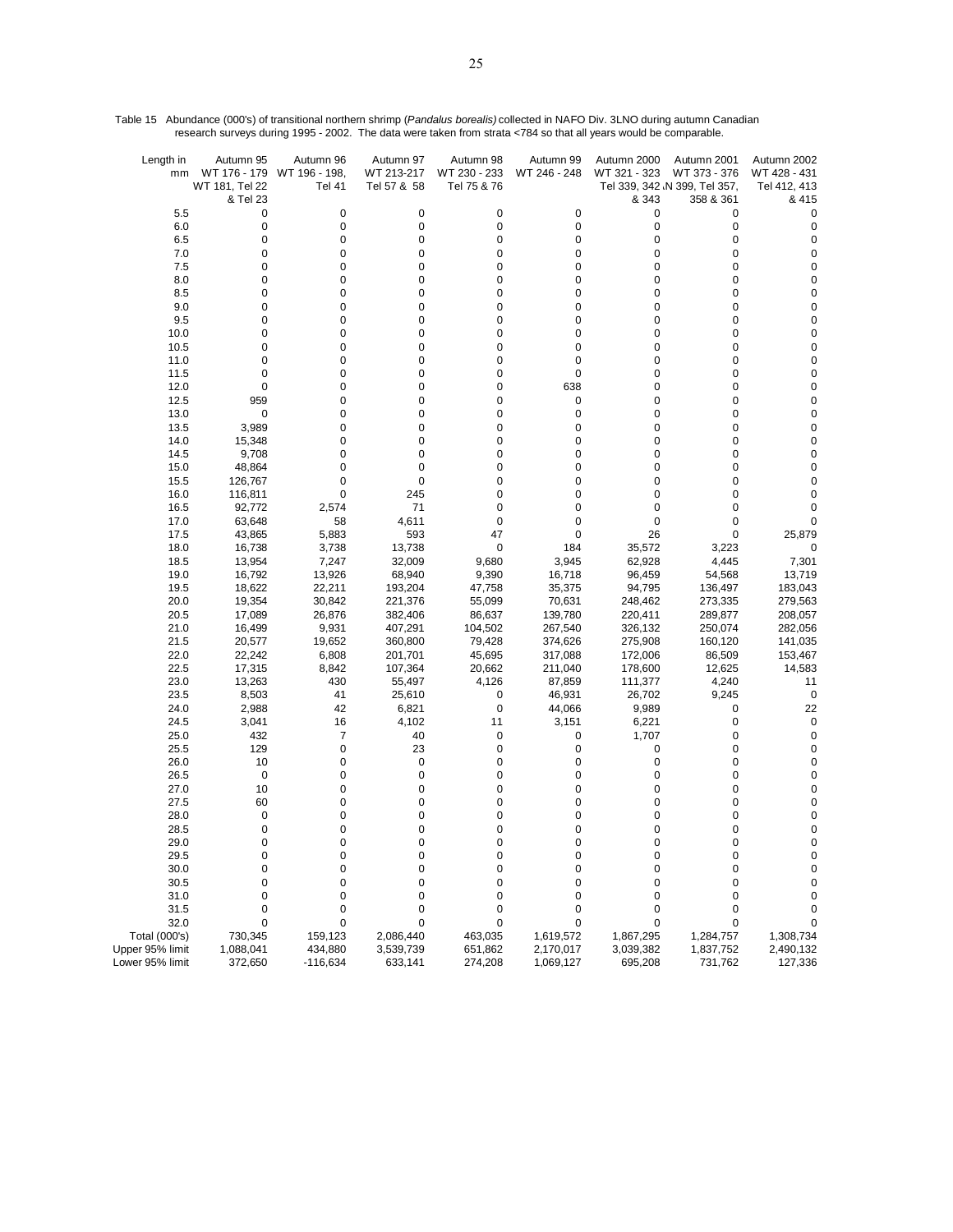| Length in<br>mm      | Autumn 95      | Autumn 96<br>WT 176 - 179 WT 196 - 198, | Autumn 97<br>WT 213-217 | Autumn 98<br>WT 230 - 233 | Autumn 99<br>WT 246 - 248 | Autumn 2000<br>WT 321 - 323 | Autumn 2001<br>WT 373 - 376   | Autumn 2002<br>WT 428 - 431 |
|----------------------|----------------|-----------------------------------------|-------------------------|---------------------------|---------------------------|-----------------------------|-------------------------------|-----------------------------|
|                      | WT 181, Tel 22 | <b>Tel 41</b>                           | Tel 57 & 58             | Tel 75 & 76               |                           |                             | Tel 339, 342 \N 399, Tel 357, | Tel 412, 413                |
|                      | & Tel 23       |                                         |                         |                           |                           | & 343                       | 358 & 361                     | & 415                       |
| 10.0                 | 0              | 0                                       | $\pmb{0}$               | 0                         | 0                         | 0                           | 0                             | 0                           |
| 10.5                 | 0              | 0                                       | 0                       | 0                         | 0                         | 0                           | 0                             | 0                           |
| 11.0                 | 0              | 0                                       | $\pmb{0}$               | 0                         | 0                         | $\pmb{0}$                   | 0                             | $\pmb{0}$                   |
| 11.5                 | 0              | 58                                      | $\pmb{0}$               | 0                         | 0                         | 0                           | 0                             | 0                           |
| 12.0                 | 0              | 0                                       | $\pmb{0}$               | 0                         | 0                         | 0                           | 3,421                         | 0                           |
| 12.5                 | 0              | 58                                      | $\pmb{0}$               | 0                         | 0                         | 0                           | 0                             | 0                           |
| 13.0                 | 0              | 0                                       | $\pmb{0}$               | 0                         | 0                         | 0                           | $\pmb{0}$                     | 0                           |
| 13.5                 | 0              | 0                                       | $\pmb{0}$               | 0                         | 1,792                     | 0                           | 0                             | $\pmb{0}$                   |
| 14.0                 | 0              | $\pmb{0}$                               | 523                     | 0                         | 0                         | 0                           | 0                             | $\pmb{0}$                   |
| 14.5                 | 0              | 289                                     | $\pmb{0}$               | 0                         | 0                         | 0                           | 0                             | 0                           |
| 15.0                 | 755            | 457                                     | $\pmb{0}$               | 0                         | 0                         | 0                           | 0                             | $\pmb{0}$                   |
| 15.5                 | 0              | 58                                      | $\pmb{0}$               | 406                       | 0                         | 0                           | 0                             | 0                           |
| 16.0                 | 0              | 231                                     | 3,135                   | 4,834                     | 0                         | 0                           | 2,616                         | 0                           |
| 16.5                 | 0              | 231                                     | 1,305                   | 4,760                     | 3,918                     | 9,912                       | 19,479                        | 6,342                       |
| 17.0                 | 0              | 0                                       | 1,317                   | 7,548                     | 8,841                     | 56                          | 38,682                        | 7,167                       |
| 17.5                 | $\pmb{0}$      | 1,662                                   | 2,673                   | 6,860                     | 7,583                     | 3,125                       | 30,676                        | 24,254                      |
| 18.0                 | 298            | 284                                     | 1,370                   | 9,586                     | 7,744                     | 17,122                      | 13,825                        | 26,845                      |
| 18.5                 | $\pmb{0}$      | 1,023                                   | 3,401                   | 1,833                     | 6,374                     | 7,538                       | 39,320                        | 1,728                       |
| 19.0                 | 724            | 6,087                                   | 3,195                   | 1,069                     | 14,008                    | 9,610                       | 27,101                        | 35,774                      |
| 19.5                 | 506            | 6                                       | 4,004                   | 5,013                     | 4,277                     | 11,738                      | 61,304                        | 96,264                      |
| 20.0                 | 438            | 391                                     | 7,986                   | 9,164                     | 10,157                    | 5,495                       | 75,227                        | 316,121                     |
| 20.5                 | 60             | 847                                     | 8,832                   | 24,229                    | 7,455                     | 27,118                      | 120,651                       | 676,823                     |
| 21.0                 | 746            | 1,190                                   | 21,861                  | 55,240                    | 17,745                    | 58,720                      | 431,617                       | 1,369,431                   |
| 21.5                 | 2,290          | 4,362                                   | 48,246                  | 115,863                   | 39,186                    | 118,559                     | 524,140                       | 1,475,710                   |
| 22.0                 | 2,766          | 4,119                                   | 66,829                  | 186,364                   | 79,099                    | 153,368                     | 807,568                       | 1,230,444                   |
| 22.5                 | 4,067          | 14,577                                  | 83,857                  | 251,298                   | 103,443                   | 293,286                     | 957,566                       | 887,953                     |
| 23.0                 | 6,211          | 24,802                                  | 95,627                  | 248,676                   | 150,063                   | 290,711                     | 909,836                       | 761,183                     |
| 23.5                 | 6,281          | 25,728                                  | 99,927                  | 188,663                   | 149,734                   | 395,290                     | 777,056                       | 632,914                     |
| 24.0<br>24.5         | 8,159          | 20,280                                  | 78,887                  | 161,696                   | 153,122                   | 406,877                     | 717,568                       | 595,282                     |
| 25.0                 | 12,241         | 30,367                                  | 82,838                  | 98,121                    | 84,113                    | 285,001                     | 559,677                       | 415,733                     |
| 25.5                 | 8,434<br>9,094 | 30,943                                  | 72,359                  | 66,753<br>42,105          | 75,424                    | 186,106<br>91,892           | 455,051<br>192,569            | 210,292<br>171,418          |
| 26.0                 | 7,674          | 23,848<br>17,710                        | 40,667<br>23,821        | 20,125                    | 43,163<br>23,975          | 41,133                      | 107,162                       | 106,152                     |
| 26.5                 | 6,583          | 11,484                                  | 5,331                   | 10,911                    | 11,335                    | 37,121                      | 43,124                        | 83,363                      |
| 27.0                 | 4,562          | 6,745                                   | 5,910                   | 10,571                    | 7,471                     | 5,231                       | 37,794                        | 27,720                      |
| 27.5                 | 2,347          | 3,847                                   | 10,963                  | 3,796                     | 4,668                     | 5,885                       | 17,942                        | 24,808                      |
| 28.0                 | 2,569          | 2,376                                   | 2,270                   | 5,916                     | 3,070                     | 1,994                       | 5,520                         | 3,488                       |
| 28.5                 | 827            | 2,815                                   | 1,759                   | 1,823                     | 674                       | 226                         | 878                           | 450                         |
| 29.0                 | 374            | 2,198                                   | 1,650                   | 309                       | 1,300                     | 79                          | 229                           | 3,555                       |
| 29.5                 | 670            | 1,635                                   | 356                     | $\pmb{0}$                 | 197                       | 2,262                       | 54                            | 100                         |
| 30.0                 | 79             | 1,227                                   | 238                     | 17                        | 67                        | 0                           | 54                            | 18                          |
| 30.5                 | 50             | 1,138                                   | 110                     | 20                        | 79                        | 0                           | 0                             | 0                           |
| 31.0                 | 0              | 110                                     | 106                     | $\pmb{0}$                 | $\pmb{0}$                 | 869                         | 0                             | 0                           |
| 31.5                 | 0              | 135                                     | 0                       | 20                        | 14                        | $\pmb{0}$                   | 0                             | 0                           |
| 32.0                 | 0              | 0                                       | 0                       | $\pmb{0}$                 | $\pmb{0}$                 | 0                           | 0                             | 0                           |
| <b>Total (000's)</b> | 88,805         | 243,314                                 | 781,349                 | 1,543,586                 | 1,020,090                 | 2,466,323                   | 6,977,708                     | 9,191,329                   |
| Upper 95% limit      | 437,945        | 538,855                                 | 1,558,469               | 2,196,382                 | 1,526,132                 | 3,772,757                   | 11,770,822                    | 13,820,674                  |
| Lower 95% limit      | $-260,335$     | $-52,227$                               | 4,230                   | 890,789                   | 514,049                   | 1,159,889                   | 2,184,595                     | 4,561,984                   |

Table 16 Abundance (000's) of multiparous + ovigerous northern shrimp (*Pandalus borealis)* collected in NAFO Div. 3LNO during autumn Canadian research surveys during 1995 - 2002. The data were taken from strata <784 so that all years would be comparable.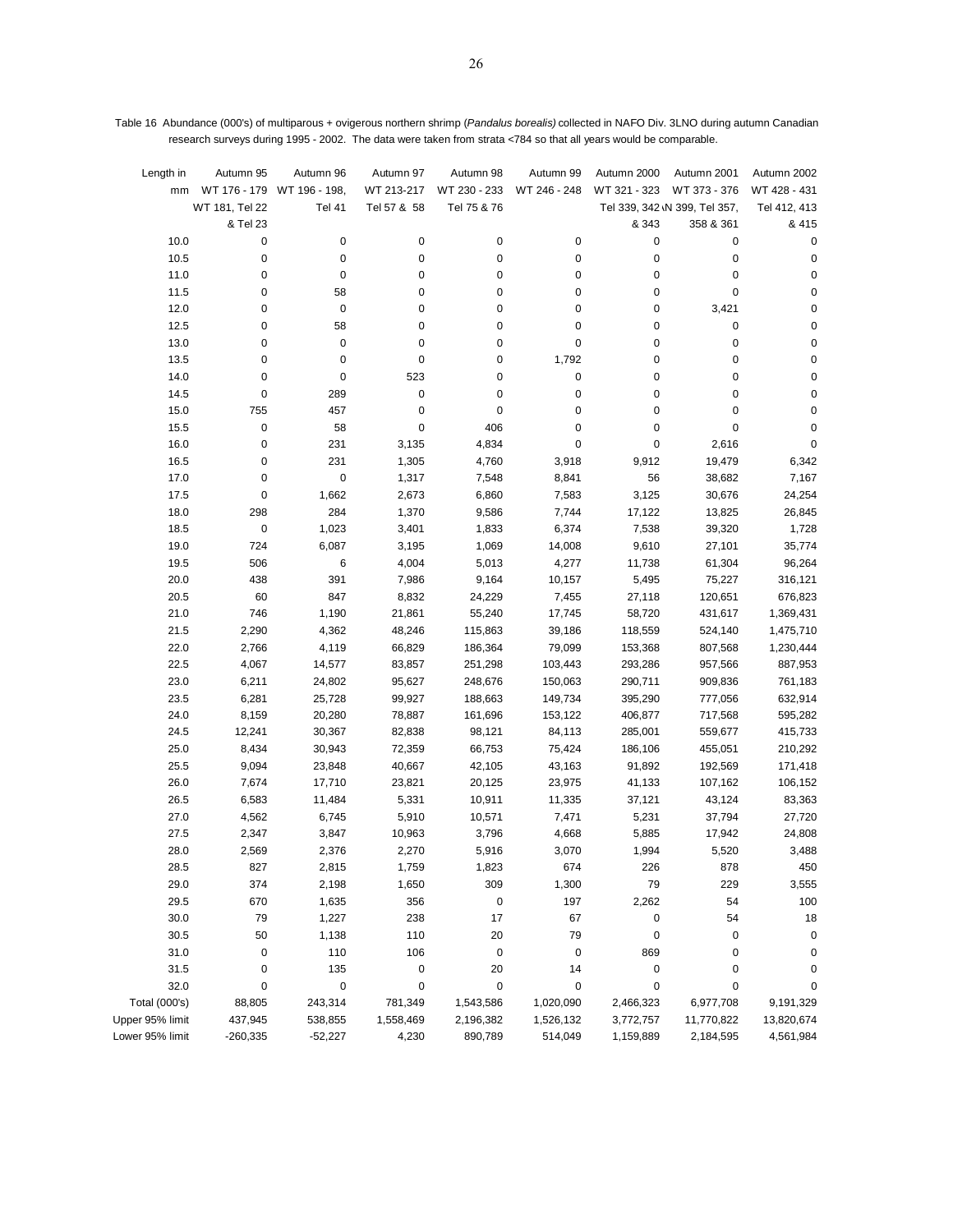| Length in<br>mm | Spring 1999<br>WT 238 - 241 | Spring 2000<br>WT 315 - 318 | Spring 2001<br>WT 365 &<br>WT 367-370 | WT 421 - 424 | Spring 2002 Spring 2003<br>WT 419 & WT 479 - 482 |
|-----------------|-----------------------------|-----------------------------|---------------------------------------|--------------|--------------------------------------------------|
| 5.5             | 0                           | 0                           | 0                                     | 0            | 0                                                |
| 6.0             | 0                           | 0                           | 0                                     | 0            | 23,923                                           |
| 6.5             | 629                         | 0                           | 2,909                                 | 3,092        | 12,101                                           |
| 7.0             | 10,950                      | 14,387                      | 7,218                                 | 28,159       | 21,826                                           |
| 7.5             | 4,505                       | 46,869                      | 36,791                                | 159,756      | 100,993                                          |
| 8.0             | 21,825                      | 95,301                      | 36,831                                | 136,376      | 242,612                                          |
| 8.5             | 26,815                      | 135,840                     | 11,852                                | 93,359       | 63,145                                           |
| 9.0             | 15,785                      | 74,180                      | 137                                   | 27,860       | 7,757                                            |
| 9.5             | 28,176                      | 39,831                      | 9,711                                 | 10,798       | 4,984                                            |
| 10.0            | 14,367                      | 34,300                      | 20,829                                | 17,085       | 47,778                                           |
| 10.5            | 15,123                      | 60,587                      | 36,128                                | 129,491      | 91,323                                           |
| 11.0            | 24,841                      | 50,993                      | 184,768                               | 122,222      | 219,941                                          |
| 11.5            | 29,581                      | 169,630                     | 201,256                               | 367,118      | 239,194                                          |
| 12.0            | 49,207                      | 274,247                     | 312,945                               | 399,854      | 632,961                                          |
| 12.5            | 135,597                     | 455,568                     | 614,303                               | 579,093      | 1,018,971                                        |
| 13.0            | 267,629                     | 891,854                     | 689,768                               | 432,246      | 845,115                                          |
| 13.5            | 704,706                     | 994,659                     | 744,396                               | 405,781      | 850,194                                          |
| 14.0            | 804,028                     | 1,028,440                   | 681,121                               | 298,773      | 703,124                                          |
| 14.5            | 840,930                     | 716,927                     | 508,801                               | 362,284      | 689,566                                          |
| 15.0            | 741,258                     | 742,644                     | 484,341                               | 760,694      | 785,500                                          |
| 15.5            | 435,207                     | 614,294                     | 795,068                               | 1,304,791    | 1,080,682                                        |
| 16.0            | 192,745                     | 613,210                     | 879,612                               | 1,608,691    | 1,621,842                                        |
| 16.5            | 121,670                     | 771,835                     | 1,351,224                             | 1,945,095    | 1,643,746                                        |
| 17.0            | 283,562                     | 1,358,786                   | 1,288,397                             | 2,329,591    | 2,122,068                                        |
| 17.5            | 339,923                     | 1,647,536                   | 1,540,283                             | 2,616,479    | 2,854,997                                        |
| 18.0            | 518,383                     | 1,633,388                   | 1,575,429                             | 2,497,661    | 2,999,946                                        |
| 18.5            | 479,302                     | 1,241,221                   | 1,787,205                             | 2,354,153    | 2,878,284                                        |
| 19.0            | 490,357                     | 617,208                     | 1,901,729                             | 2,220,763    | 3,708,917                                        |
| 19.5            | 593,703                     | 687,161                     | 1,647,032                             | 2,046,579    | 2,695,621                                        |
| 20.0            | 742,174                     | 435,102                     | 1,007,472                             | 1,767,802    | 2,237,773                                        |
| 20.5            | 690,630                     | 547,918                     | 452,165                               | 1,083,680    | 1,407,544                                        |
| 21.0            | 484,495                     | 409,895                     | 232,646                               | 467,015      | 636,248                                          |
| 21.5            | 413,102                     | 247,461                     | 87,887                                | 150,834      | 352,115                                          |
| 22.0            | 115,645                     | 179,686                     | 52,072                                | 41,214       | 54,220                                           |
| 22.5            | 54,782                      | 116,076                     | 13,845                                | 10,202       | 25,178                                           |
| 23.0            | 23,786                      | 13,182                      | 8,716                                 | 5            | 1,728                                            |
| 23.5            | 6,794                       | 8,366                       | 15,237                                | 0            | 1,728                                            |
| 24.0            | 1,089                       | 189                         | 20                                    | 0            | 0                                                |
| 24.5            | 0                           | 0                           | 0                                     | 0            | 2,237                                            |
| 25.0            | 0                           | 0                           | 0                                     | 0            | 0                                                |
| 25.5            | 0<br>0                      | 0<br>0                      | 4,183                                 | 0<br>0       | 0<br>0                                           |
| 26.0<br>26.5    | 0                           | 0                           | 0<br>0                                | 0            | 0                                                |
| 27.0            | 0                           | 0                           | 0                                     | 0            | 0                                                |
| 27.5            | 0                           | 0                           | 0                                     | 0            | 0                                                |
| 28.0            | 0                           | 0                           | 0                                     | 0            | 0                                                |
| 28.5            | 0                           | 0                           | 0                                     | 0            | 0                                                |
| 29.0            | 0                           | 0                           | 0                                     | 0            | 0                                                |
| 29.5            | 0                           | 0                           | 0                                     | 0            | 0                                                |
| 30.0            | 0                           | 0                           | 0                                     | 0            | 0                                                |
| 30.5            | 0                           | 0                           | 0                                     | 0            | 0                                                |
| 31.0            | 0                           | 0                           | 0                                     | 0            | 0                                                |
| 31.5            | 0                           | 0                           | 0                                     | 0            | 0                                                |
| 32.0            | 0                           | 0                           | 0                                     | 0            | 0                                                |
| Total (000's)   | 9,723,302                   | 16,968,771                  | 19,224,326                            | 26,778,595   | 32,925,882                                       |
| Upper 95% limit | 18,079,360                  | 36,240,923                  | 29,374,530                            | 34,873,186   | 54,982,936                                       |
| Lower 95% limit | 1,367,243                   | $-2,303,381$                | 9,074,122                             | 18,684,004   | 10,868,828                                       |

Table 17 Abundance (000's) of male northern shrimp (*Pandalus borealis)* collected in NAFO Div. 3LNO during spring Canadian research surveys during 1999 - 2003. The data were taken from strata <784 so that all years would be comparable.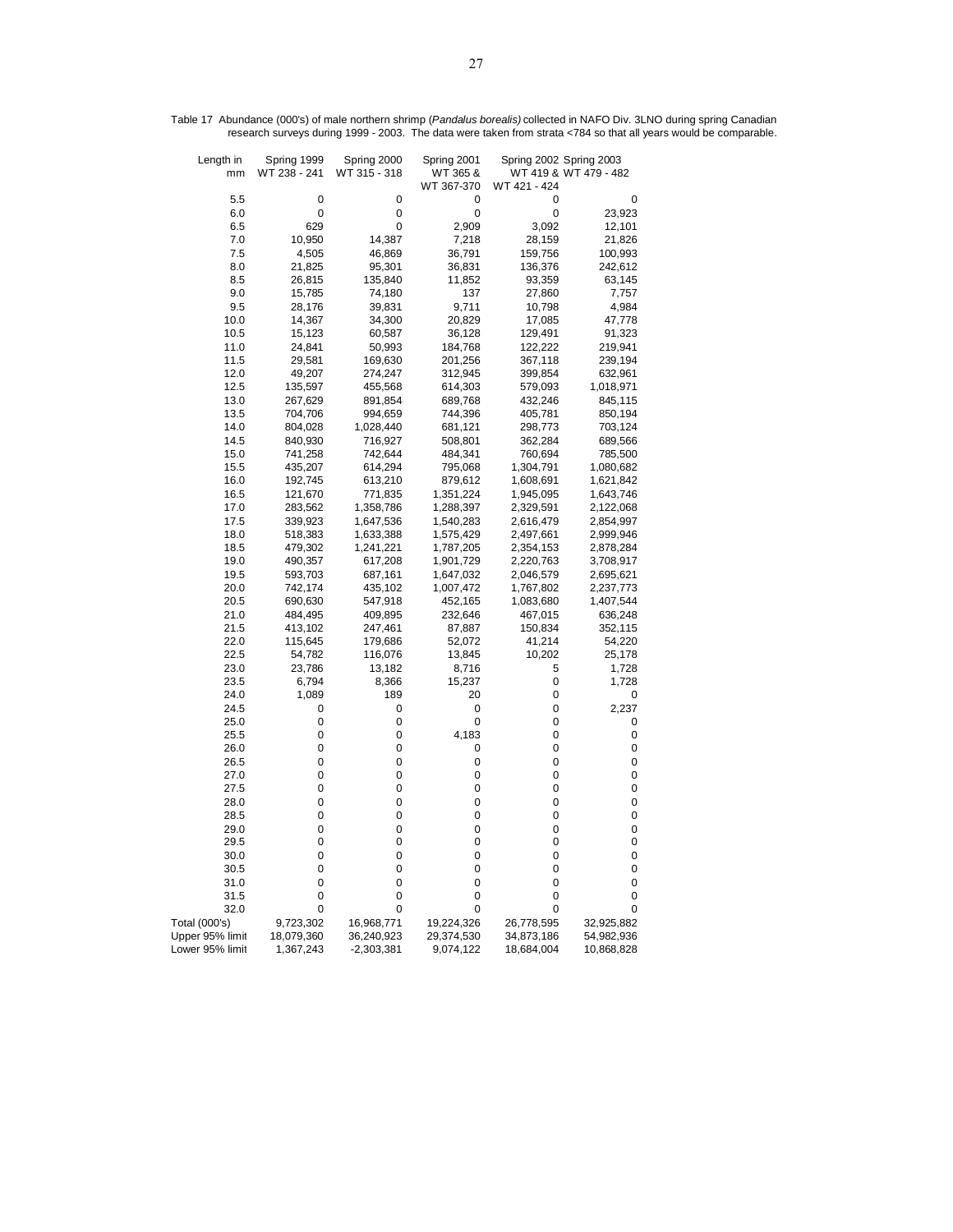Table 18 Abundance (000's) of transitional + primiparous northern shrimp (*Pandalus borealis)* collected in NAFO Div. 3LNO

 during spring Canadian research surveys during 1999 - 2003. The data were taken from strata <784 so that all years would be comparable.

| Length in       | Spring 1999  | Spring 2000  | Spring 2001 | Spring 2002  | Spring 2003  |
|-----------------|--------------|--------------|-------------|--------------|--------------|
| mm              | WT 238 - 241 | WT 315 - 318 | WT 365 &    | WT 419 &     | WT 479 - 482 |
|                 |              |              | WT 367-370  | WT 421 - 424 |              |
| 15.0            | 0            | 0            | 24          | 0            | 0            |
| 15.5            | 0            | 0            | 48          | 0            | 0            |
| 16.0            | 0            | 0            | 18,876      | 1,506        | 0            |
| 16.5            | 0            | 0            | 72          | 37           | 0            |
| 17.0            | 156          | 3,153        | 11,856      | 0            | 4,405        |
| 17.5            | 2,752        | 5,615        | 7,865       | $\pmb{0}$    | 5,140        |
| 18.0            | 4            | 13,755       | 72          | 6,328        | 748          |
| 18.5            | 6,041        | 11           | 9,508       | 16,462       | 4,034        |
| 19.0            | 2,314        | 15,948       | 27,507      | 14,549       | 15,678       |
| 19.5            | 21,171       | 60,712       | 127,445     | 190,044      | 83,783       |
| 20.0            | 13,436       | 117,600      | 240,083     | 785,681      | 256,688      |
| 20.5            | 48,071       | 254,028      | 430,125     | 1,290,489    | 814,686      |
| 21.0            | 96,358       | 328,120      | 440,732     | 1,703,644    | 1,131,001    |
| 21.5            | 182,755      | 601,082      | 428,310     | 1,625,473    | 1,726,895    |
| 22.0            | 390,113      | 636,319      | 376,987     | 1,249,021    | 1,595,229    |
| 22.5            | 498,405      | 811,106      | 353,202     | 607,802      | 926,605      |
| 23.0            | 403,913      | 861,544      | 300,325     | 230,005      | 578,262      |
| 23.5            | 349,581      | 843,773      | 136,802     | 55,564       | 220,895      |
| 24.0            | 186,312      | 376,890      | 106,178     | 29,508       | 82,081       |
| 24.5            | 89,024       | 246,273      | 42,713      | 9,749        | 64,748       |
| 25.0            | 39,463       | 147,609      | 34,772      | 9,347        | 5,801        |
| 25.5            | 7,782        | 44,764       | 1,090       | 50           | 115          |
| 26.0            | 1,582        | 19,820       | 855         | 152          | 0            |
| 26.5            | 46           | 1,121        | 233         | 0            | 0            |
| 27.0            | 0            | 230          | 166         | 0            | 0            |
| 27.5            | 0            | 0            | 0           | 0            | 0            |
| 28.0            | 0            | 0            | 0           | 0            | 0            |
| 28.5            | 0            | 0            | 0           | 0            | 0            |
| 29.0            | 0            | 0            | 0           | 0            | 0            |
| 29.5            | 0            | 0            | 0           | $\pmb{0}$    | 0            |
| 30.0            | 0            | 0            | 0           | 0            | 0            |
| 30.5            | 0            | 0            | 0           | 0            | 0            |
| 31.0            | 0            | 0            | 0           | 0            | 0            |
| 31.5            | 0            | 0            | 0           | 0            | 0            |
| 32.0            | 0            | 0            | 0           | 0            | 0            |
| Total (000's)   | 2,339,278    | 5,389,472    | 3,095,845   | 7,825,407    | 7,516,794    |
| Upper 95% limit | 4,226,450    | 11,814,756   | 4,679,470   | 9,566,813    | 10,174,460   |
| Lower 95% limit | 452,105      | -1,035,812   | 1,512,221   | 6,084,002    | 4,859,127    |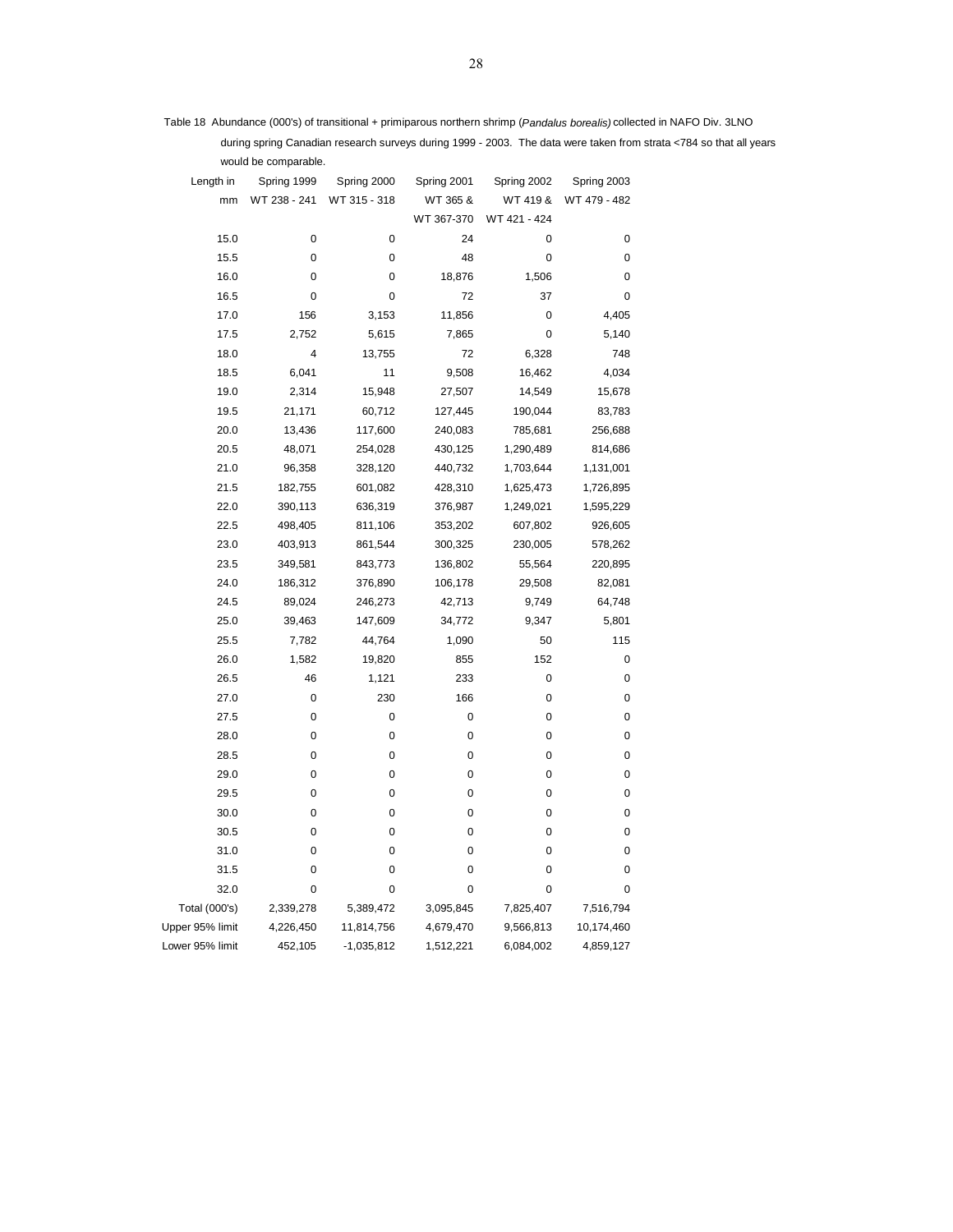|                 | all years would be comparable. |              |             |              |              |
|-----------------|--------------------------------|--------------|-------------|--------------|--------------|
| Length in       | Spring 1999                    | Spring 2000  | Spring 2001 | Spring 2002  | Spring 2003  |
| mm              | WT 238 - 241                   | WT 315 - 318 | WT 365 &    | WT 419 &     | WT 479 - 482 |
|                 |                                |              | WT 367-370  | WT 421 - 424 |              |
| 13.5            | $\pmb{0}$                      | 0            | 7,841       | 0            | 0            |
| 14.0            | $\pmb{0}$                      | 0            | 0           | 0            | 0            |
| 14.5            | $\pmb{0}$                      | 0            | 0           | 0            | 0            |
| 15.0            | 0                              | 3,153        | 0           | 0            | 0            |
| 15.5            | 0                              | 0            | 0           | $\mathbf 0$  | 0            |
| 16.0            | 0                              | 0            | 0           | 1,979        | 13,807       |
| 16.5            | $\pmb{0}$                      | 0            | 2,651       | 32           | 0            |
| 17.0            | 257                            | 0            | 14,678      | 19,046       | 4,405        |
| 17.5            | 4,309                          | 22           | 12,677      | 26,020       | 32,267       |
| 18.0            | 6,357                          | 24,194       | 2,789       | 3,049        | 12,646       |
| 18.5            | 6,452                          | 19,307       | 15,383      | 42,140       | 57,795       |
| 19.0            | 10,509                         | 18,883       | 18,738      | 20,218       | 28,782       |
| 19.5            | 2,204                          | 14,316       | 24,397      | 12,510       | 28,423       |
| 20.0            | 2,723                          | 22,939       | 36,410      | 27,532       | 130,514      |
| 20.5            | 2,296                          | 36,349       | 13,971      | 98,216       | 183,206      |
| 21.0            | 10,165                         | 36,223       | 33,871      | 100,823      | 450,808      |
| 21.5            | 6,067                          | 152,084      | 76,698      | 195,630      | 846,229      |
| 22.0            | 33,072                         | 217,812      | 198,823     | 255,134      | 1,039,550    |
| 22.5            | 42,180                         | 288,943      | 208,713     | 355,844      | 913,190      |
| 23.0            | 61,102                         | 315,931      | 355,834     | 367,421      | 678,789      |
| 23.5            | 87,701                         | 384,238      | 394,172     | 368,020      | 440,657      |
| 24.0            | 110,767                        | 407,007      | 385,297     | 412,853      | 332,477      |
| 24.5            | 78,498                         | 317,258      | 317,707     | 203,134      | 241,130      |
| 25.0            | 60,844                         | 160,754      | 205,918     | 182,827      | 98,586       |
| 25.5            | 60,492                         | 94,156       | 155,971     | 78,257       | 124,286      |
| 26.0            | 23,344                         | 58,375       | 91,262      | 61,327       | 84,563       |
| 26.5            | 11,183                         | 48,109       | 57,068      | 54,885       | 59,462       |
| 27.0            | 4,979                          | 19,528       | 21,669      | 18,430       | 23,918       |
| 27.5            | 8,045                          | 5,589        | 4,161       | 578          | 26,355       |
| 28.0            | 2,968                          | 3,358        | 13,606      | 70           | 118          |
| 28.5            | 3,230                          | 3,077        | 1,304       | 0            | 57           |
| 29.0            | 1,148                          | 2,604        | 1,022       | 71           | 96           |
| 29.5            | 581                            | 254          | 437         | $\pmb{0}$    | 0            |
| 30.0            | 327                            | 363          | 0           | 16           | $\pmb{0}$    |
| 30.5            | 52                             | 36           | 0           | 0            | 39           |
| 31.0            | 212                            | 57           | 0           | 0            | 0            |
| 31.5            | $\pmb{0}$                      | 62           | 0           | 0            | 0            |
| 32.0            | $\mathbf 0$                    | 36           | 0           | 0            | 0            |
| Total (000's)   | 642,062                        | 2,655,014    | 2,673,069   | 2,906,060    | 5,852,153    |
| Upper 95% limit | 894,893                        | 9,122,670    | 3,516,292   | 4,421,781    | 8,353,418    |
| Lower 95% limit | 389,231                        | $-3,812,642$ | 1,829,846   | 1,390,339    | 3,350,888    |

Table 19. Abundance (000's) of female northern shrimp (*Pandalus borealis)* collected in NAFO Div. 3LNO collected during spring Canadian research surveys during 1999 - 2003. The data were taken from strata <784 so that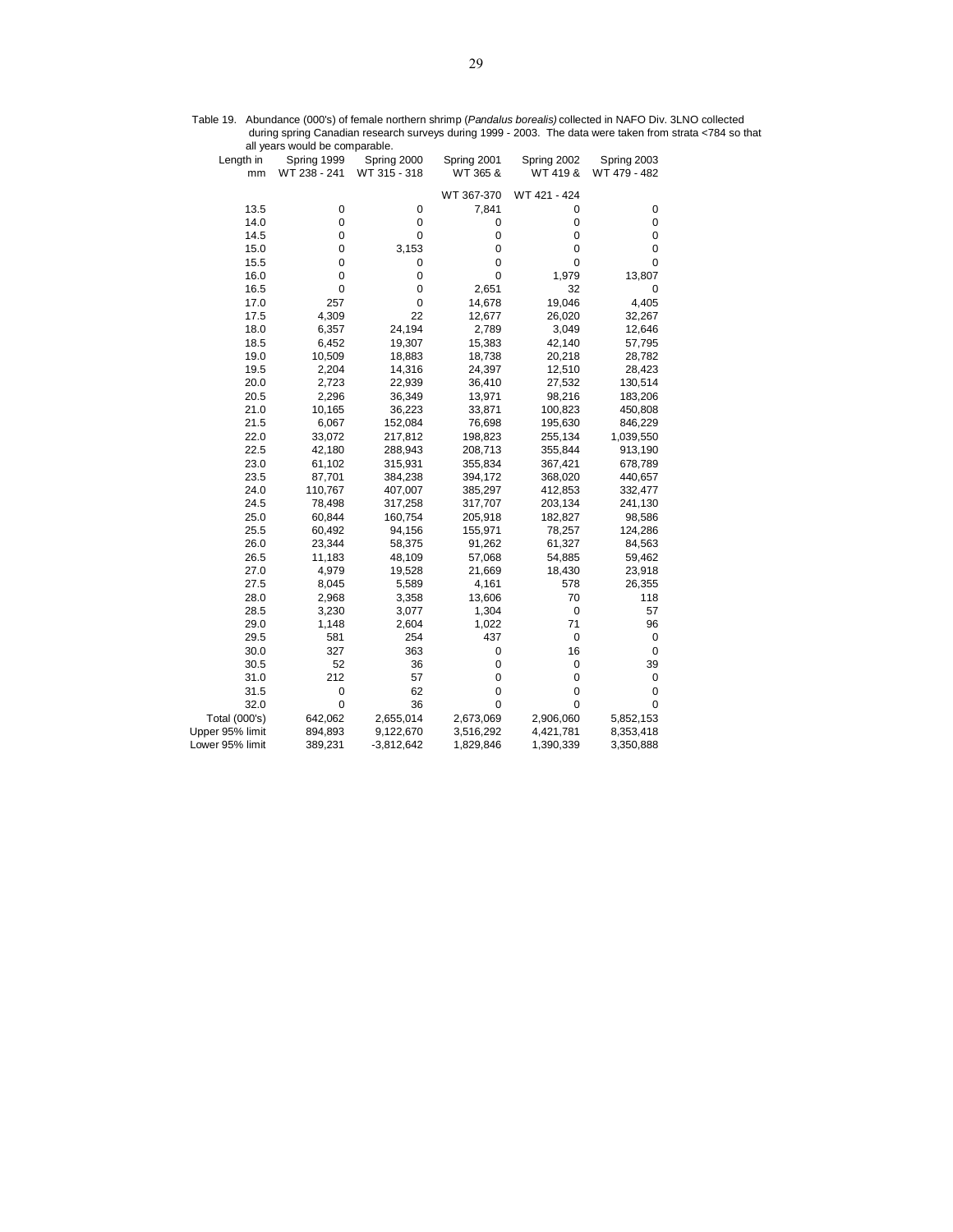# Table 20. Modal analysis using MIX 3.1a (MacDonald and Pitcher, 1993) of male *P. borealis* collected during the autumn 1995-2002 Canadian research bottom trawl surveys in Div. 3LNO.

| Year Class | 1995         | 1996        | 1997         | 1998        | 1999         | 2000        | 2001        | 2002        |
|------------|--------------|-------------|--------------|-------------|--------------|-------------|-------------|-------------|
| 1992       | 19.5 (0.356) | 21.0(0.048) |              |             |              |             |             |             |
| 1993       | 15.5(0.162)  | 19.0(0.242) |              |             |              |             |             |             |
| 1994       | 10.5(0.037)  | 15.5(0.064) | 19.0 (0.104) | 20.5(0.685) |              |             |             |             |
| 1995       |              |             | 15.5(0.109)  | 18.5(0.456) | 21.0(0.189)  |             |             |             |
| 1996       |              |             |              | 15.5(0.33)  | 19.0 (fixed) | 20.5(0.155) |             |             |
| 1997       |              |             |              | 10.5(0.059) | 15.5 (0.063) | 17.5(0.076) | 19.0(0.001) |             |
| 1998       |              |             |              |             |              | 14.5(0.122) | 17.0(0.002) | 19.5(0.001) |
| 1999       |              |             |              |             |              | 10.0(0.125) | 14.5(0.001) | 17.0(0.001) |
| 2000       |              |             |              |             |              |             |             | 14.0(0.000) |
| 2001       |              |             |              |             |              |             |             | 9.5(0.001)  |

# Mean carapace length (Standard error/ constraints)

# Estimated proportion (Standard error/ constraints) contributed by each year class

| Year Class | 1995        | 1996        | 1997        | 1998        | 1999        | 2000        | 2001        | 2002        |
|------------|-------------|-------------|-------------|-------------|-------------|-------------|-------------|-------------|
| 1992       | .096(0.017) | .048(0.066) |             |             |             |             |             |             |
| 1993       | .224(0.019) | .210(0.077) |             |             |             |             |             |             |
| 1994       | .680(0.037) | .742(0.022) | .580(0.035) | .186(0.179) |             |             |             |             |
| 1995       |             |             | .420(0.035) | .349(0.210) | .161(0.031) |             |             |             |
| 1996       |             |             |             | .205(0.046) | .241(0.045) | .073(0.012) |             |             |
| 1997       |             |             |             | .260(0.014) | .598(0.024) | .538(0.033) | .505(0.000) |             |
| 1998       |             |             |             |             |             | .324(0.029) | .288(0.000) | .367(0.000) |
| 1999       |             |             |             |             |             | .066(0.008) | .206(0.000) | .452(0.001) |
| 2000       |             |             |             |             |             |             |             | .145(0.000) |
| 2001       |             |             |             |             |             |             |             | .035(0.000) |

# Distribution Sigmas (Standard error/ constraints)

| Year Class | 1995          | 1996        | 1997         | 1998        | 1999        | 2000           | 2001           | 2002       |
|------------|---------------|-------------|--------------|-------------|-------------|----------------|----------------|------------|
| 1992       | .47(0.23)     | 0.99(0.706) |              |             |             |                |                |            |
| 1993       | $.35$ (fixed) | 0.82(0.218) |              |             |             |                |                |            |
| 1994       | 0.91(0.03)    | 1.11(0.050) | 1.11 (0.068) | 0.84(0.223) |             |                |                |            |
| 1995       |               |             | 0.95(0.068)  | 0.93(0.372) | 0.90(0.111) |                |                |            |
| 1996       |               |             |              | 1.16(0.214) | 0.97(0.194) | $0.80$ (fixed) |                |            |
| 1997       |               |             |              | 0.88(0.047) | 1.00(0.050) | 0.96(0.080)    | 0.99(0.000)    |            |
| 1998       |               |             |              |             |             | 0.99(0.092)    | $0.94$ (fixed) | .99(0.001) |
| 1999       |               |             |              |             |             | 0.87(0.102)    | 0.99(0.001)    | .97(0.001) |
| 2000       |               |             |              |             |             |                |                | .97(0.001) |
| 2001       |               |             |              |             |             |                |                | .75(0.001) |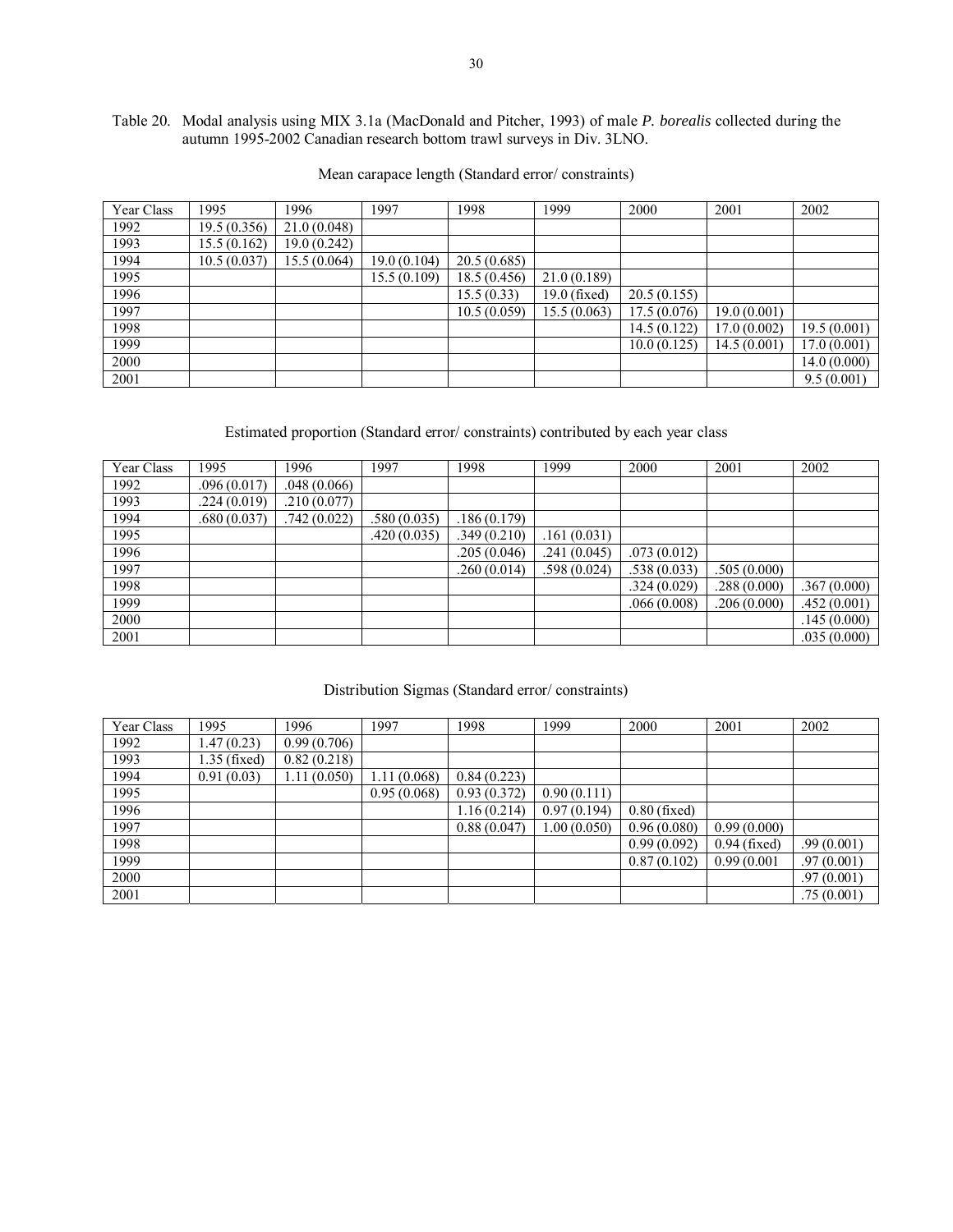| Table 21. Estimated demographics of the <i>P. borealis</i> population (x 1000) in 3LNO from Canadian autumn research |
|----------------------------------------------------------------------------------------------------------------------|
| bottom trawl survey data, $1995 - 2002$ .                                                                            |

|       | Males    |           |           |            |            |            |            |            |  |  |
|-------|----------|-----------|-----------|------------|------------|------------|------------|------------|--|--|
| Ages  | 1995     | 1996      | 1997      | 1998       | 1999       | 2000       | 2001       | 2002       |  |  |
|       | 5.144    | 2,893     | 5,738     | 922        | 11.148     | 23.911     | 19,067     |            |  |  |
|       | 850.782  | 350,477   | 507,011   | 3,460,131  | 446,182    | 1,827,106  | 711.644    | 1,408,539  |  |  |
|       | 279,857  | 3,769,677 | 2,999,014 | 2,738,721  | 5,960,555  | 8,981,677  | 9,287,971  | 5,772,901  |  |  |
|       | 120.622  | .067.965  | 4,144,557 | 4.648.007  | 2,399,801  | 14.901.267 | 12.975.067 | 17,977,453 |  |  |
|       | 461      | 242,101   | .007      | 2,473,121  | 1,600,531  | 2,011,175  | 22,756,452 | 14,596,642 |  |  |
| $5+$  |          | 32,716    | 69        | .259       | 5.348      | 74,531     | 62.205     | 32         |  |  |
| Total | .256,866 | 5,465,829 | 7,657,396 | 13,322,161 | 10,423,565 | 27,819,667 | 45,812,406 | 39,755,567 |  |  |

Transitionals + Primiparous Females

| Ages  | 1995    | 1996    | 1997      | 1998    | 1999     | 2000      | 2001     | 2002     |
|-------|---------|---------|-----------|---------|----------|-----------|----------|----------|
|       |         |         |           |         |          |           |          |          |
|       | 959     |         |           |         | 638      |           |          |          |
|       | 321,486 |         | 245       |         |          |           |          |          |
|       | 230,977 | 19.499  | 51,022    | 9,728   | 4.129    | 98,525    | 7,668    | 33,180   |
|       | 131,175 | 130,246 | ,835,717  | 428,508 | 221,759  | 1,434,174 | ,250,980 | ,260,939 |
| $5+$  | 45,749  | 9,378   | 199.457   | 24,799  | 393.046  | 334.596   | 26,110   | 14,615   |
| Total | 730,345 | 159.123 | 2,086,441 | 463,036 | .619,572 | 1,867,295 | ,284,757 | .308,734 |

# Multiparous and Ovigerous Females

| Ages  | 1995   | 1996    | 1997    | 1998    | 1999     | 2000      | 2001      | 2002      |
|-------|--------|---------|---------|---------|----------|-----------|-----------|-----------|
|       |        |         |         |         |          |           |           |           |
|       |        | 116     |         |         |          |           | 3,421     |           |
|       | 755    | .035    | 3,658   | 5.240   | .792     |           | 2.616     |           |
|       | 298    | 199     | 10.065  | 30,587  | 34,461   | 37,753    | 141.981   | 66,337    |
|       | .531   | 7.000   | 160.953 | 396,940 | 171,926  | 384.608   | 2,047,608 | 5,200,565 |
| $5+$  | 80.222 | 221,965 | 606.674 | 10819   | 811.912  | 2,043,963 | 4,782,082 | 3,924,428 |
| Total | 88,806 | 243,315 | 781,350 | 543,585 | ,020,050 | 2,466,323 | 6,977,708 | 9,191,329 |

|       | Combined maturity stage |           |            |            |            |              |              |            |  |  |
|-------|-------------------------|-----------|------------|------------|------------|--------------|--------------|------------|--|--|
| Ages  | 1995                    | 1996      | 1997       | 1998       | 1999       | 2000         | 2001         | 2002       |  |  |
|       | 5,144                   | 2,893     | 5,738      | 992        | 11.148     | 23,911       | 19,067       |            |  |  |
|       | 851,741                 | 350,593   | 507,011    | 3,460,131  | 446,821    | 1,827,106    | 715,065      | 1,408,539  |  |  |
|       | 602.097                 | 3,770,711 | 3,002,916  | 2,743,961  | 5,962,346  | 8,981,677    | 9,290,587    | 5,772,901  |  |  |
|       | 351,896                 | 1,090,663 | 4,205,643  | 4,688,321  | 2,438,391  | 15,037,545   | 13, 124, 716 | 18,076,969 |  |  |
|       | 139,166                 | 389,347   | 1,997,677  | 3,298,569  | 2,994,216  | 3,829,956    | 26,055,039   | 21,058,146 |  |  |
| $5+$  | 125,971                 | 264,059   | 806,200    | 1,136,877  | 1,210,306  | 2,453,090    | 4,870,396    | 3,939,074  |  |  |
| Total | 2,076,016               | 5,868,266 | 10,525,185 | 15,328,851 | 13,063,228 | 32, 153, 286 | 54,074,872   | 50,255,629 |  |  |

# Combined maturity stage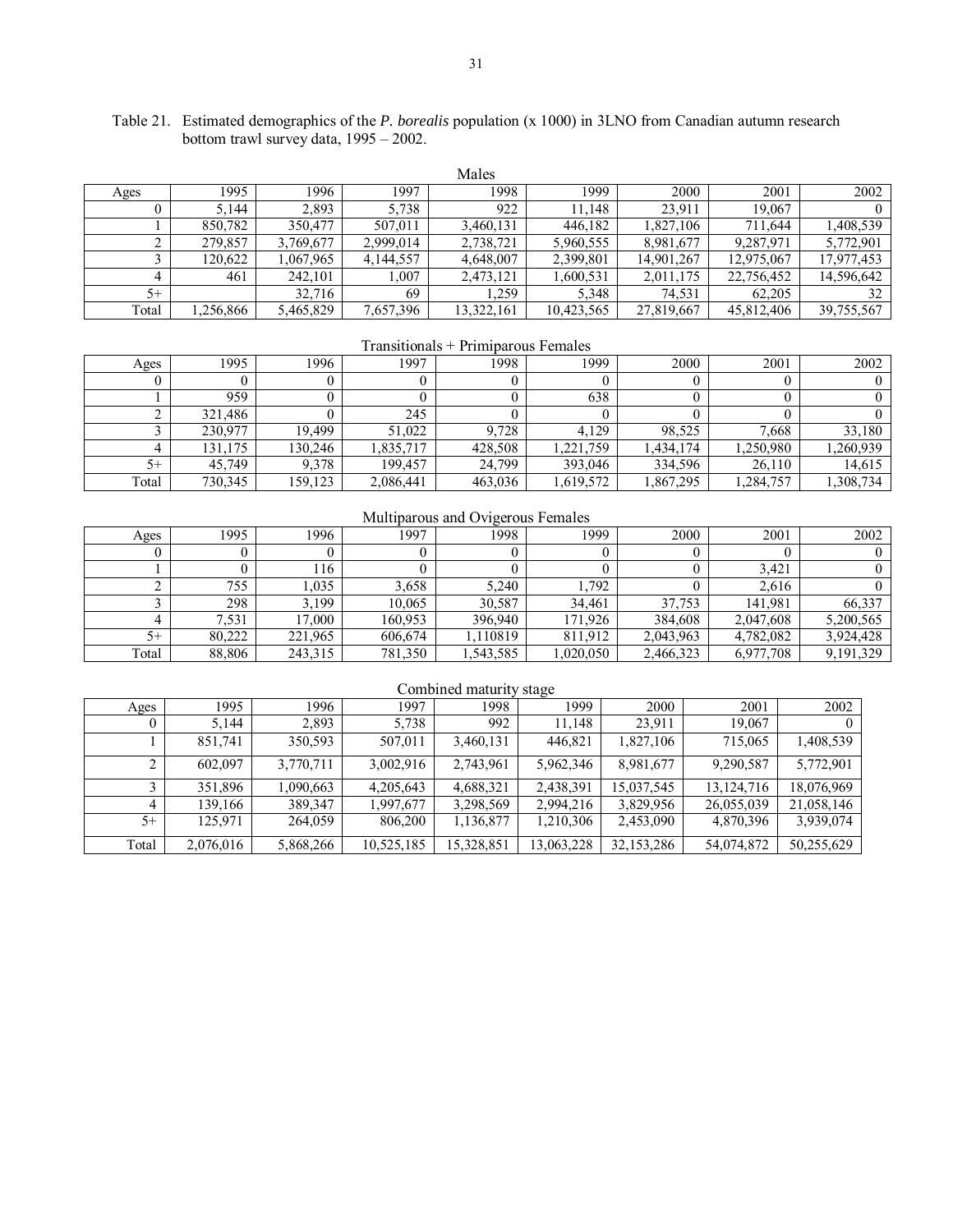# Table 22. Modal analysis using MIX 3.1a (MacDonald and Pitcher, 1993) of male *P. borealis* collected during the spring 1999-2003 Canadian research bottom trawl surveys in 3LNO.

| Year Class | 1999         | 2000        | 2001        | 2002        | 2003        |
|------------|--------------|-------------|-------------|-------------|-------------|
| 1995       | 20.0(0.148)  |             |             |             |             |
| 1996       | 17.5(0.175)  | 20.0(0.299) |             |             |             |
| 1997       | 14.0 (0.054) | 17.5(0.087) | 18.5(0.202) |             |             |
| 1998       |              | 13.5(0.116) | 16.0(0.252) | 18.5(0.030) |             |
| 1999       |              | 8.0(0.160)  | 13.0(0.192) | 16.5(0.028) | 18.5(0.001) |
| 2000       |              |             |             | 12.5(0.030) | 16.5(0.002) |
| 2001       |              |             |             | 7.5(0.026)  | 12.5(0.001) |

# Mean carapace length (Standard error/ constraints)

## Estimated proportions (Standard error/ constraints)

| Year Class | 1999          | 2000          | 2001         | 2002         | 2003        |
|------------|---------------|---------------|--------------|--------------|-------------|
| 1995       | .391 (0.0388) |               |              |              |             |
| 1996       | .162(0.0400)  | .162 (0.0327) |              |              |             |
| 1997       | .447 (0.0170) | .429(0.0427)  | .540(0.0760) |              |             |
| 1998       |               | .384(0.0224)  | .225(0.0872) | .510(0.010)  |             |
| 1999       |               | .025(0.0051)  | .235(0.0251) | .366(0.009)  | .565(0.000) |
| 2000       |               |               |              | .107(0.002)  | .274(0.000) |
| 2001       |               |               |              | .017 (0.001) | .161(0.000) |

# Distribution Sigmas (Standard error/ constraints)

| Year Class | 1999         | 2000         | 2001         | 2002            | 2003            |
|------------|--------------|--------------|--------------|-----------------|-----------------|
| 1995       | 1.024(0.088) |              |              |                 |                 |
| 1996       | 0.719(0.143) | 1.092(0.166) |              |                 |                 |
| 1997       | 0.953(0.043) | 0.862(0.090) | 1.091(0.101) |                 |                 |
| 1998       |              | 1.312(0.091) | 0.829(0.217) | 1.136(0.017)    |                 |
| 1999       |              | 0.707(0.130) | .221(0.123)  | $1.000$ (fixed) | 1.138(0.001)    |
| 2000       |              |              |              | 1.099 (0.024)   | $1.126$ (fixed) |
| 2001       |              |              |              | 0.505(0.020)    | 1.131(0.001)    |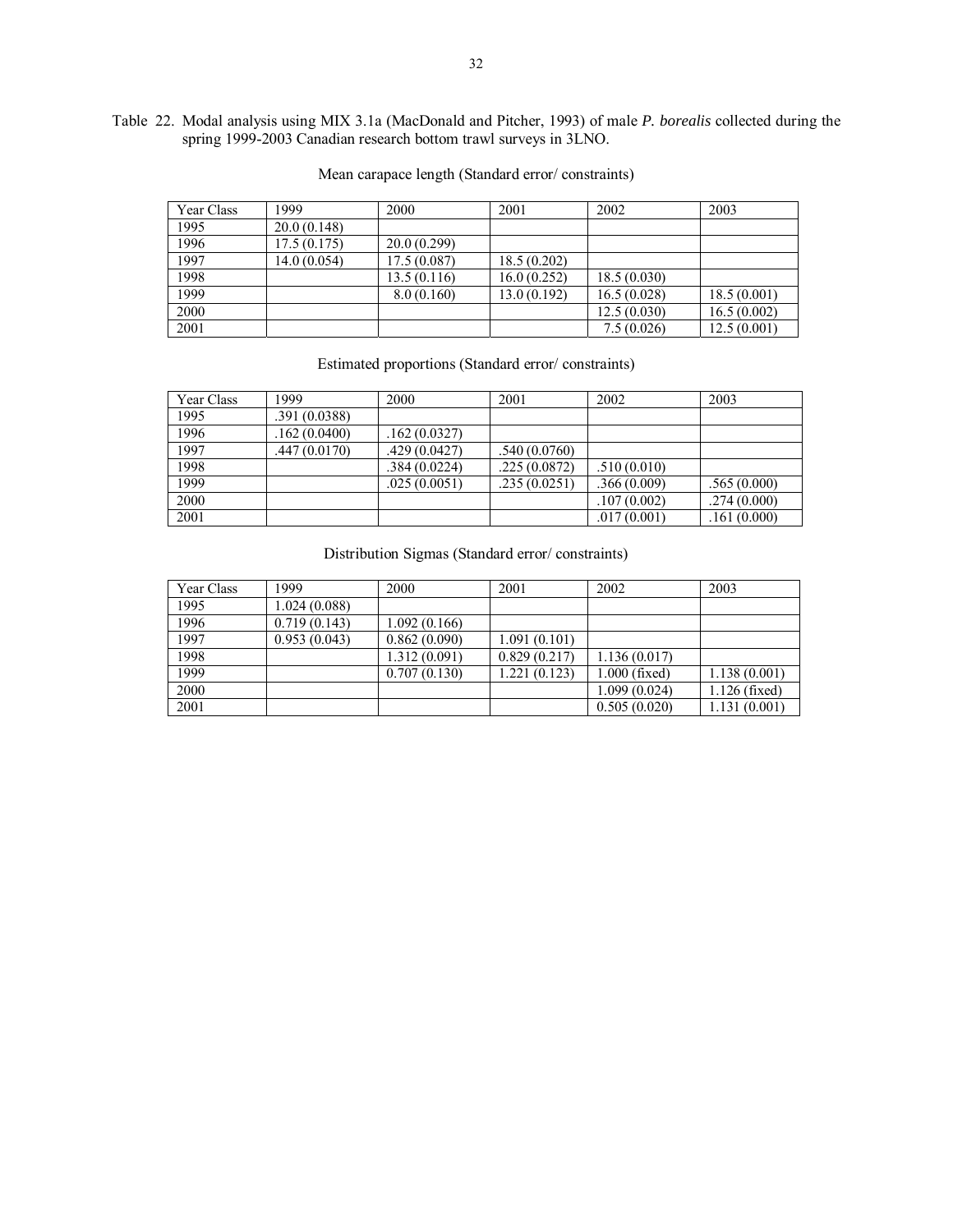|       |           |            | Males      |            |            |
|-------|-----------|------------|------------|------------|------------|
| Age   | 1999      | 2000       | 2001       | 2002       | 2003       |
|       | 16,084    | 0          | 46,918     |            | 158,844    |
|       | 146.932   | 424.175    | 58,531     | 445.596    | 313,514    |
|       | 4,275,446 | 6,505,091  | 3,975,621  | 2,853,794  | 5,217,193  |
|       | 1,546,582 | 7,275,932  | 5,622,528  | 9,811,140  | 8,901,712  |
|       | 3,737,168 | 2,755,017  | 9,478,728  | 13,668,060 | 18,332,381 |
| $5+$  | 1,089     | 8,556      | 41.999     |            | 2,237      |
| Total | 9,723,301 | 16,968,771 | 19,224,135 | 26,778,595 | 32,925,882 |

Table 23. Estimated demographics of the *P. borealis* population (x 1000) in 3LNO from Canadian spring research bottom trawl survey data, 1999-2002.

Transitionals + Primiparous Females

| Age   | 1999      | 2000      | 2001      | 2002      | 2003      |
|-------|-----------|-----------|-----------|-----------|-----------|
|       |           |           |           |           |           |
|       |           |           |           |           |           |
|       |           |           | 24        |           |           |
|       | 2.912     | 22,523    | 38,788    | 7,871     | 10,293    |
|       | 760,258   | 2,013820  | 2,080,696 | 6,875,362 | 5,627,994 |
| 5+    | 1,576,108 | 3,353,129 | 976,337   | 942,175   | 1,878,507 |
| Total | 2,339,278 | 5,389,472 | 3,095,845 | 7,825,409 | 7,516794  |

## Ovigerous + Multiparous Females

| Age   | 1999    | 2000      | 2001      | 2002        | 2003      |
|-------|---------|-----------|-----------|-------------|-----------|
|       |         |           |           |             |           |
|       |         |           |           |             |           |
|       |         | 3,153     | 7,841     |             |           |
|       | 10,923  | 24,216    | 32,796    | 50,126      | 63,125    |
|       | 73,487  | 517,913   | 418291    | 752,203     | 2,765,305 |
| 5+    | 557,653 | 2,109,733 | 2,214,140 | 2, 103, 731 | 3,023,724 |
| Total | 642,062 | 2,655,014 | 2,673,069 | 2,906,060   | 5,852,153 |

## Combined Maturity Stage

| Age   | 1999       | 2000       | 2001       | 2002       | 2003       |
|-------|------------|------------|------------|------------|------------|
|       | 16,084     |            | 46,918     |            | 158,844    |
|       | 146.932    | 424,175    | 58.531     | 445.596    | 313,514    |
|       | 4,275,446  | 6.508.244  | 3,983,487  | 2,853,794  | 5,217,193  |
|       | 1,560,417  | 7,322,671  | 5,694,112  | 9,869,137  | 8,975,130  |
|       | 4,570,913  | 5,286,750  | 11,977,716 | 21,295,624 | 26,725,680 |
| 5+    | 2,134,850  | 5,471,417  | 3.232.476  | 3,045,912  | 4,904,468  |
| Total | 12,704,643 | 25,013,257 | 24.993.050 | 37,510,063 | 46,294,829 |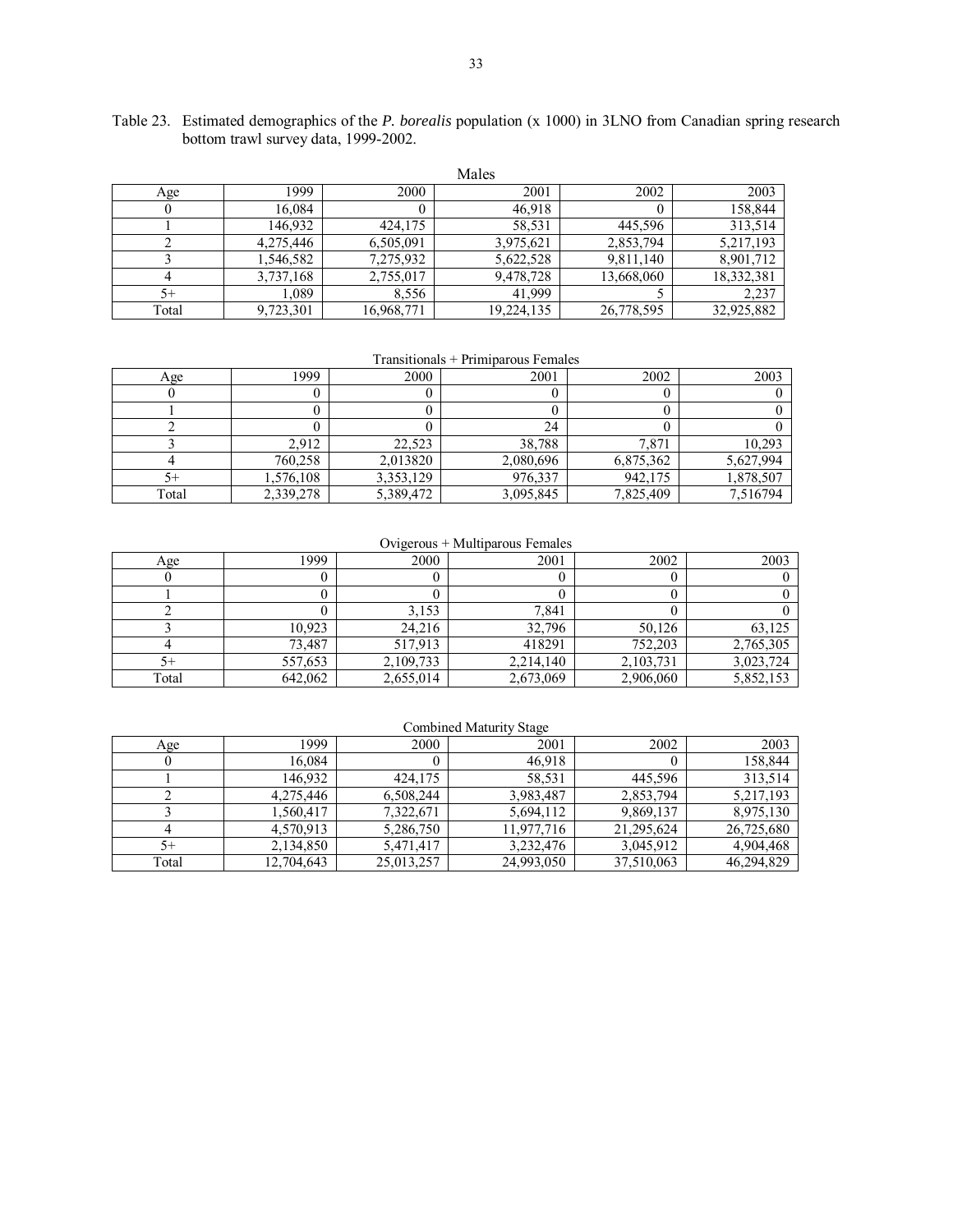| Table 24. | Division 3LNO northern shrimp (Pandalus borealis) exploitation rates based        |
|-----------|-----------------------------------------------------------------------------------|
|           | upon the ratios of commercial catch to the previous autumn Canadian multi-species |
|           | bottom trawl survey indices.                                                      |

|      |        | lower 95% around          | spawning stock | fishable               |
|------|--------|---------------------------|----------------|------------------------|
| Year | catch  | biomass estimate          | biomass (SSB)  | biomass                |
|      | (tons) | (tons)                    | (tons)         | (tons)                 |
| 1995 |        | 3,639                     | 3,806          | 4,710                  |
| 1996 | 171    | 10,230                    | 3,555          | 12,142                 |
| 1997 | 485    | 25,530                    | 19,566         | 40,152                 |
| 1998 | 567    | 40,011                    | 16,794         | 53,644                 |
| 1999 | 795    | 36,202                    | 18,527         | 43,408                 |
| 2000 | 4,869  | 93,132                    | 32,517         | 100,709                |
| 2001 | 10,566 | 77,563                    | 64,077         | 210,302                |
| 2002 | 6,977  | 126,180                   | 76,444         | 205,312                |
| 2003 | 10,649 |                           |                |                        |
| Year |        | catch/ lower C.I. biomass | catch/SSB      | catch/fishable biomass |
| 1996 |        | 0.047                     | 0.045          | 0.036                  |
| 1997 |        | 0.047                     | 0.136          | 0.040                  |
| 1998 |        | 0.022                     | 0.029          | 0.014                  |
| 1999 |        | 0.020                     | 0.047          | 0.015                  |
| 2000 |        | 0.134                     | 0.263          | 0.112                  |
| 2001 |        | 0.113                     | 0.325          | 0.105                  |
| 2002 |        | 0.090                     | 0.109          | 0.033                  |
|      |        |                           |                |                        |

2003 0.084 0.139 0.052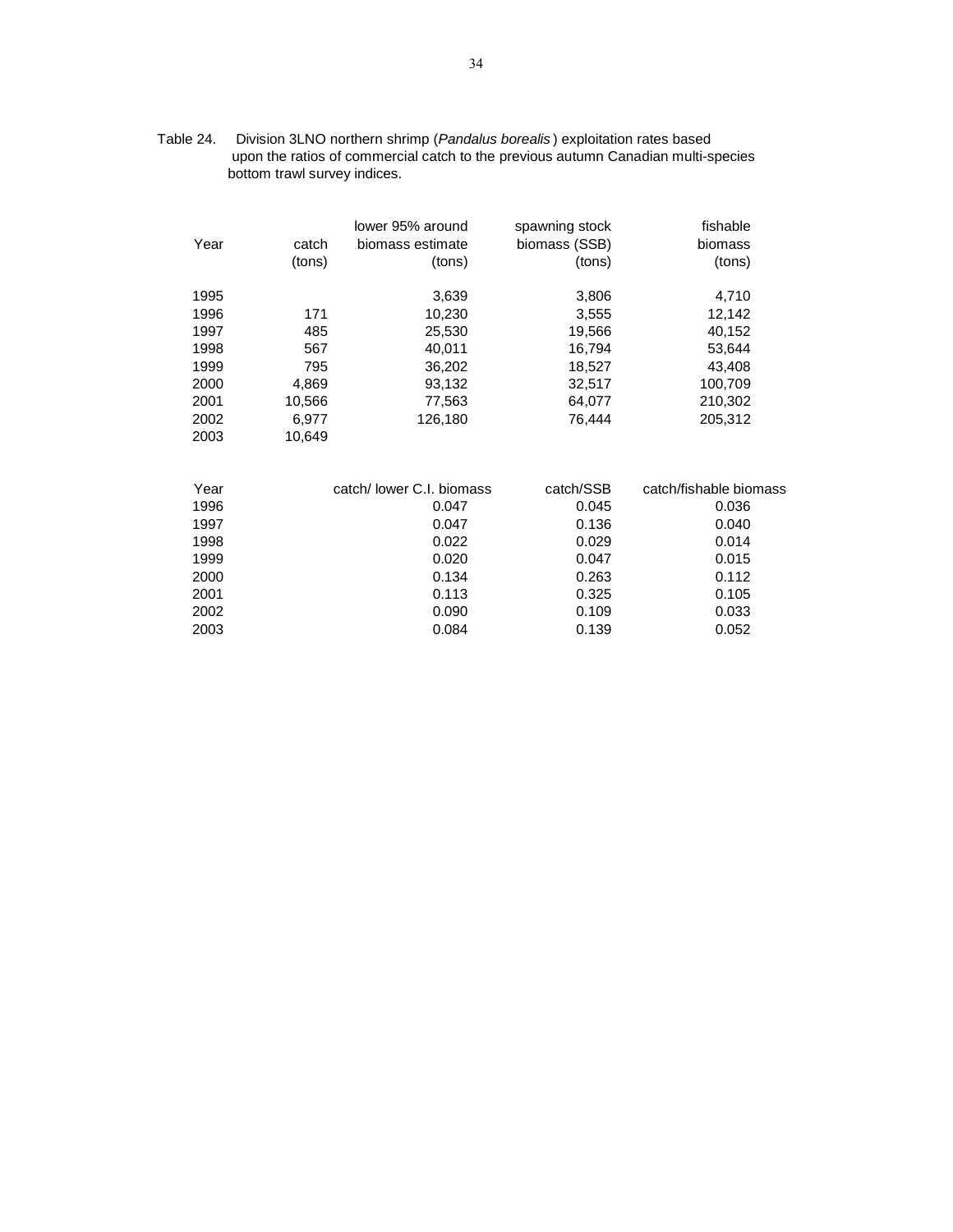

Fig. 1. Stratification for Canadian multi-species bottom trawl surveys in NAFO Div. 3LNO.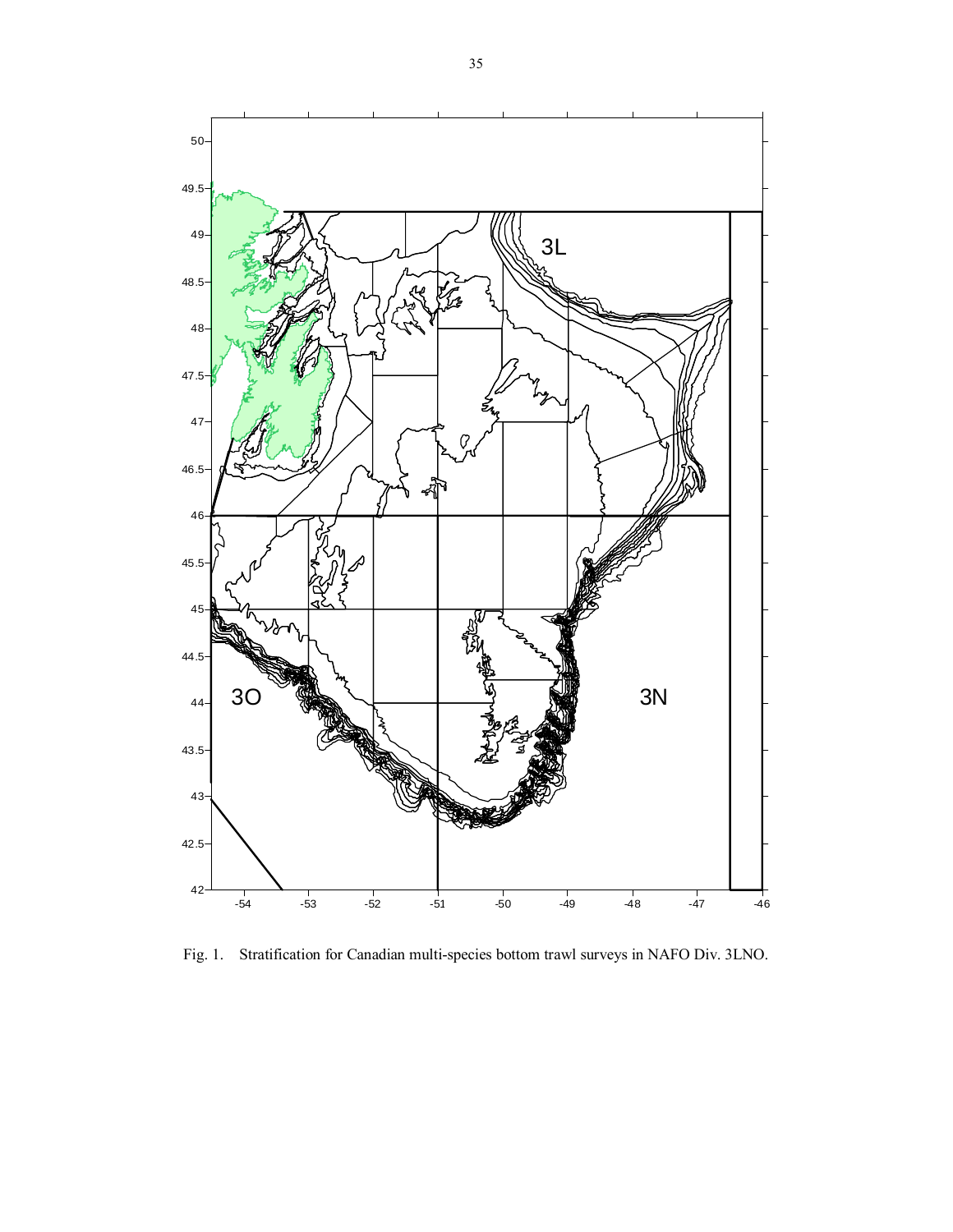

Fig. 2. Trends in NAFO Div. 3LNO northern shrimp (*Pandalus borealis*) catch and TAC over the period 1993- 2003.



Fig. 3. Catch rate trends among fleets catching northern shrimp (*P. borealis*) in NAFO Div. 3LNO.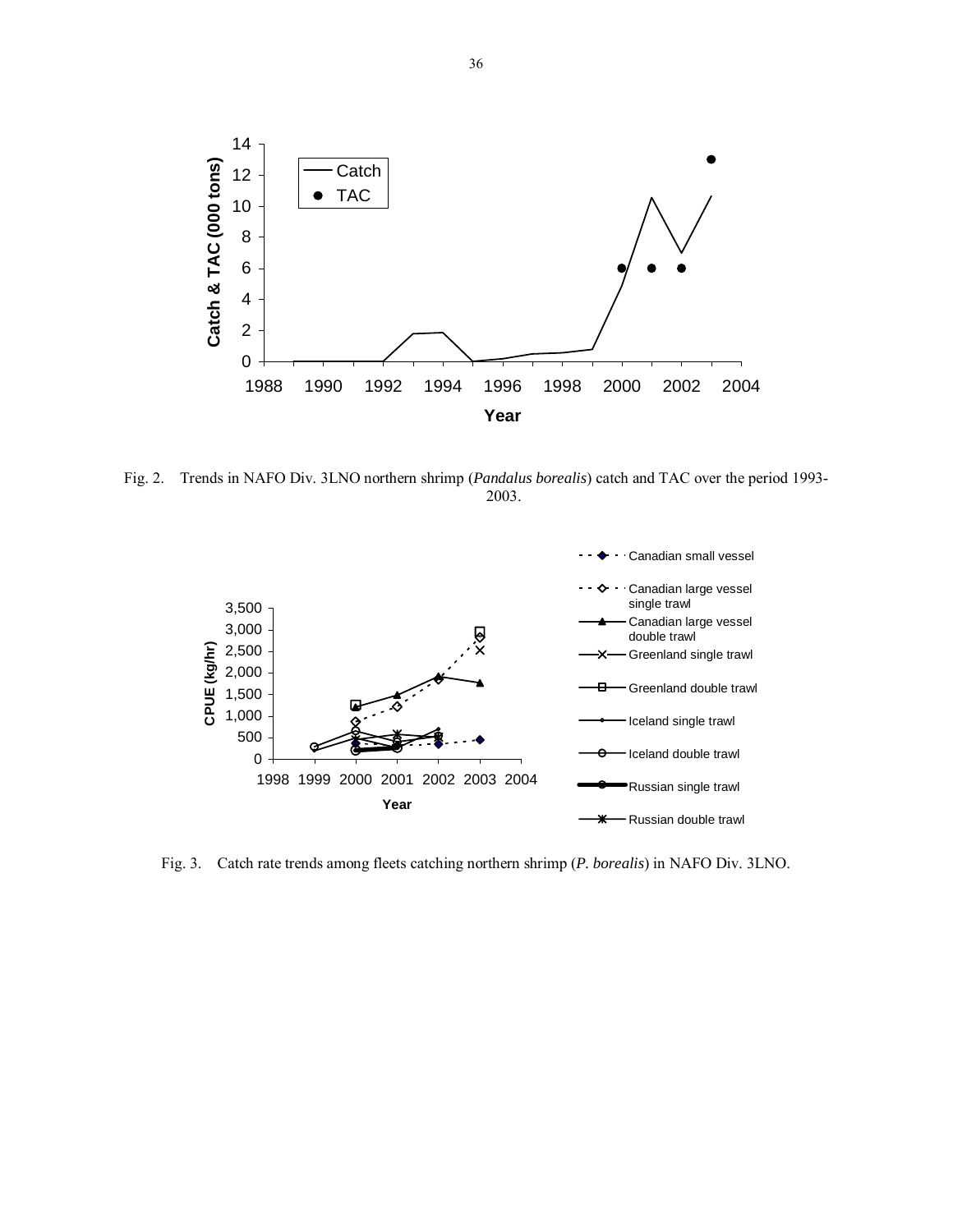

Fig. 4. Distribution of Canadian small vessel (<= 500 t; LOA<100') northern shrimp (*Pandalus borealis*) catches in NAFO Div. 3LNO, 2000-2003.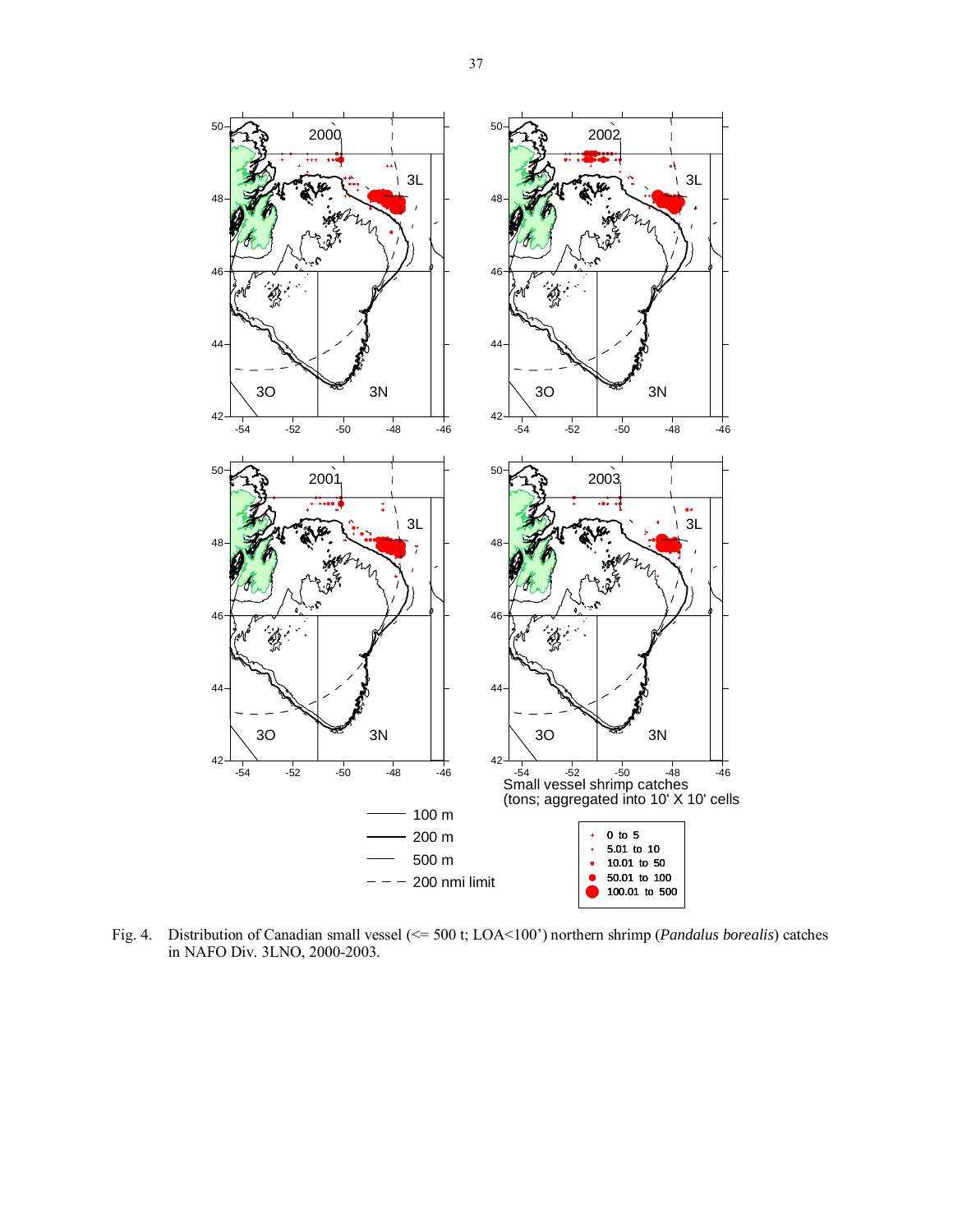

Fig. 5. Distribution of Canadian large vessel (>500 t) northern shrimp (*Pandalus borealis*) catches in NAFO Div. 3LNO, 2000-2003.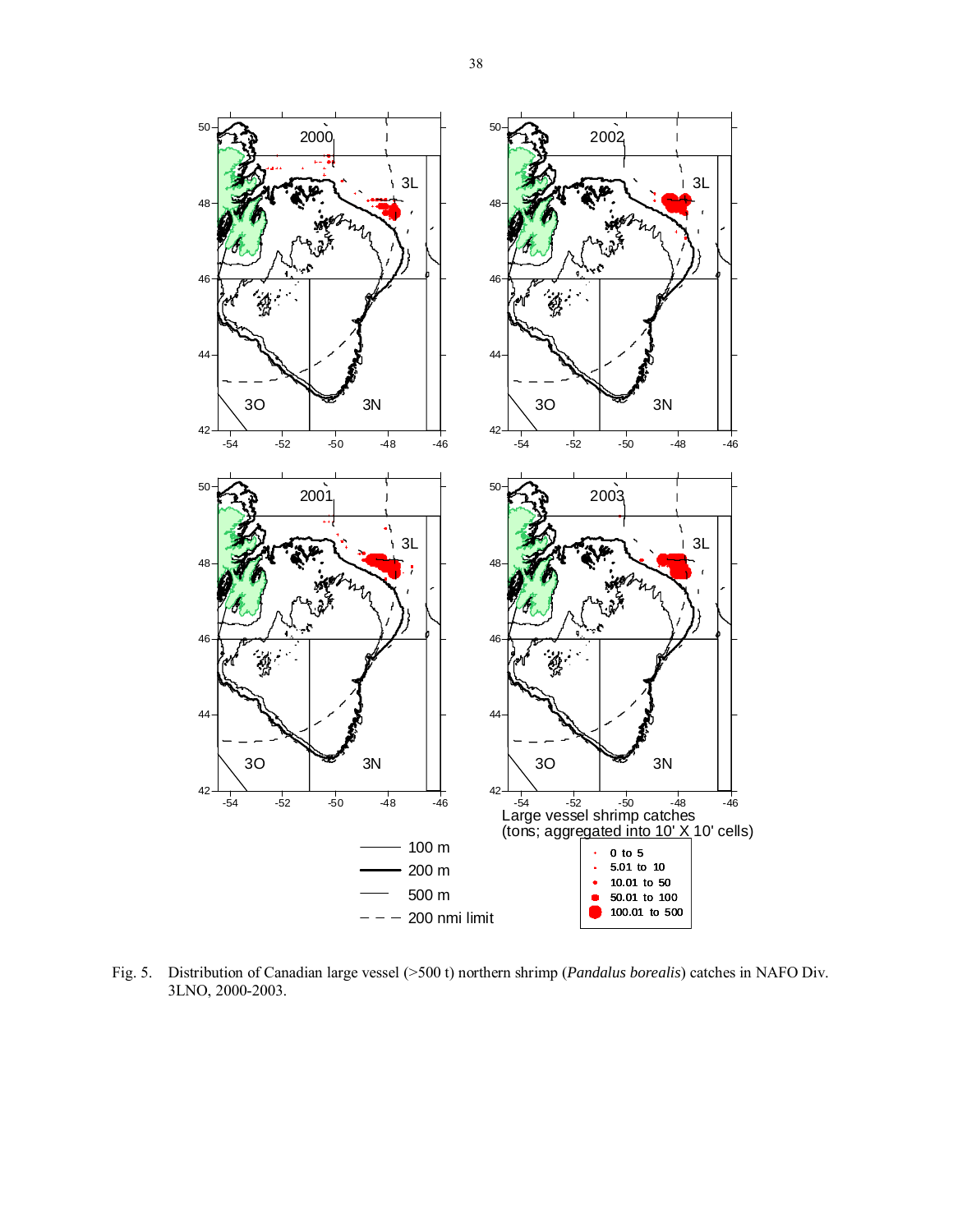

Fig. 6. Trends in the index of area accounting for 95% of the autumn research and commercial catches in NAFO Div. 3LNO over the period 1995-2003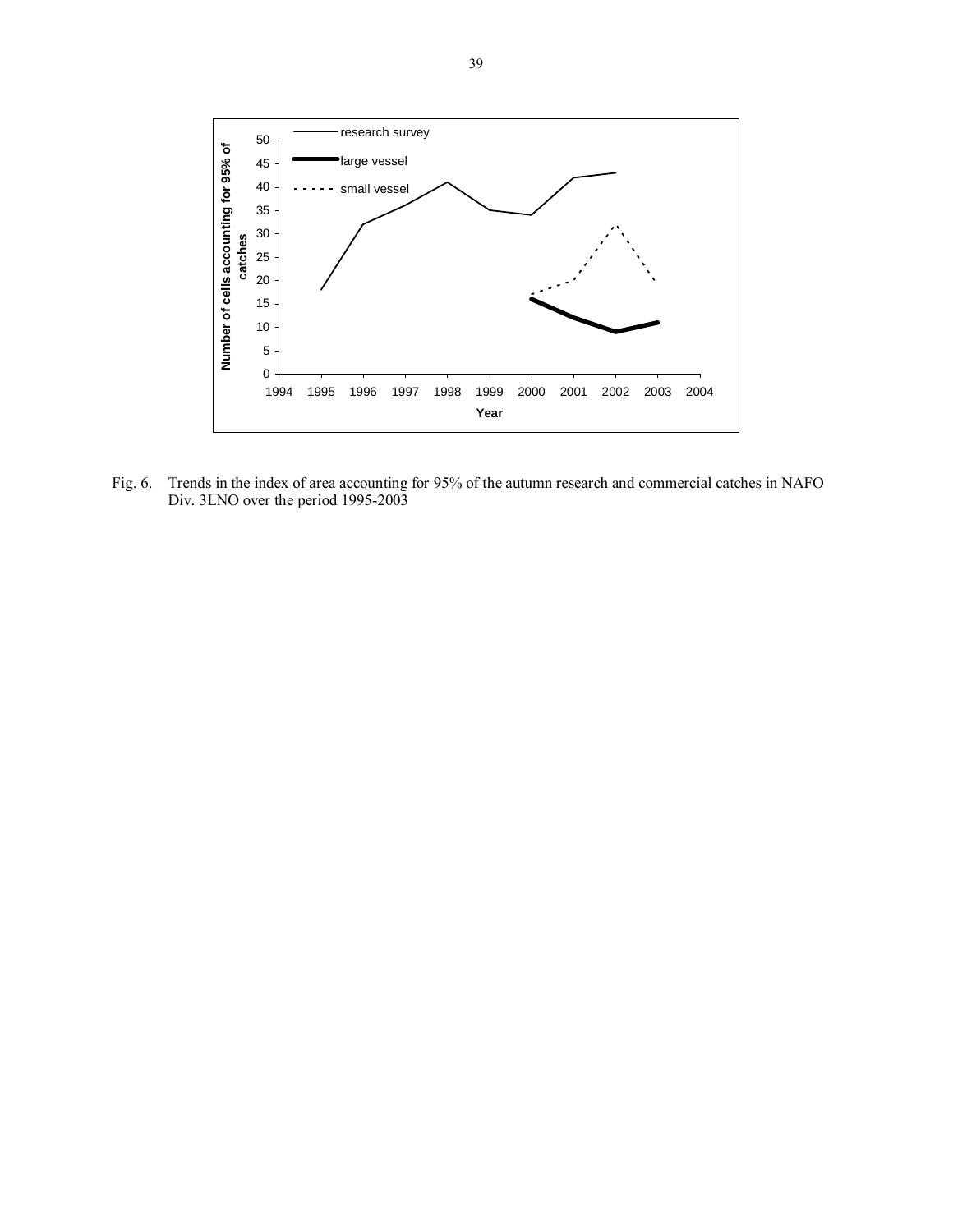

Carapace length (mm)

Fig. 7. Unstandardized catch of northern shrimp (*Pandalus borealis*) in number per hour (000) taken by the Canadian large vessel (>500 t) fleet, in NAFO Div. 3LNO, over the period 2000-2002.

Total number caught per hour (1000) Total number caught per hour (1000)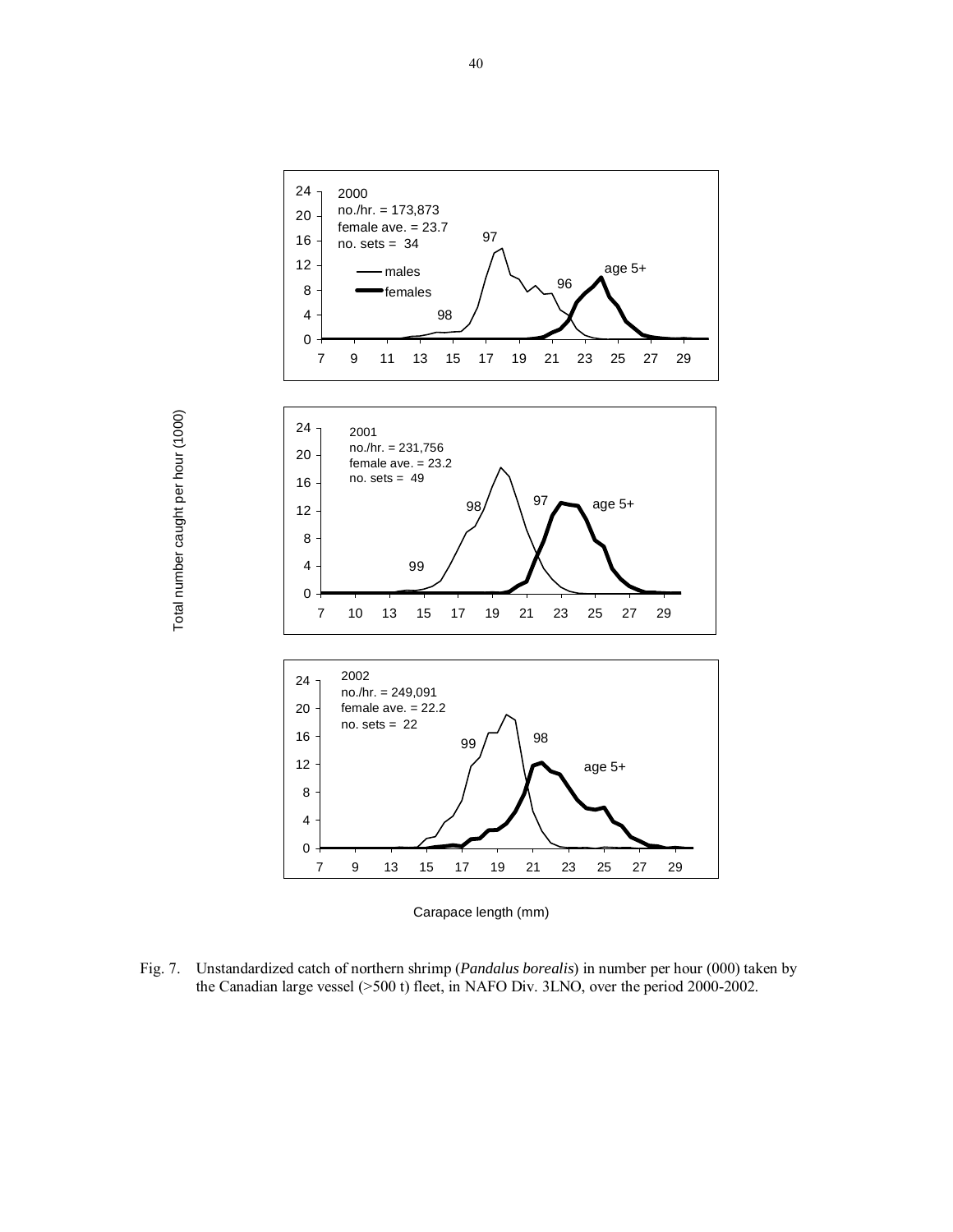

Fig. 8. Distribution of commercially important groundfish by-caught by Canadian vessels fishing northern shrimp (*Pandalus borealis*) during 2002.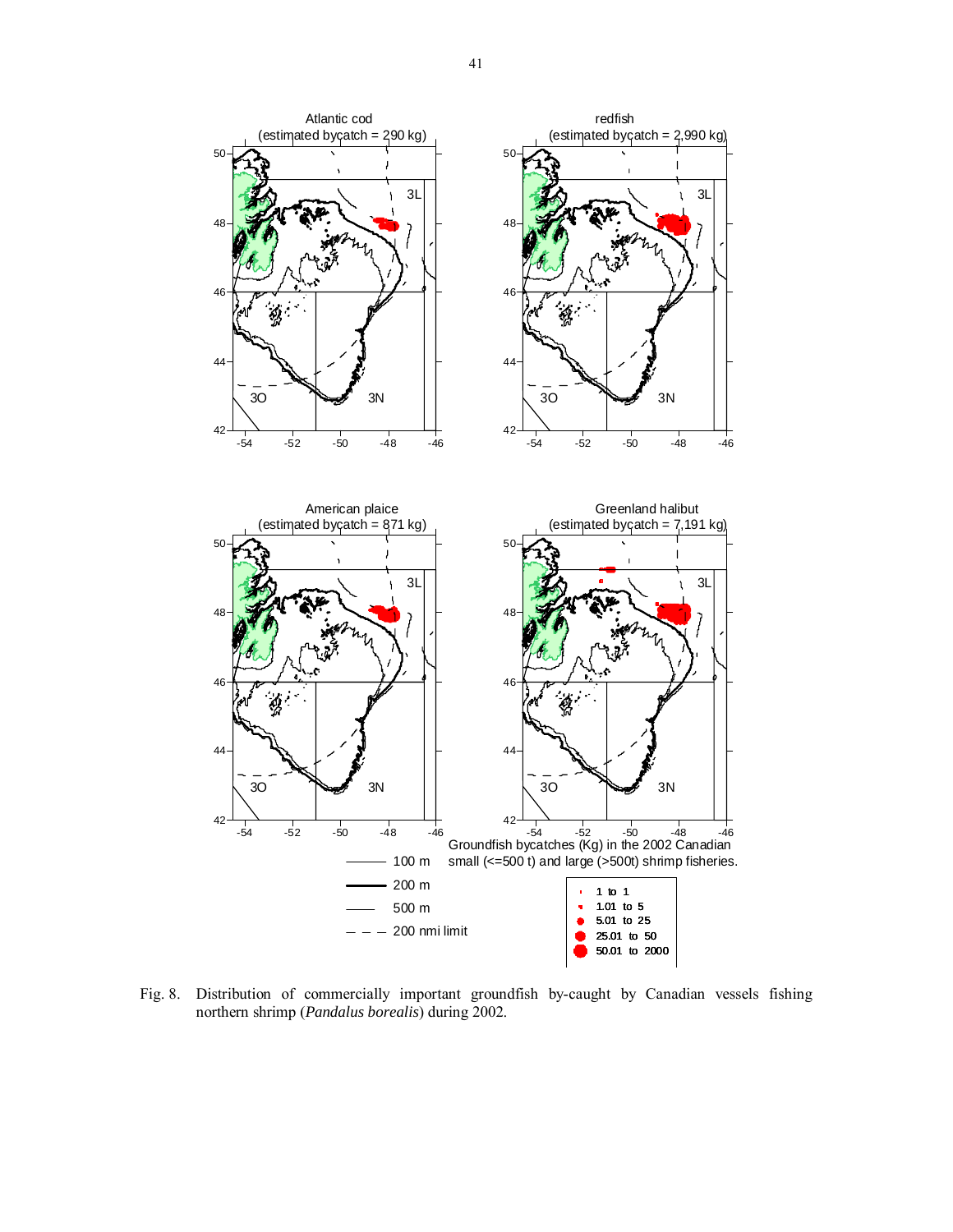

Fig. 9. Distribution of commercially important groundfish by-caught by Canadian vessels fishing northern shrimp (*Pandalus borealis*) during 2003.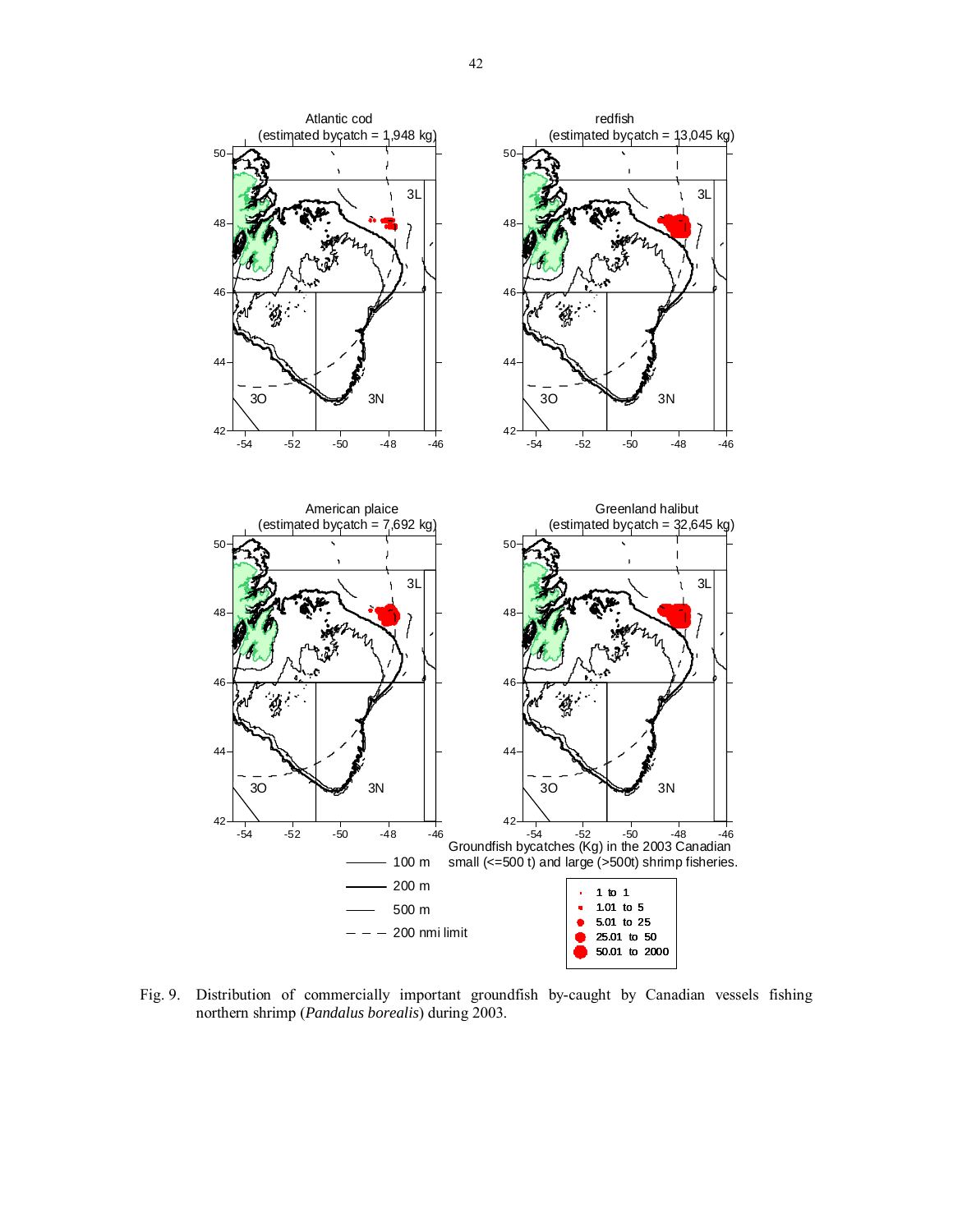

Fig. 10. Catches of shrimp (*Pandalus borealis*) obtained during the autumn 2001-spring 2003 Canadian multi-species bottom trawl surveys into NAFO Div. 3LNO using a Campelen 1800 shrimp trawl.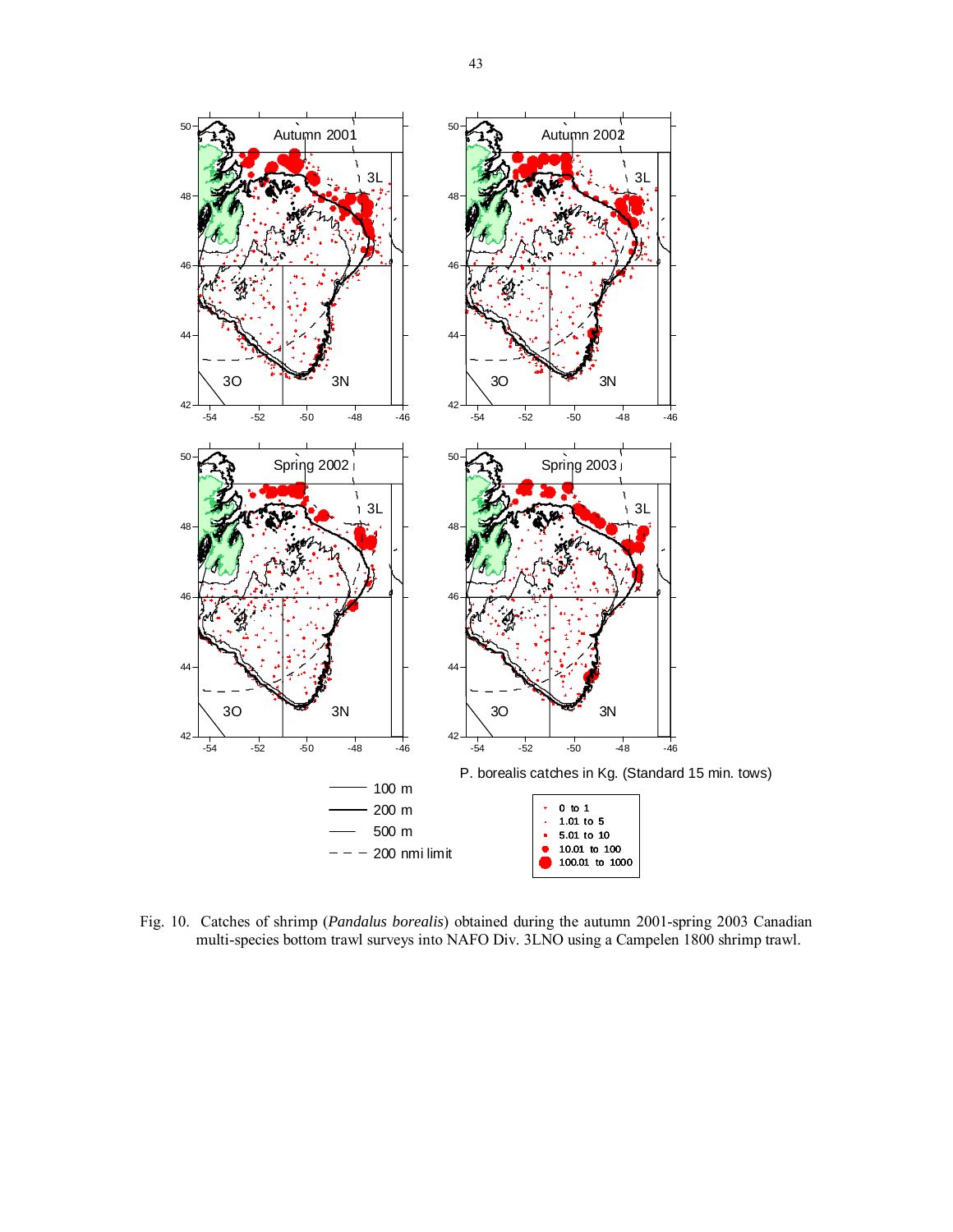

Fig. 11. Autumn biomass and abundance indices from Canadian offshore bottom trawl surveys in NAFO Div. 3LNO.



Fig. 12. Spring biomass and abundance indices from Canadian offshore bottom trawl surveys in NAFO Div. 3LNO.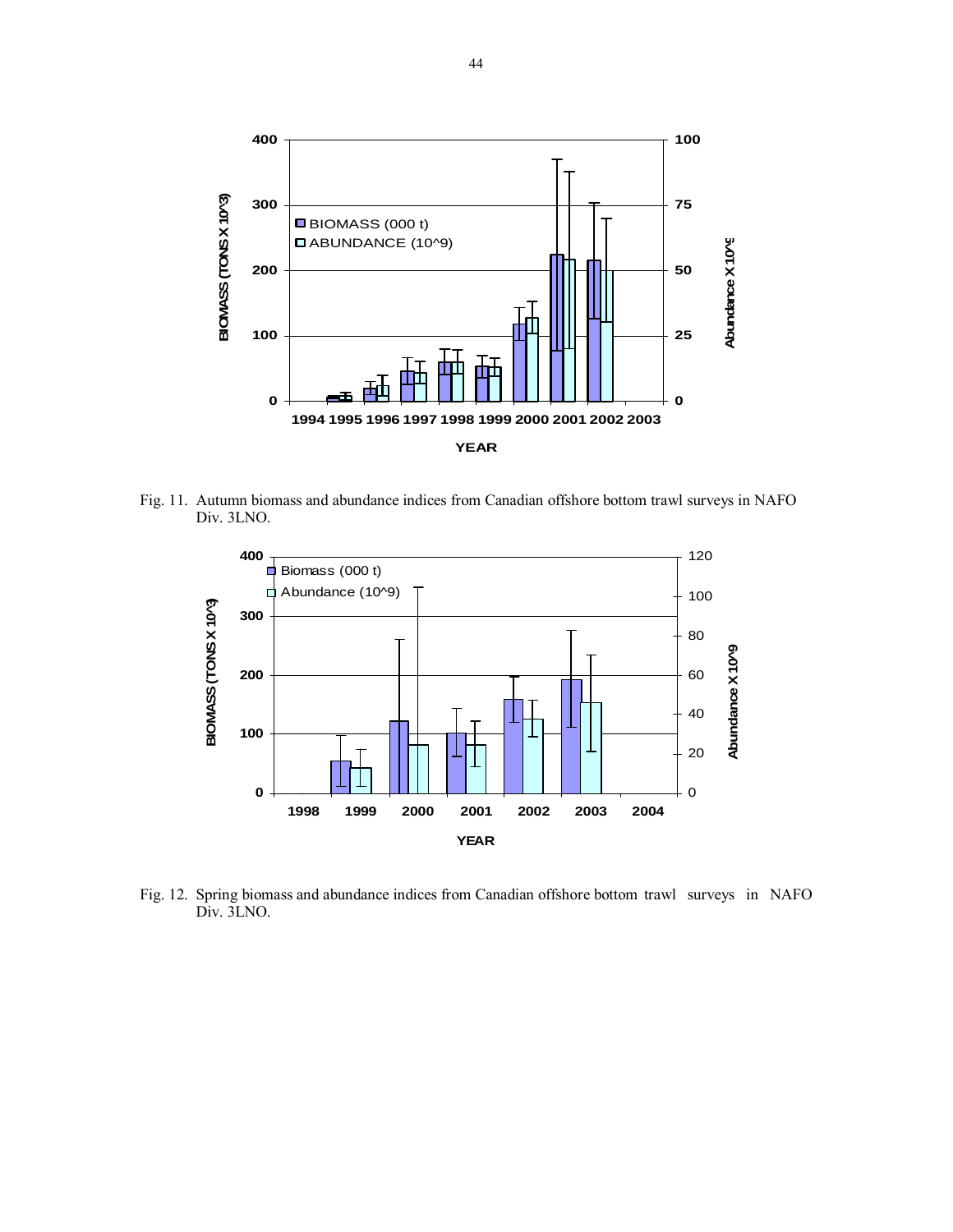

Fig. 13. Abundance at length for NAFO Div. 3LNO shrimp (*P. borealis*) estimated by areal expansion of Canadian spring and autumn multi-species bottom trawl survey data 1996-2003.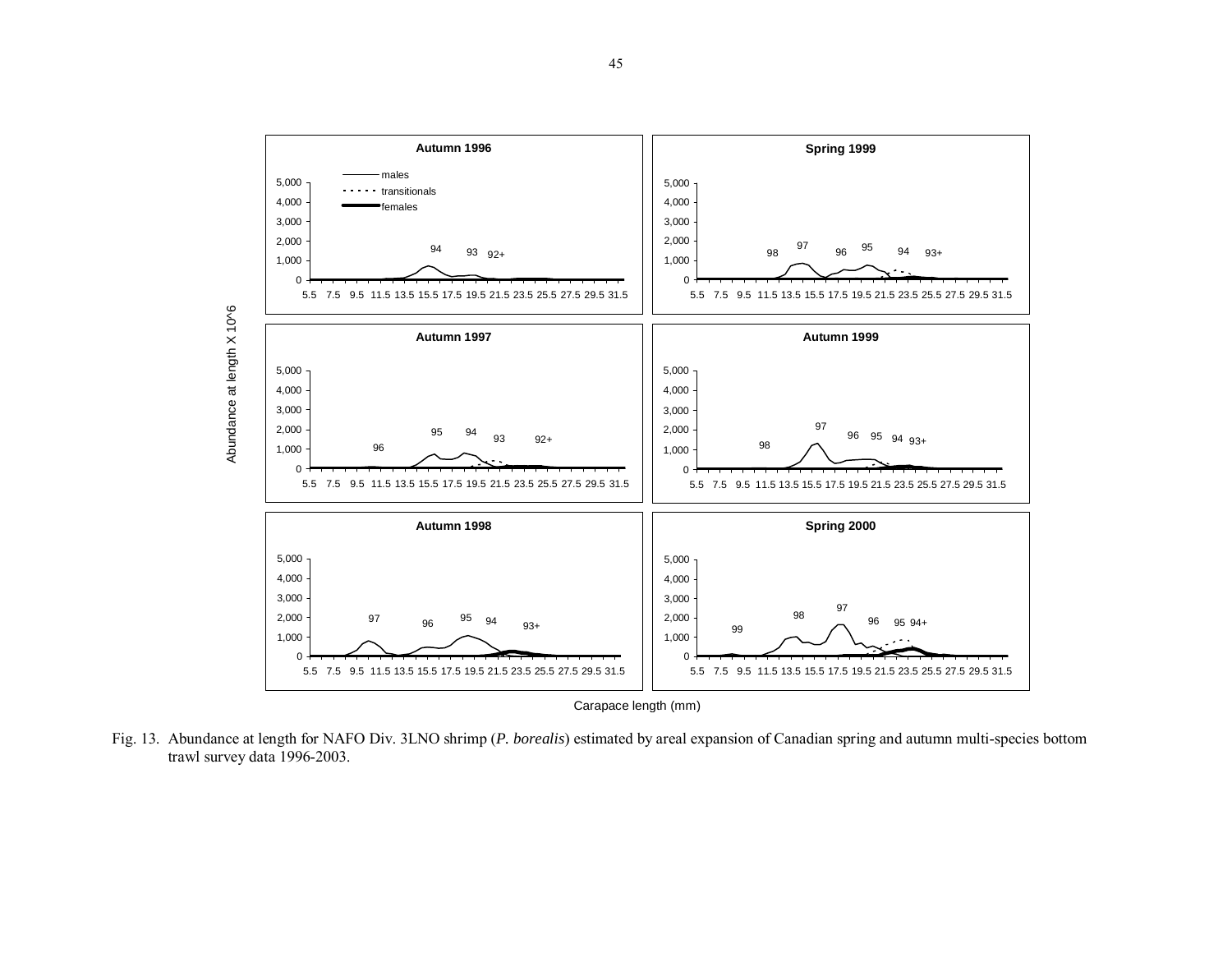

Fig. 13. (continued) Abundance at length for NAFO Div. 3LNO shrimp (*P. borealis*) estimated by areal expansion of Canadian spring and autumn multispecies bottom trawl survey data 1996-2003.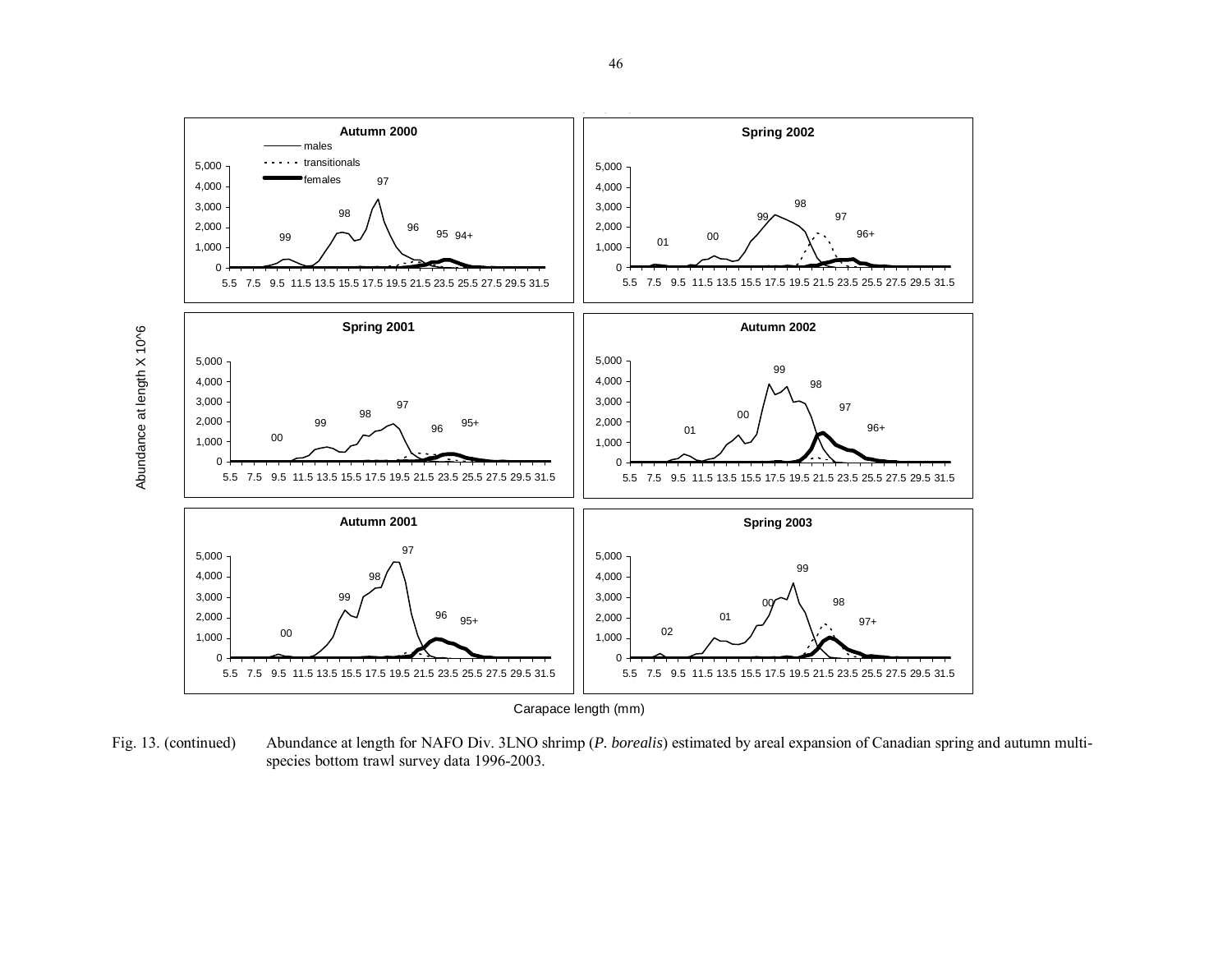

Fig. 14. A recruitment index using the age 2 abundances from the autumn multi-species survey to predict age 3 abundances and future fishable biomass.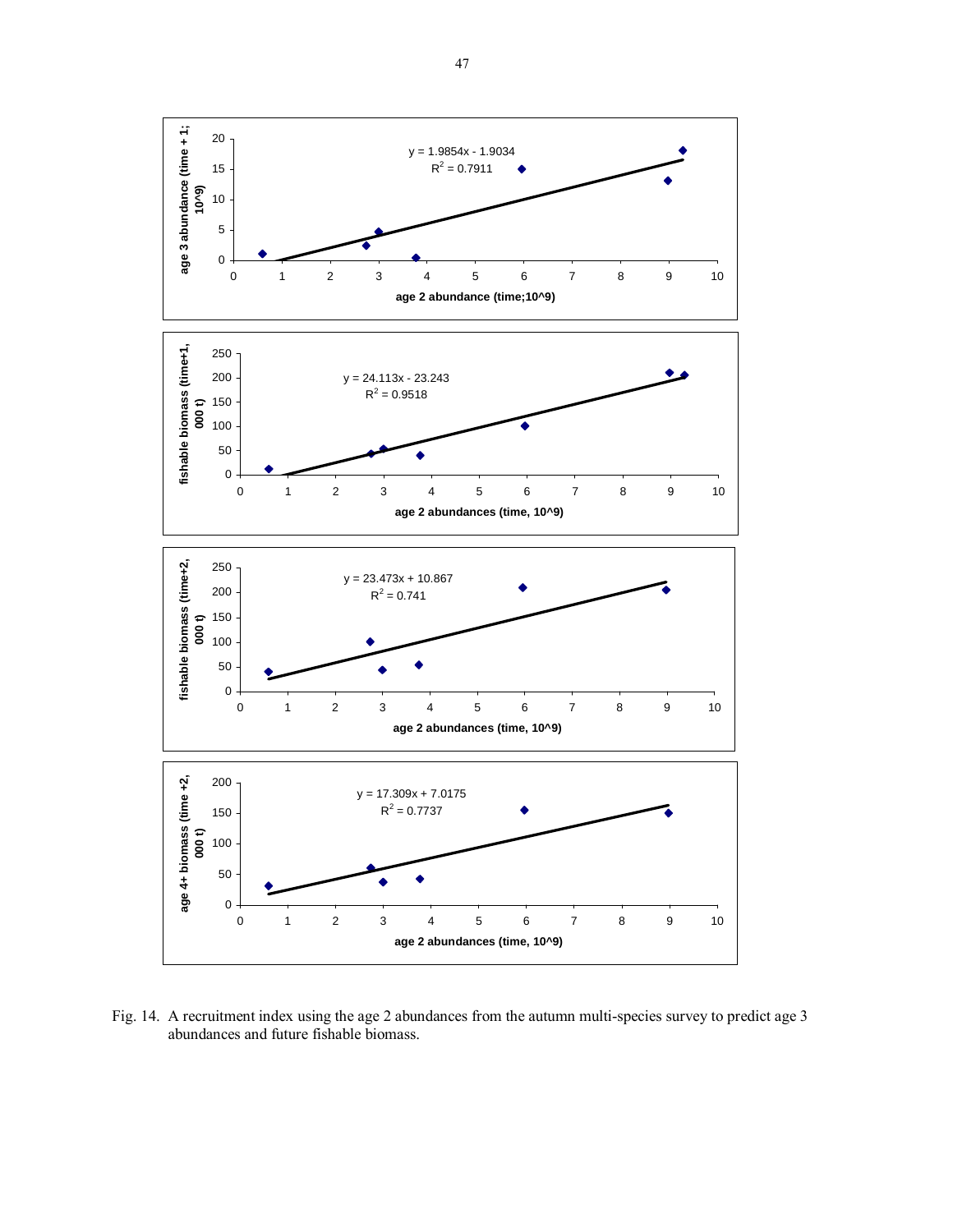

Fig. 15. Distribution of northern shrimp in relation to Atlantic cod (TL <=19 cm)collected during Canadian autumn 2001-spring 2003 multi-species bottom trawl surveys. (Catches were made using a Campelen 1800 shrimp trawl; standard 15 min. tows).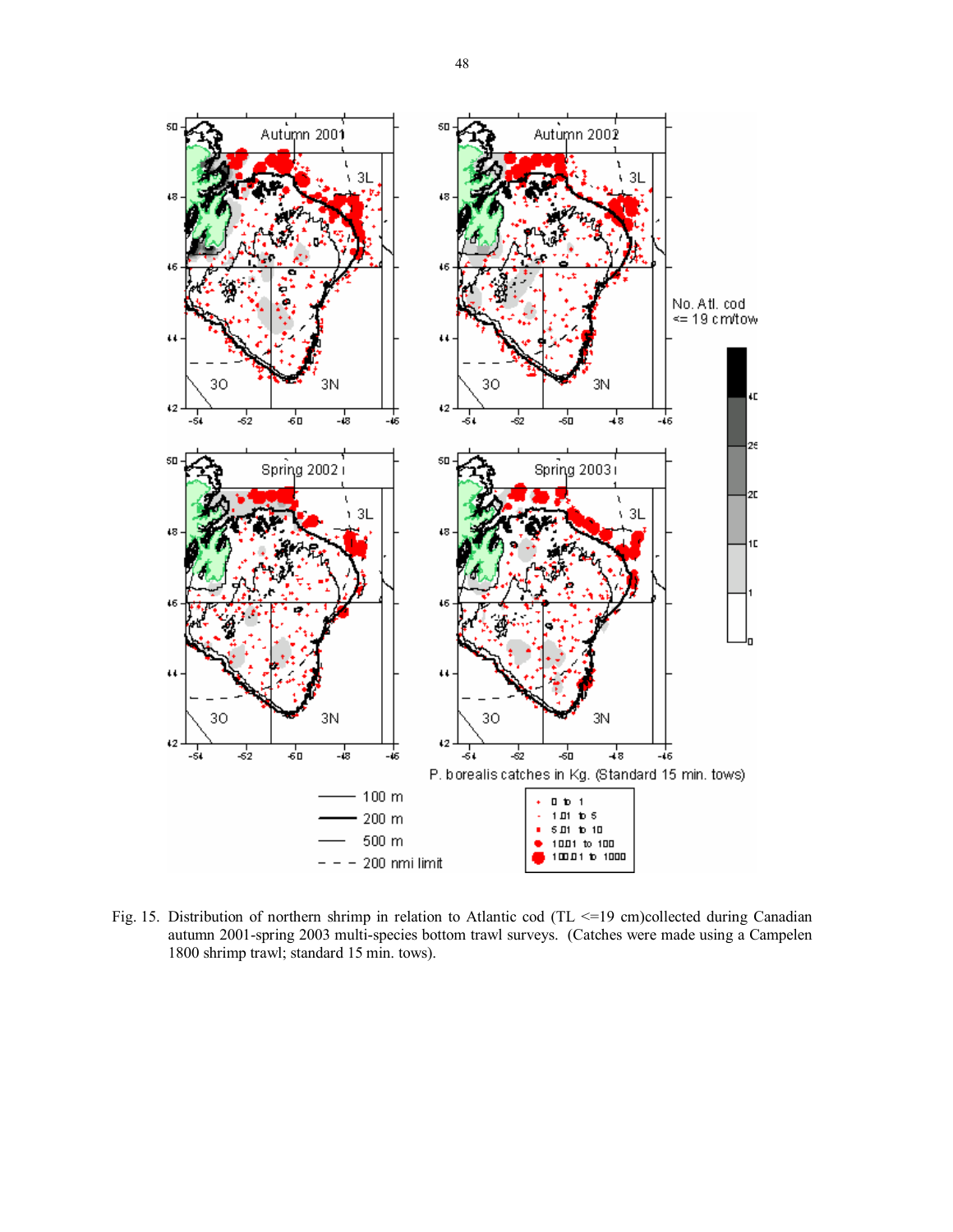

Fig. 16. Distribution of northern shrimp in relation to American plaice (TL <= 23 cm) collected during Canadian autumn 2001-spring 2003 multi-species bottom trawl surveys. (Catches were made using a Campelen 1800 shrimp trawl; standard 15 min. tows).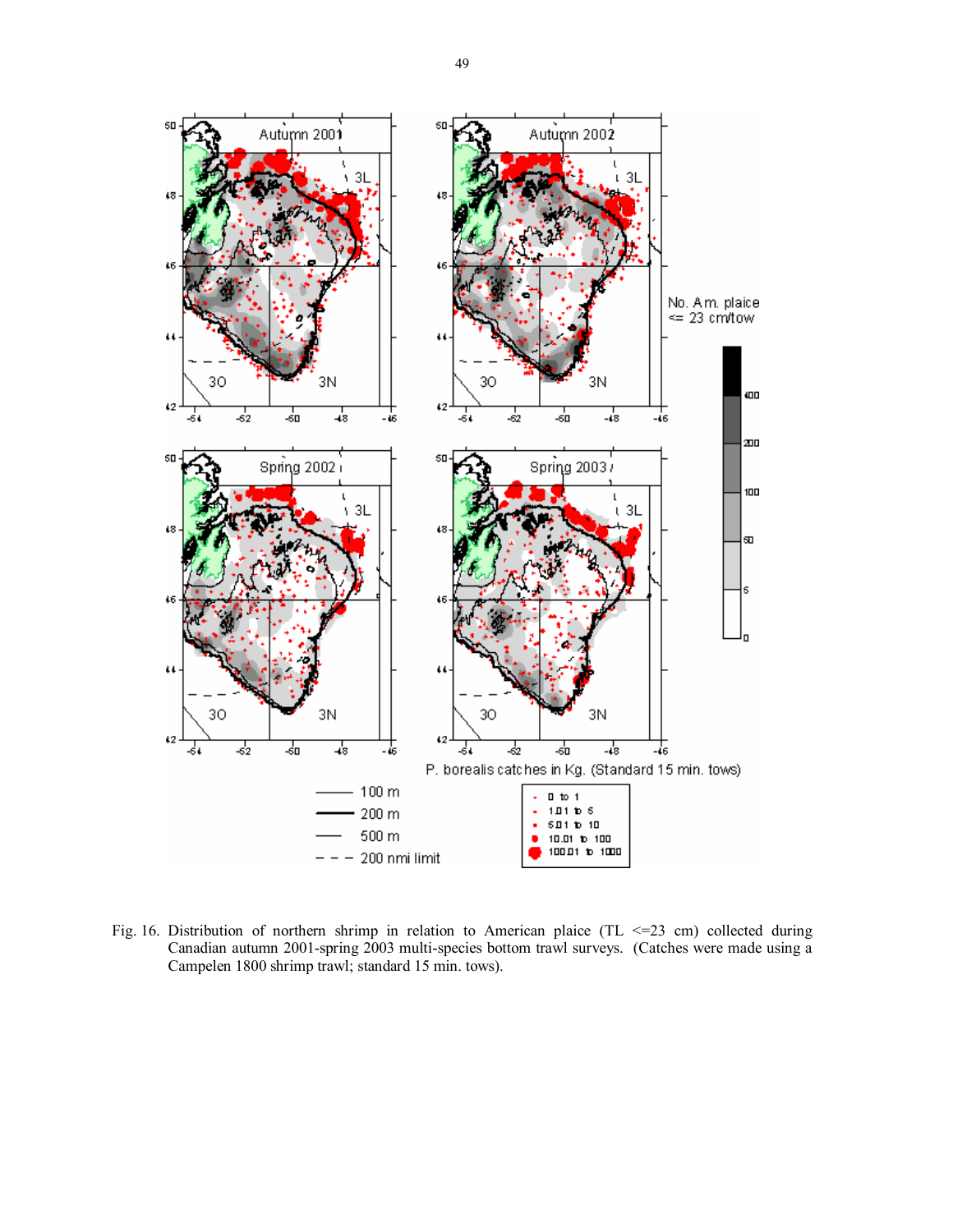

Fig. 17. Distribution of northern shrimp in relation to redfish (*Sebastes spp.*) (TL <=16 cm) collected during Canadian autumn 2001-spring 2003 multi-species bottom trawl surveys. (Catches were made using a Campelen 1800 shrimp trawl; standard 15 min. tows).